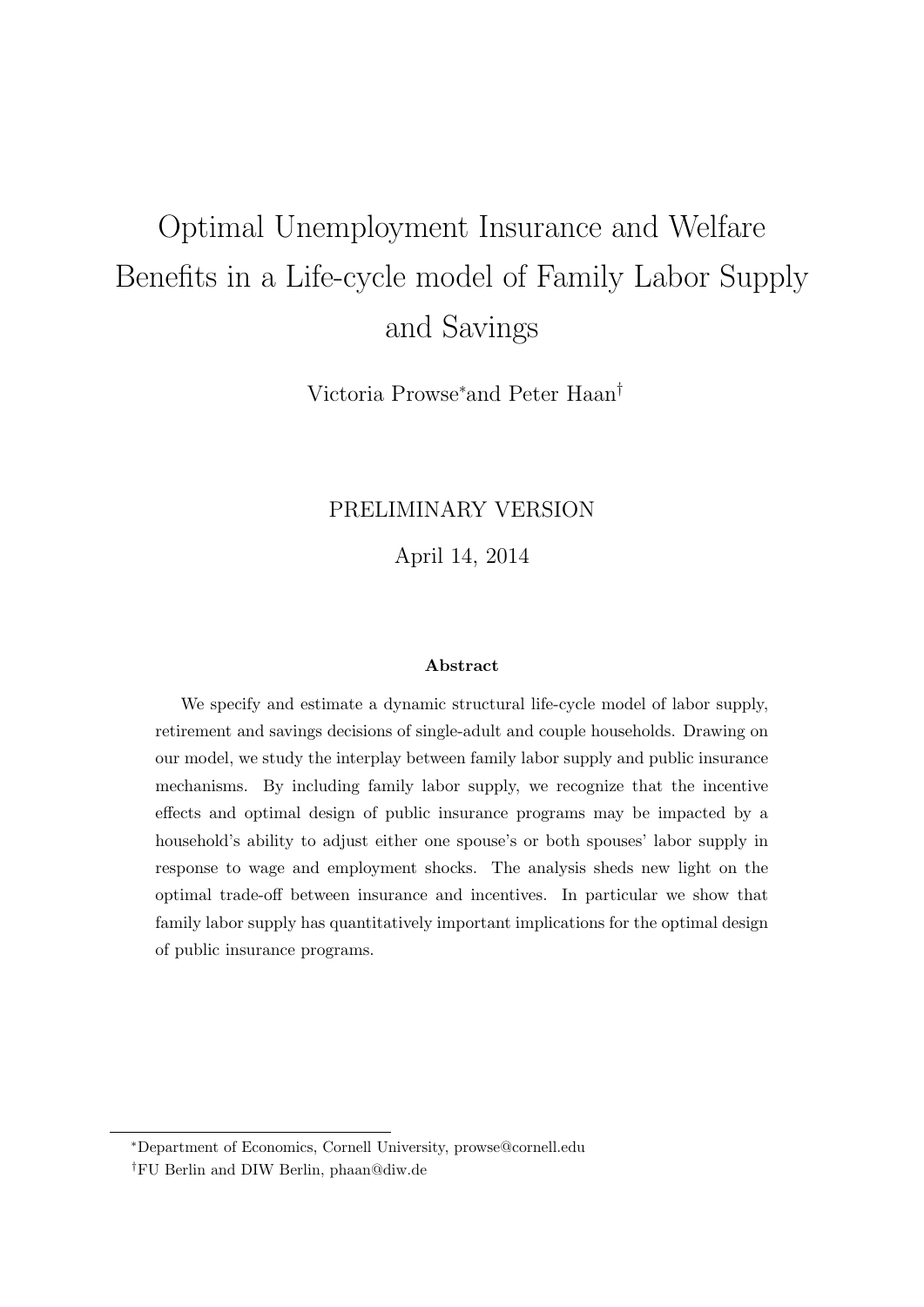## 1 Introduction

In this paper, we consider the incentive effects and optimal design of public insurance programs in the presence of intra-household insurance from family labor supply and savings. By including family labor supply, we recognize that the incentive effects and optimal design of public insurance programs may be impacted by a household's ability to adjust either one spouse's or both spouses' labor supply in response to wage and employment shocks. The analysis sheds new light on the optimal trade-off between insurance and incentives. In particular, based on our estimation results from a dynamic structural lifecycle model, we show that family labor supply has quantitatively important implications for the optimal design of public insurance programs.

An important literature explores empirically the insurance-incentive trade-off inherent in the design of public insurance programs. For example, see Low and Pistaferri, 2010, on Disability Insurance, French and Jones, 2011 on pensions, and Chetty, 2008, Lentz, 2009, and Low *et al.*, 2010, on Unemployment Insurance.<sup>1</sup> Yet, these studies focus on single individuals or households facing a single labor supply decision. We extend this work and consider the implications for incentives and optimal policy design of intra-household insurance from family labor supply.

Recent research has shown that adjustments in family labor supply are an important means of consumption smoothing.<sup>2</sup> Specifically, Blundell *et al.*, 2012 show that permanent shocks to men's and women's wages are mostly insured by adjustments of family labor supply. However, because the public insurance system is not modeled, their results cannot speak to the implications of household labor supply for the optimal design of public insurance programs. In contrast, we incorporate an explicit and detailed specification of the public insurance system, including Unemployment Insurance and Welfare benefits. This feature of our analysis is critical for allowing us to address questions surrounding the interplay between publicly-provided insurance from social programs and intra-household insurance from family labor supply.

Building on these related works, we are the first to look at the optimal generosity of Unemployment Insurance and Welfare benefits in the presence of family labor supply and savings. With family labor supply, the insurance-incentive trade-off is more nuanced than for households that face a single labor supply decision. On the one hand, each spouse

<sup>&</sup>lt;sup>1</sup>Low, 2005, Heathcote *et al.*, 2009, discuss the insurance role of individual labor supply.

<sup>2</sup>Focusing on labor supply, Lundberg (l985) and Hyslop (2001) document empirically an "added worker" effect whereby a woman increases her labor supply in response to a decline in her spouse's earnings. Similarly, Cullen and Gruber (2000) demonstrate that generous Unemployment Insurance for a newly-unemployed individual reduces his or her spouse's labor supply. These results point to an important insurance role for household labor supply, however, the precise implications of household labor supply for the design of public insurance programs are not evident.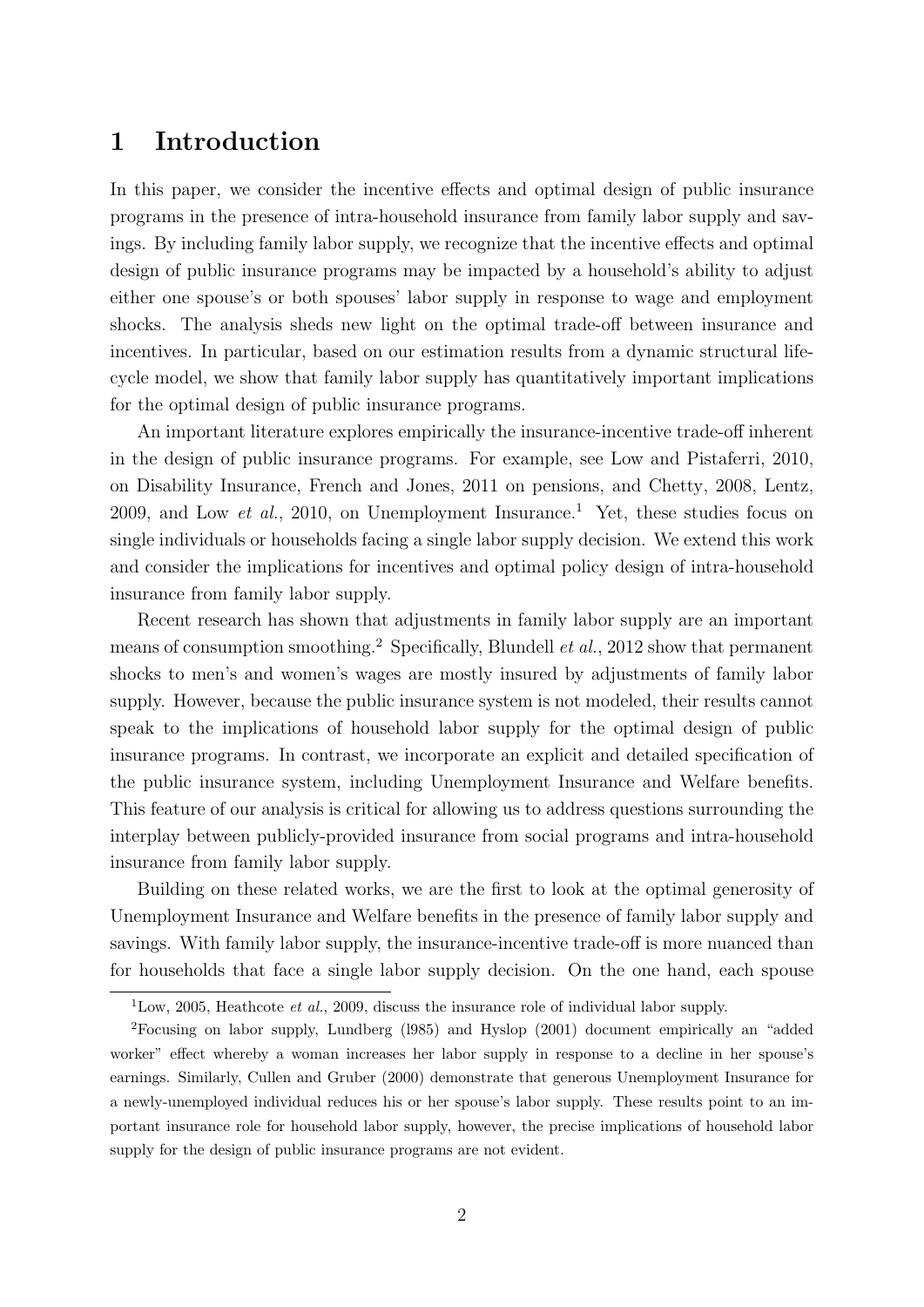can provide insurance against shocks hitting his or her partner. On the other hand, with two potential sources of labor supply, there is greater scope for adverse incentive effects. We find that the optimal generosity of Unemployment Insurance and Welfare benefits are below their current levels. The welfare loss associated with a move to the optimal policy amounts to X Euros per person.

A further novelty of our analysis is to consider the optimal policy mix of Unemployment Insurance and Welfare benefits. In general previous work has considered the design of these institutions in isolation. However, in the family context, means testing leads to strong interactions between individual-based Unemployment Insurance and household-related Welfare benefits. This motivates our joint analysis of the design of these institutions. Our results show that...

Last, we explore how conclusions about optimal policy depend on intra-household insurance from the the ability of adjusting jointly labor supply. In particular, when we restrict the household labor supply process by excluding cross-spousal labor supply responses to individual-specific shocks we find that the optimal generosities of both Unemployment Insurance and Welfare benefits are higher. This implies that the additional intra-household insurance from family labor supply has important consequences from the optimal design of social insurance programs.

We accomplish our analysis by specifying and estimating a life-cycle model of the labor supply, retirement and savings decisions in single-adult and couple households. It is necessary to model the behavior of individuals in single and couple households to account for family formation and life-cycle transitions between marital states. In our model, the combination of job destructions and labor market frictions creates individual employment risk, and individual productivity risk enters via permanent unanticipated movements in market wages. Households may draw on intra-household and public insurance devices when hit by shocks. We model public insurance in the from of Unemployment Insurance, universal Welfare and pension benefits. We also model the intra-household insurance available from household labor supply. In couple households, the labor supply decisions of the spouses are made jointly, and therefore the spousal labor supply is a modeled source of intra-household insurance. Intra-household insurance is also provided by household savings, however, households face borrowing constraints, i.e., they are liquidity constrained, and so cannot borrow against future income when hit by shocks.

More specifically, we use a dynamic structural life-cycle model in which the constraints and incentives presented by public and intra-household insurance devices appear alongside inter-temporal incentives to accumulate human capital and to accumulate entitlements to public insurance programs. The forward-looking households in our model thus choose selfinsurance and to draw on public insurance programs while simultaneously considering the implications of current behavior for expected future labor market outcomes, future selfinsurance options and future entitlements to transfers from public insurance programs.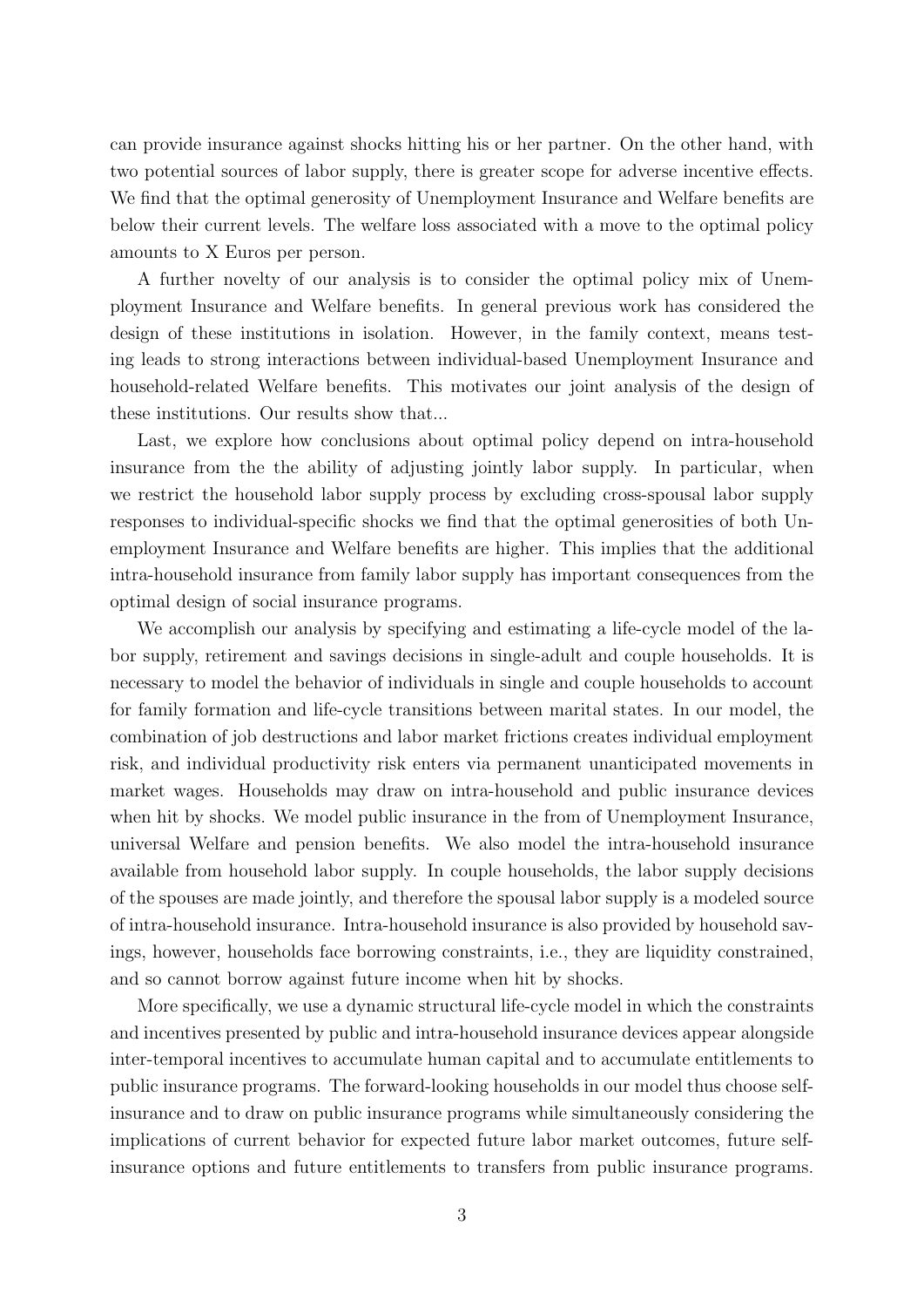We have elected to study the interplay between public and intra-household insurance in this general life-cycle framework in part because previous work on life-cycle labor supply has shown that expected future returns to endogenously-accumulated human capital and expected future social transfers have important behavioral implications (see, e.g., Keane and Wolpin, 1997 or Blundell et al., 2013 for discussion of endogenous accumulation of human capital, and see, e.g., Frederick, 2005, Low, 2005, Attanasio et al., 2008, Heathcote et al., 2009, Low et al., 2010, and Haan and Prowse, Forthcoming for evidence on responses of benefit entitlement).

The estimation sample is constructed from a long panel of single-adult and couple households taken from the German Socio-Economic Panel (SOEP). The estimation sample contains observations of employment and retirement outcomes at a quarterly frequency, information on household composition, household-level and individual-level demographic characteristics and rich cross-sectional information on household asset holdings. Similar to Altonji et al. (Forthcoming), we use Indirect Inference to estimate the parameters of our structural life-cycle model. This simulation-based estimation methods centers around an auxiliary model that is used to compare the distribution of the sample observations with the distribution of an artificial sample simulated from the structural model. Indirect Inference provides a convenient framework for handling the missing observations and latent variables that appear in our estimation problem. Further, Indirect Inference circumvents the need to compute choice probabilities, which would be infeasible here, given the multiple sources of unobserved heterogeneity. Our auxiliary model provides a flexible and rich description of the distributions of households labor supply and retirement behavior, wages and assets. - maybe this is too much

The estimated model has good in-sample fit: based on the estimated model, we are able to replicate the observed life-cycle profiles of labor supply, wealth and wages. We also fit the joint distribution of spouses' labor supply and retirement outcomes and the change in this distribution with age. Further, following, e.g., Todd and Wolpin (2006) and Low and Pistaferri (2010), we conduct an external model validation exercise. Specifically, based on the estimated model, we replicate results from the reduced-form literature on the employment effects of changes in the level and duration of Unemployment Insurance (see, e.g., Katz and Meyer, 1990, Lalive et al., 2006 and Schmieder et al., 2012). We take this as evidence that our model is well-suited to analyzing questions surrounding the optimal design of Unemployment Insurance and Welfare benefits.

Consistent with Blundell et al. (2012), our results point to an important role for spousal labor supply in cushioning the impact of a job loss. Further, we show that the ability of couple households to re-optimize the labor supply of both spouses works to reduce the willingness for such households to pay for universal Welfare, relative to if re-optimization in response to the job less were restricted to the newly unemployed individual. These results have important implications for the optimal design of Unemployment Insurance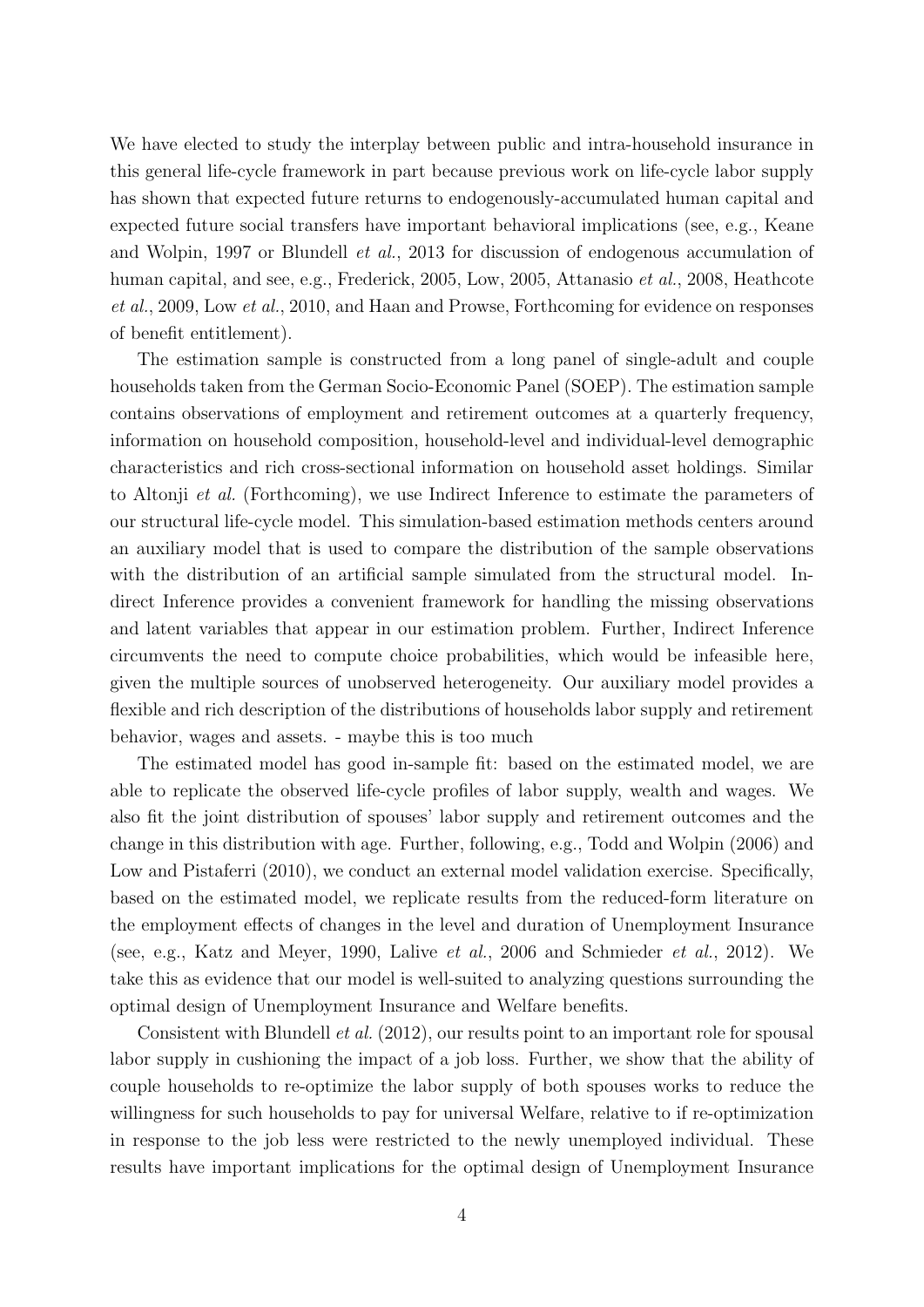and universal Welfare programs.

This paper proceeds as follows. Section 2 describes our model of households' job search, labor supply, retirement and savings decisions over the life-cycle. Section 3 details the relevant features of the SOEP survey and describes our estimation sample. Section 4 outlines the adopted Indirect Inference estimation procedure, describes the specification of the auxiliary model and details our approach to solving the dynamic programming problem. Section 5 presents the structural parameter estimates and demonstrates the model's in-sample and out-of-sample goodness of fit. Section 6 reports the results of our behavioral simulations.

## 2 Model

#### 2.1 Overview

We propose a discrete-time dynamic model of the labor supply, retirement and consumption outcomes of singles individuals and couples over the life-cycle.<sup>3</sup> Figure 1 illustrates the timing of events over the life-cycle. Individuals enter the labor force from full-time education.<sup>4</sup> For those in the labor force, each period proceeds as follows: (i) household type (single-adult or couple) is updated, the household observes each member's market wage, job destruction status and retirement eligibility, and fertility outcomes are observed by the household; (ii) the household members may search for job offers; (iii) job offers arrive; and (iv) the household makes savings, job acceptance and retirement decisions. The labor supply states at the individual level are: full-time employment  $(FT)$ ; nonemployment  $(NE)$ ; and, for women only, part-time employment  $(PT)$ . Combining across spouses, there are a total of 12 labor supply and retirement states for couple households. An individual permanently exits the labor force when he or she enters retirement (RT).

We describe below: the life-cycle optimization problem (Section 2.3); the wage process (Section 2.4); and the empirical specification of preferences (Section 2.5). Finally, we characterize optimal search, employment, retirement and consumption behavior (Section 2.6). In Appendix C we describe the exogenous processes that determine household type and fertility outcomes.

#### 2.2 Notational Definitions

Individuals are indexed by  $n$ . Age, measured in quarters of a year, is denoted by t. The individual's household type at age t is denoted by  $H(n,t)$  where  $H(n,t) \in$ 

<sup>&</sup>lt;sup>3</sup>We do not distinguish cohabitation from marriage. Henceforth, we refer to the adult members of couple households as "spouses".

<sup>4</sup>The timing of the transition from education into the labor force is assumed to be exogenous.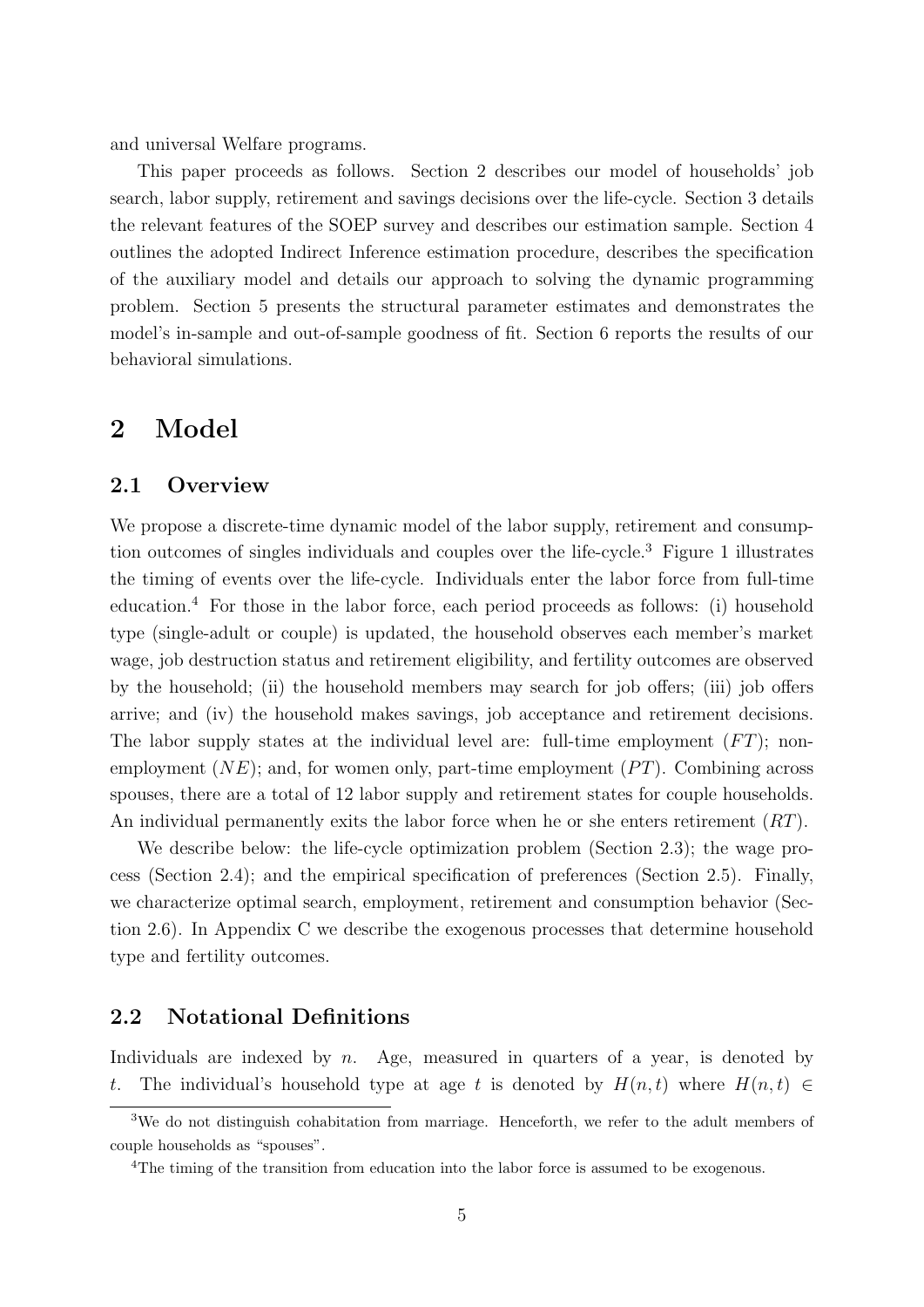

Figure 1: Timing of events over the life-cycle.

 ${\rm Single-adult}$  Household, Couple household}. We use  $i(n, t)$  and  $j(n, t)$  to denote the indexes of the female and male members of individual  $n$ 's age-t household; we abbreviate to  $i$  and  $j$  when referring to women and men in situations where the nature of the household is not relevant. Reflecting the empirical implementation, this notation allows an individual to switch back and forth between being single and cohabiting, and to cohabit with different spouses at different points in the life-cycle.

## 2.3 Life-cycle Optimization Problem

Similar to Blundell et al. (2012), we adopt a unitary model in which household savings decisions and the search, labor supply and retirement decisions of the household members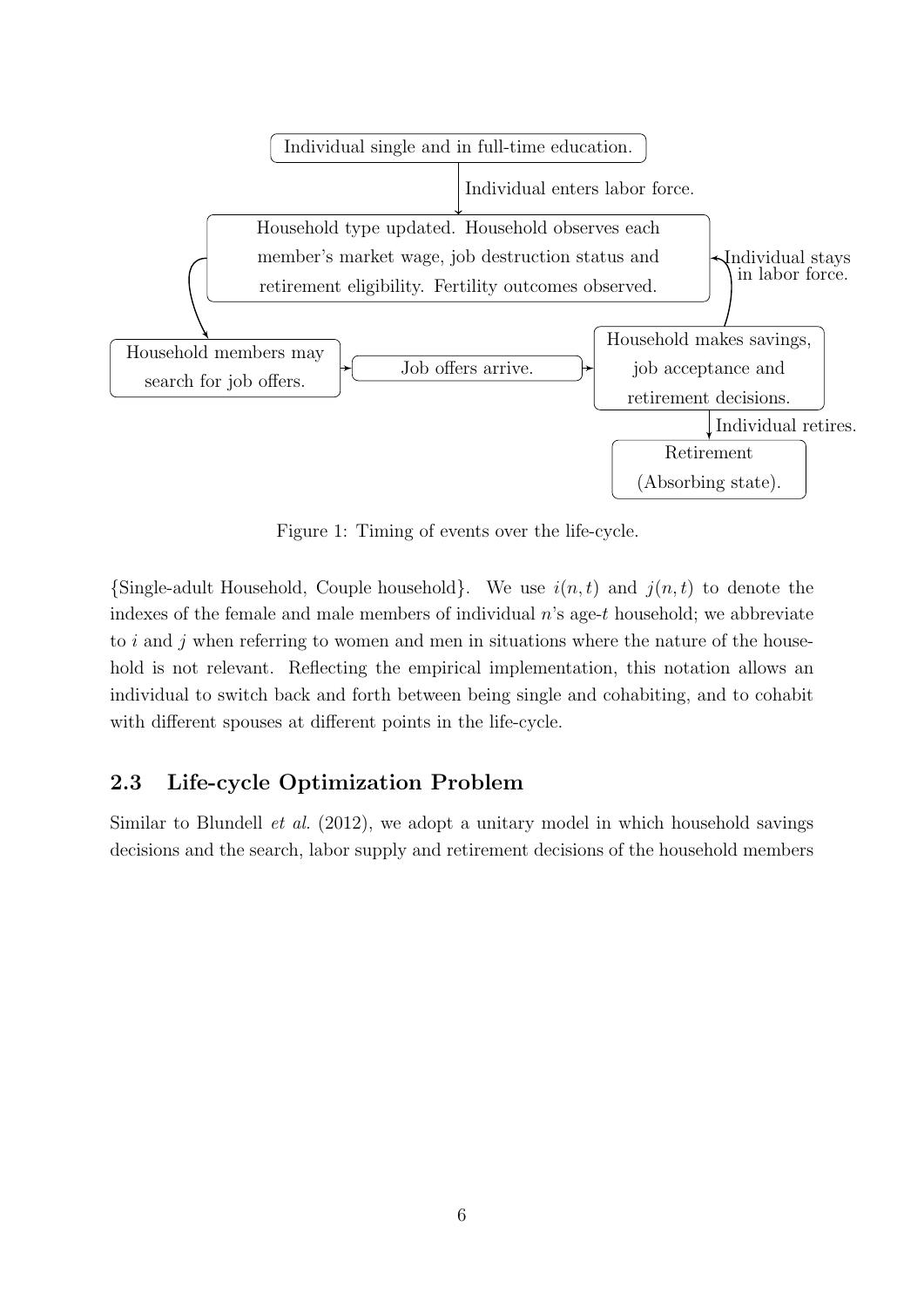are made to maximize discounted expected future household utility.<sup>5,6</sup> All individuals must retire at or before age 65, and we model household choices prior to the time when the youngest household member is age 65. Individual  $n$ 's age-t household seeks to maximize:

$$
E_t\left[\sum_{\tau=t}^{\overline{T}_n-1} \delta^{t-\tau} u^{H(n,\tau)}(m_{n,\tau}, D_{n,\tau}, S_{n,\tau}) + \delta^{T_n-\tau}\overline{V}\right],\tag{1}
$$

where  $\delta$  is the subjective time discount factor,  $\overline{T}_n$  is the time when the youngest member of n's household is age 65,  $u^{H(n,t)}(m_{n,t}, D_{n,t}, S_{n,t})$  denotes the household's flow utility function, and  $\overline{V}$  denotes the terminal value. The utility function is defined over household consumption,  $m_{n,t}$ , the labor supply and retirement statuses of the adult household members,  $D_{n,t}$ , and the search intensities of the household members,  $S_{n,t}$ . The terminal value is given by:

$$
V^T = B(n, H(n, \tau))u^{H(n, \tau)}(m_{n, \overline{T}_n}, D_{n, \overline{T}_n}, S_{n, \overline{T}_n}).
$$
\n
$$
(2)
$$

At time  $\overline{T}_n$  onward all household members are retired and therefore search intensities are zero. The household consumes each period its pension income plus the actuarially fair annuity value of any accumulated assets.  $B(n, H(n, \tau))$  is the discounted average duration of the retirement periods of the household members.<sup>7</sup>

We assume rational expectations with respect to the future realizations of wages, job destructions, job arrivals, retirement eligibility and children. However, while marriages and divorces occur exogenously at the rates dictated by the household formation process, we impose that cohabiting individuals make decisions assuming that divorce will not occur, and single individuals make decisions assuming zero probability of future marriage. The latter assumption allows us to proceed without the need to specify expectations about

<sup>7</sup>The empirical implementation includes different life expectancies for men and women. See 3 for further details.

<sup>&</sup>lt;sup>5</sup>The unitary approach avoids difficult issues surrounding the identification of dynamic decision processes within the household that arise in a collective setting. Eckstein and Lifshitz (2011) and Eckstein and Lifshitz (2012) discuss the life-cycle labor supply behavior of couples under various assumptions on the intra-household decision process.

<sup>&</sup>lt;sup>6</sup>In general, the joint modeling of spouses' behavior is absent in dynamic structural life-cycle models of labor supply and savings. Typically, the analysis either focuses on single individuals or specifies an exogenous process for the earnings of any other household members (see, e.g., Frederick, 2005, Low, 2005, Attanasio et al., 2008, Heathcote et al., 2009, Low et al., 2010, and Haan and Prowse, Forthcoming). In terms of the nature of the choice set, our model is similar to van der Klaauw and Wolpin (2008), who incorporate the life-cycle labor supply of single individuals and married couples, along with household saving. In contrast to our work, van der Klaauw and Wolpin (2008) focus on the retirement decision, and do not consider public insurance, beyond Social Security benefits for retirement.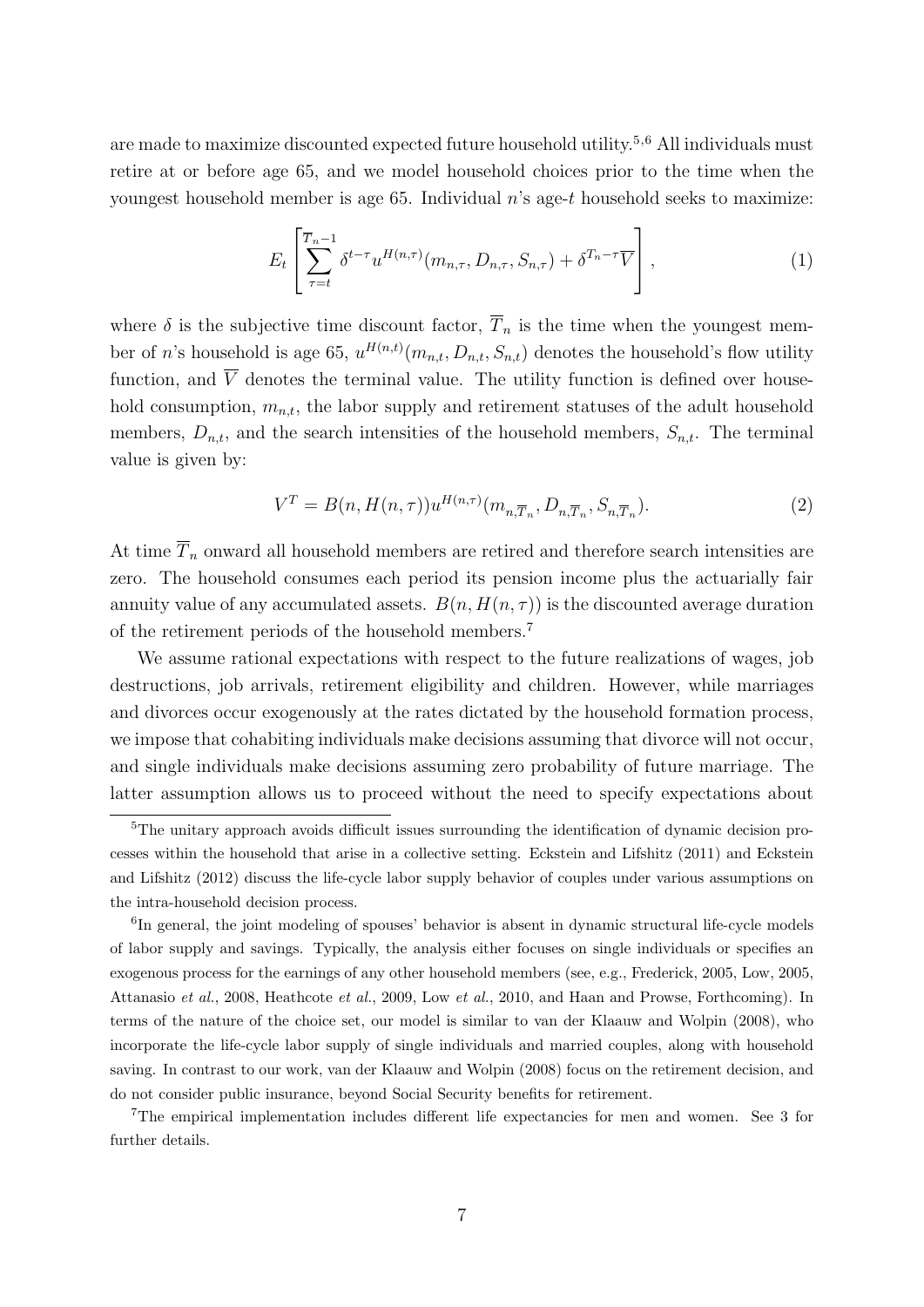the characteristics of the future spouses.<sup>8</sup> Although the imposed marriage and divorce expectations diverge from their objective counterparts, the implication of this assumption for behavior are relatively minor. Specifically, optimal behavior is likely to vary little with the probability attached to future marriage and divorce as: (i) there is a great deal of persistence in household type; (ii) behavior is in part driven by precautionary motives to save and secure employment to self-insure in the near future, and these incentives are little affected by the possibility of a change in household type at some, likely more distant, time in the future; and (iii) irrespective of household type there exist incentives to accumulate wealth and entitlement to public transfers. See Attanasio et al. (2008) for further discussion.

Consumption decisions are subject to the intertemporal budget constraint and a non-negativity constraint on household wealth (see Section 2.3.1). As described in Section 2.3.2, the intertemporal budget is also the channel through which public insurance programs, including Unemployment Insurance and universal Welfare, enter the model. Labor supply and retirement decisions may be constrained by labor market frictions (see Section 2.3.3) and by eligibility restrictions on access to retirement (see Section 2.3.4).

#### 2.3.1 Intertemporal Budget Constraint

With no change in household type at age  $t$ , the intertemporal budget constraint for individual  $n$ 's household is given by:

$$
A_{n,t} = A_{n,t-1}(1+r) + y_{n,t} - m_{n,t},
$$
\n(3)

In the above,  $A_{n,t}$  denotes the combined net value of the household's financial, housing and tangible assets, r is the real interest rate, and  $y_{n,t}$  is the net-of-tax real value of the household's income from employment and social transfers. Marriage augments the assets of person n's household by the assets of the new spouse. In the event of divorce, household assets are assumed to be divided equally between the spouses.

Households are assumed to be unable to borrow against future earnings or future entitlements to social transfers. Reflecting this, household assets must be non-negative:

$$
A_{n,t} \ge 0. \tag{4}
$$

Given this borrowing constraint, there is a rationale for public insurance to allow households to smooth the marginal utility of consumption over the life-cycle in the presence of employment and productivity shocks.<sup>9</sup>

<sup>8</sup>Expectations about the nature of any future spouse are complex as potential future spouses vary along many dimensions including by demographic traits (education, children), latent taste shifters, and state variables such as accumulated experience and assets.

<sup>9</sup>Given heterogenous households, social transfers may be desirable as well on redistributive grounds.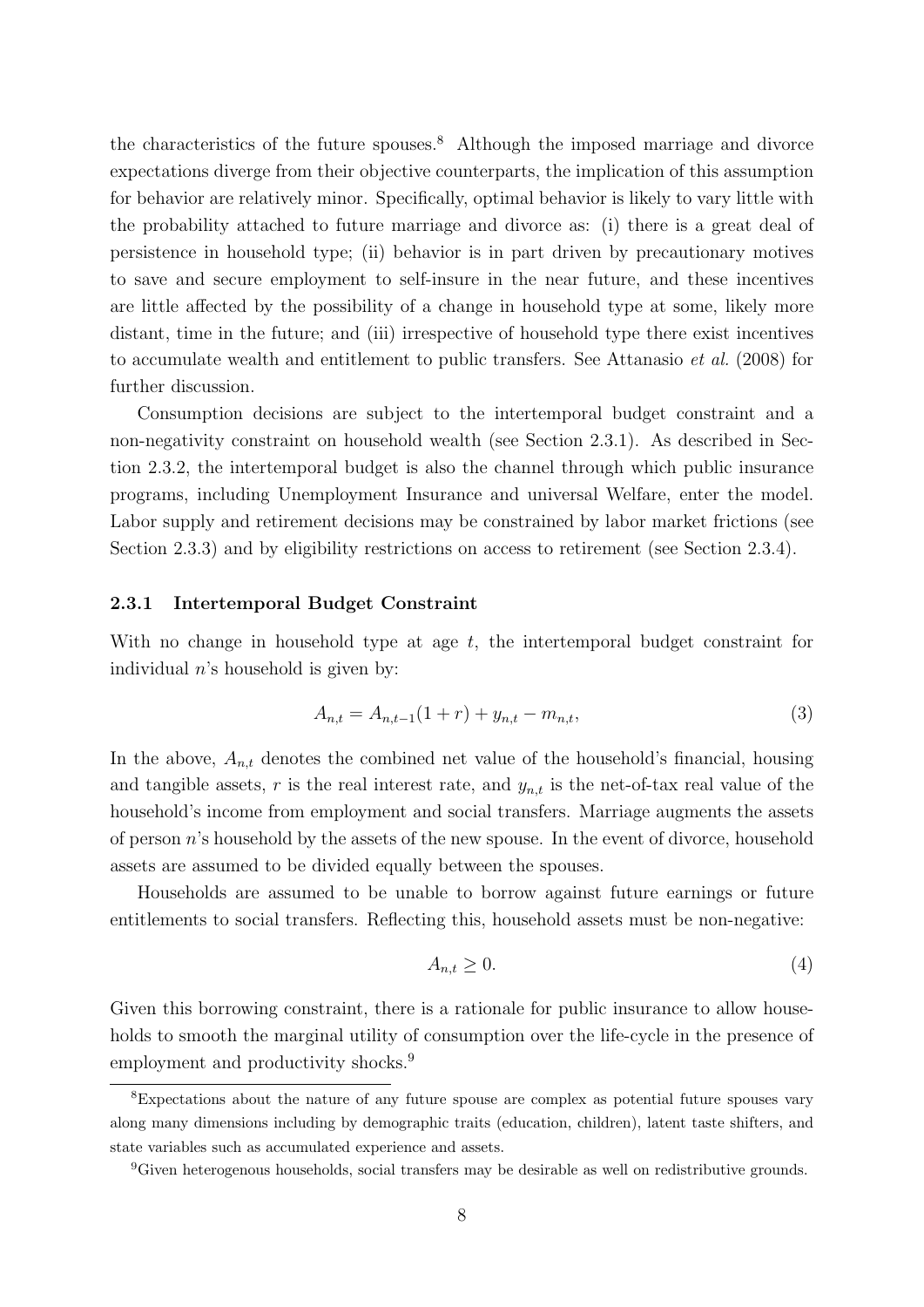The empirical implementation will focus on Germany. Our model of the net-of-tax real value of household income is based closely on the German legislation pertaining to the tax and transfer system. In this system, Welfare benefits and Unemployment Insurance provide the major share of income to non-working households before entering retirement. Suppose that individual  $n$  is cohabiting and his or her age-t household comprises woman  $i(n, t)$  and man  $j(n, t)$ . The net-of-tax real value of household income is given by:

$$
y_{n,t} = (W_{i(n,t),t}h_{i(n,t),t} + \text{UI}_{i(n,t),t} + \text{Pension}_{i(n,t),t} - \text{SSC}_{i(n,t),t}) + (W_{j(n,t),t}h_{j(n,t),t} + \text{UI}_{j(n,t),t} + \text{Pension}_{j(n,t),t} - \text{SSC}_{j(n,t),t}) +
$$
  
WE<sub>n,t</sub> - Tax<sub>n,t</sub> - K<sub>n,t</sub>. (5)

In the above, h denotes hours. "UI" denotes Unemployment Insurance benefits, "SSC" denotes Social Security Contributions, and "Pension" denotes public pension benefits; all three schemes are administered at the individual level. "WE" and "Tax" denote Welfare benefits and Income tax respectively; both programs are administered at the household level. "K" denotes the cost for children, and includes child benefits and child-care costs. Net income for a single adult household is obtained by taking (5) and suppressing the earnings, Unemployment Insurance, Pension, and Social Security contributions of person with the opposite gender. Children are assumed to reside in the mother's household. Child benefits and child-care costs therefore do not enter a single man's budget constraint.

Our analysis of interactions between public and intra-households insurance focuses on two key components of the public insurance system: Unemployment Insurance and Welfare benefits. These two institutions are described below in Section 2.3.2. The remaining institutional components of the budget constraint, that is Income tax, Social Security Contributions, pension benefits, child benefits and child-care costs, are described in Appendix B.

#### 2.3.2 Unemployment Insurance and Welfare Benefits

A non-employed individual living in Germany receives Welfare benefits (Social Assistance) or Unemployment Insurance, or some combination thereof. Unemployment Insurance provides eligible non-employed individuals with benefits worth 60% of previous net earnings (a higher replacement rate of 67% applies if the individual has one or more dependent children). Unemployment Insurance benefits are capped at around 1750 Euros per month. Unemployment Insurance benefits are paid for an entitlement period that depends on the recipient's recent working history and his or her age at the start of the non-employment spell. Specifically, individuals accumulate one month of entitlement to Unemployment Insurance for every two months of employment, up to an age-specific maximum entitlement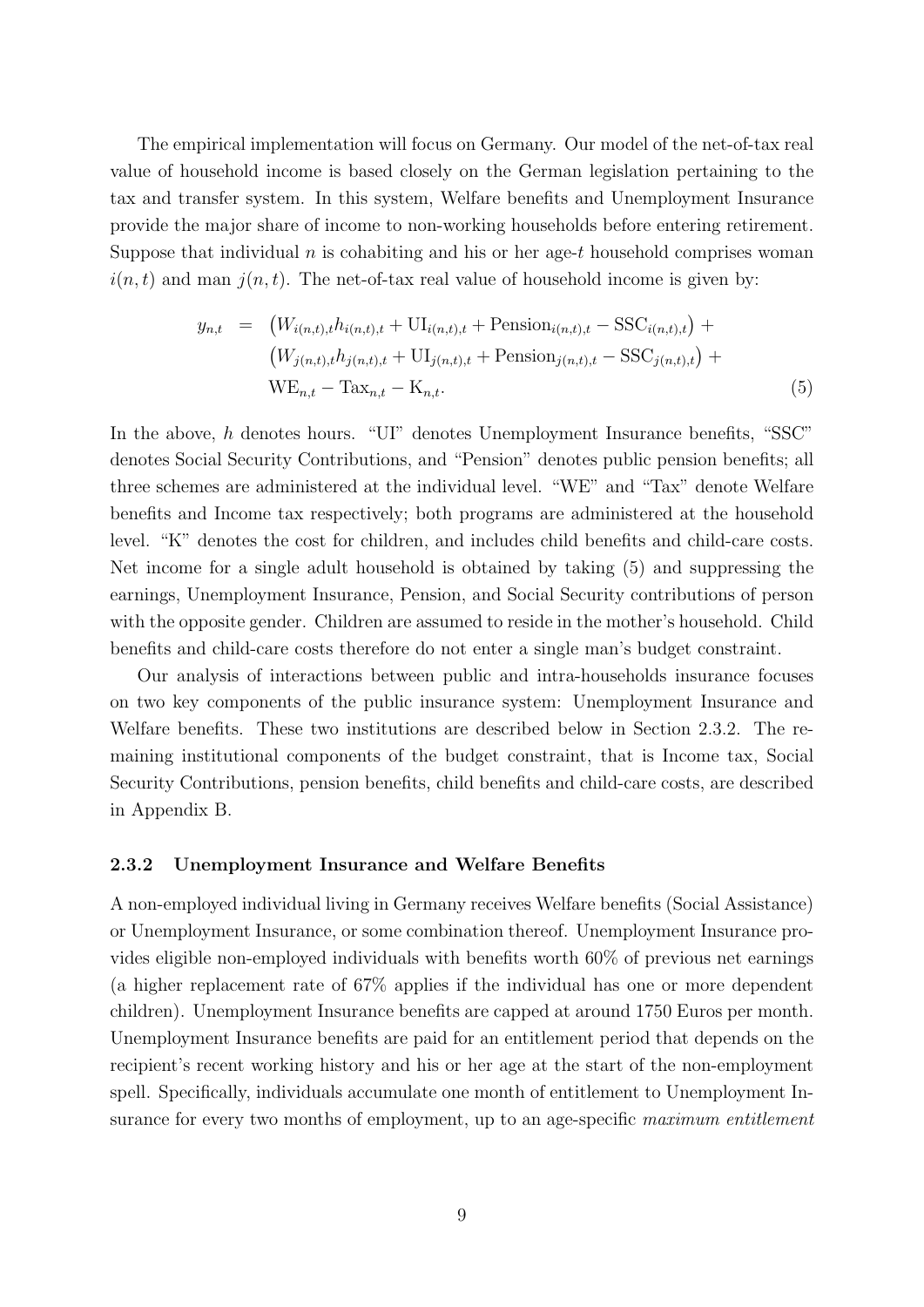#### period. 10

The maximum entitlement period is increasing in age has varied over time during our sample period. Specifically, in 1997 the maximum entitlement period was reduced for those aged 42 - 46, 49 - 52 and 54 - 56 years at the point of entering non-employment. For all other age groups, the maximum entitlement period did not change during the sample period.<sup>11</sup>

In our model we capture the variation in incentives induced by the reduction of the maximum entitlement period in 1997 by working with separate models of the tax and transfer system for the periods 1991 - 1996 and 1997 - 2005. The maximum entitlement period for Unemployment Insurance in each period follows the rules described in Table 1. For the 1991-1996 period we use the year 1995 tax and universal Welfare rules, and for the 1997-2005 period we use the year 2000 rules.

| Age at start of non-employment spell | Date at start of non-employment spell |                                                      |  |  |  |
|--------------------------------------|---------------------------------------|------------------------------------------------------|--|--|--|
|                                      |                                       | January 1991 - March 1997 April 1997 - December 2005 |  |  |  |
| $<$ 42 years                         | 12                                    | 12                                                   |  |  |  |
| $42-43$ years                        | 18                                    | 12                                                   |  |  |  |
| 44 years                             | 22                                    | 12                                                   |  |  |  |
| $45-46$ years                        | 22                                    | 18                                                   |  |  |  |
| $47-48$ years                        | 22                                    | 22                                                   |  |  |  |
| $49-52$ years                        | 26                                    | 22                                                   |  |  |  |
| 53 years                             | 26                                    | 26                                                   |  |  |  |
| $54-56$ years                        | 32                                    | 26                                                   |  |  |  |
| $\geq 57$ years                      | 32                                    | 32                                                   |  |  |  |

Notes: The actual Unemployment Insurance entitlement period is determined by the the individual's employment history.

Table 1: Age-specific maximum Unemployment Insurance entitlement period (months).

Unemployment Insurance benefits are not means tested, i.e., benefits are neither contingent on the earnings of other household members nor linked to the household's income

 $10$ In principle, those who voluntarily choose to move into non-employment must wait three months before starting to receive Unemployment Insurance benefits. We neglect this rule because, in reality, very few entitled individuals are prevented from claiming Unemployment Insurance immediately upon becoming non-employed. Specifically, according to the administrative data of the "Bundesagentur fuer Arbeit" (German Federal Employment Agency) during the period 1996 - 2005 about 5% of those making a transition from employment into non-employment are sanctioned (see Bundesagentur fuer Arbeit (2013)).

<sup>&</sup>lt;sup>11</sup>In 2006 there was another reform that further reduced the maximum entitlement period for individuals in particular age categories. This reform occurred after the end date of our sample and, therefore, does not feature in our analysis.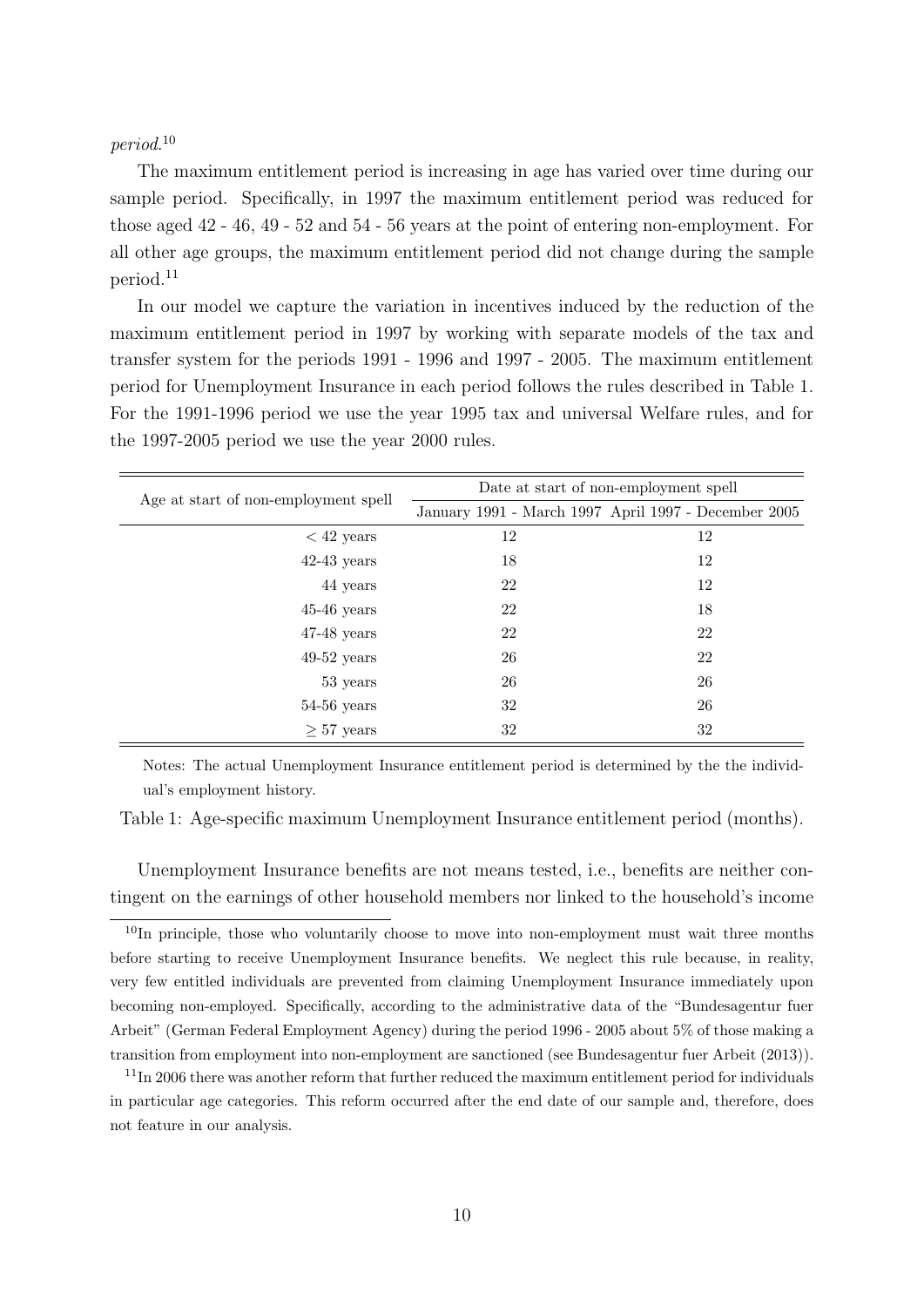from asset holding.<sup>12</sup> Further, there is no wealth test. Unemployment Insurance benefits are not directly taxed. Instead, the household's average tax rate is based on taxable earnings, taxable investment income and any income from Unemployment Insurance benefits. The household's tax liability is then determined by applying the average tax rate to the household's taxable earnings and investment income. When entitlement to Unemployment Insurance is exhausted, Unemployment Insurance-eligible individuals may instead receive Unemployment Benefits, paid at a lower rate of 53% (57% with dependent children) of previous net earnings. Unemployment Benefits continue indefinitely. However, unlike Unemployment Insurance, Unemployment Benefits are means-tested against the earnings of the spouse, and there is a wealth test in line with the rules for Welfare benefits.

Welfare benefits are designed to ensure that a household income does not fall short of threshold determined by household composition and housing costs.<sup>13</sup> In contrast to Unemployment Insurance, Welfare benefits are means-tested against the taxable earnings and Unemployment Insurance benefits of all household members. The withdrawal rate against Unemployment Insurance benefits is 100%, and the withdrawal rate with individual earnings is close to  $100\%$ .<sup>14</sup> Welfare benefits are paid only to households that satisfy a wealth test.<sup>15</sup> Finally, welfare benefits do not have tax implications.

#### 2.3.3 Labor Market Frictions

Individuals are subject to employment risk that arises from the combination of exogenous job destructions and search frictions. Regarding job destructions, each period an employed individual experiences a job destruction with a probability that depends on the individual's gender, age and education. An individual who experiences a job destruction cannot work in the current period; the individual must enter non-employment or, if eligible, may retire. We estimate gender, age and education specific the job destruction probabilities prior to estimation of the parameters of the life-cycle model. Appendix A provides further details. An employed individual who is not subject to a job destruction may remain in employment.

A non-employed individual may move into employment only if he or she receives a

 $12$ Recipients are allowed to work up to 15 hours per week while claiming Unemployment Insurance. However, benefits are withdrawn at a rate close to 100%.

<sup>&</sup>lt;sup>13</sup>For a single adult household, the maximum value of universal Welfare (including housing benefits) is around 600 Euros per month, assuming average housing costs. The value increases with numbers of adults and children in the household, and varies to reflect local housing costs.

<sup>14</sup>Approximately 140 Euros per month of taxable earnings are exempt from means-testing.

<sup>&</sup>lt;sup>15</sup>In particular, households with assets above an threshold of around 10000 Euros do not qualify for universal Welfare. The wealth test threshold has varied slightly over time and is slightly more generous for older individuals.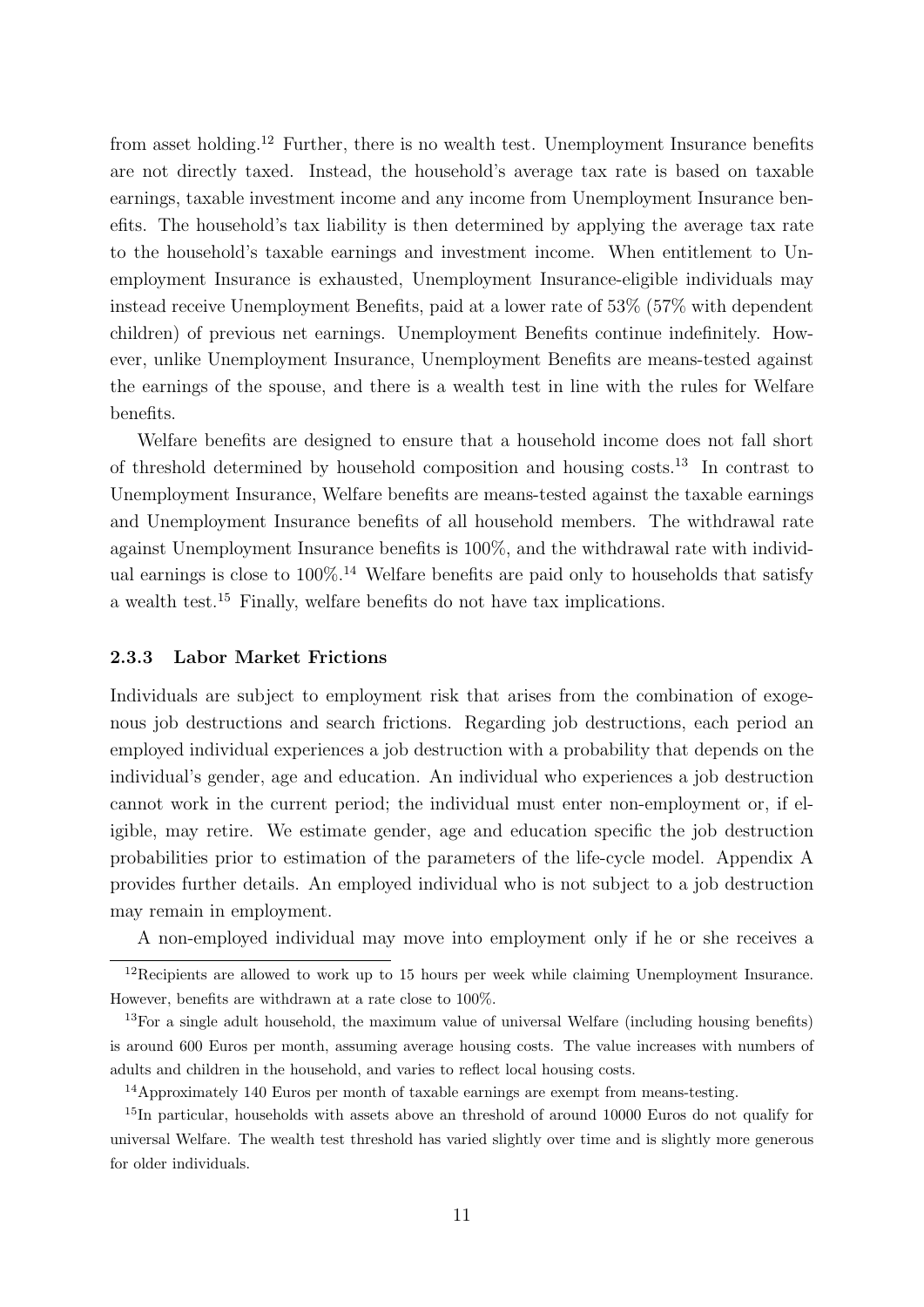job offer. Job offers are obtained via costly job search and at most one offer is received each period. Given individual search intensity  $s_{n,t} \in [0, 1/\omega_{n,t}^M]$ , a non-employed individual receives a job offer with probability:

$$
P_{Job\;offer}(s_{n,t}) = s_{n,t}\omega_{n,t}.\tag{6}
$$

The search productivity parameter,  $\omega_{n,t} > 0$ , reflect both households' search technologies and firms' preferences. Motivated by the observed heterogeneity in the transition rate into employment, the empirical specification allows the value of the search productivity parameter to vary by age and household type.

A man's job offer is for a full-time job. A woman's job offer specifies either full-time or part-time work; the probability of a job offer being for part-time work is  $\xi^F$ . Women have constrained flexibility to adjust labor supply on the intensive margin: each period a full-time working woman may move to part-time employment with probability  $o_{FT-PT}$ , and a woman in part-time employment has the option of making a transition into fulltime employment with probability  $o_{PT-FT}$ . The probabilities  $\xi^F$ ,  $o_{FT-PT}$  and  $o_{PT-FT}$  are estimated within the structural model and are allowed to vary by household type.

#### 2.3.4 Eligibility for Retirement

The compulsory retirement age is  $65 \text{ years}^{16}$ . However, if eligible, an individual may choose to take early retirement. In reality, a complex set of rules determine an individual's eligibility for early retirement. We approximate these rules and specify that each period a retirement-ineligible individual aged 40 or older becomes eligible for early retirement with a probability that varies freely by gender and household type. Once eligible for early retirement, the individual maintains this status. The retirement eligibility parameters are estimated jointly with other parameters of the life-cycle model.

#### 2.4 Wage Process

We posit an individual-level process for the market wage, i.e., the wage that is observed prior to search intensity being chosen and the wage that determines earnings should the individual be employed. Following, e.g., Low et al. (2010), sample wage observations are assumed to additionally contain measurement error. Note, we model the wage process jointly with labor supply and retirement behavior; in doing so, we explicitly account for the effect of wage-based selection into employment on the distributions of accepted wages.

<sup>&</sup>lt;sup>16</sup>In principle, it is possible to delay retirement beyond the compulsory retirement age. However, empirically, very few individuals choose to work beyond this age. In a life-cycle model of retirement, Haan and Prowse (Forthcoming) show that estimates of key preference parameters and responses to pension reforms do not depend strongly on whether individuals are allowed to work beyond the compulsory retirement age.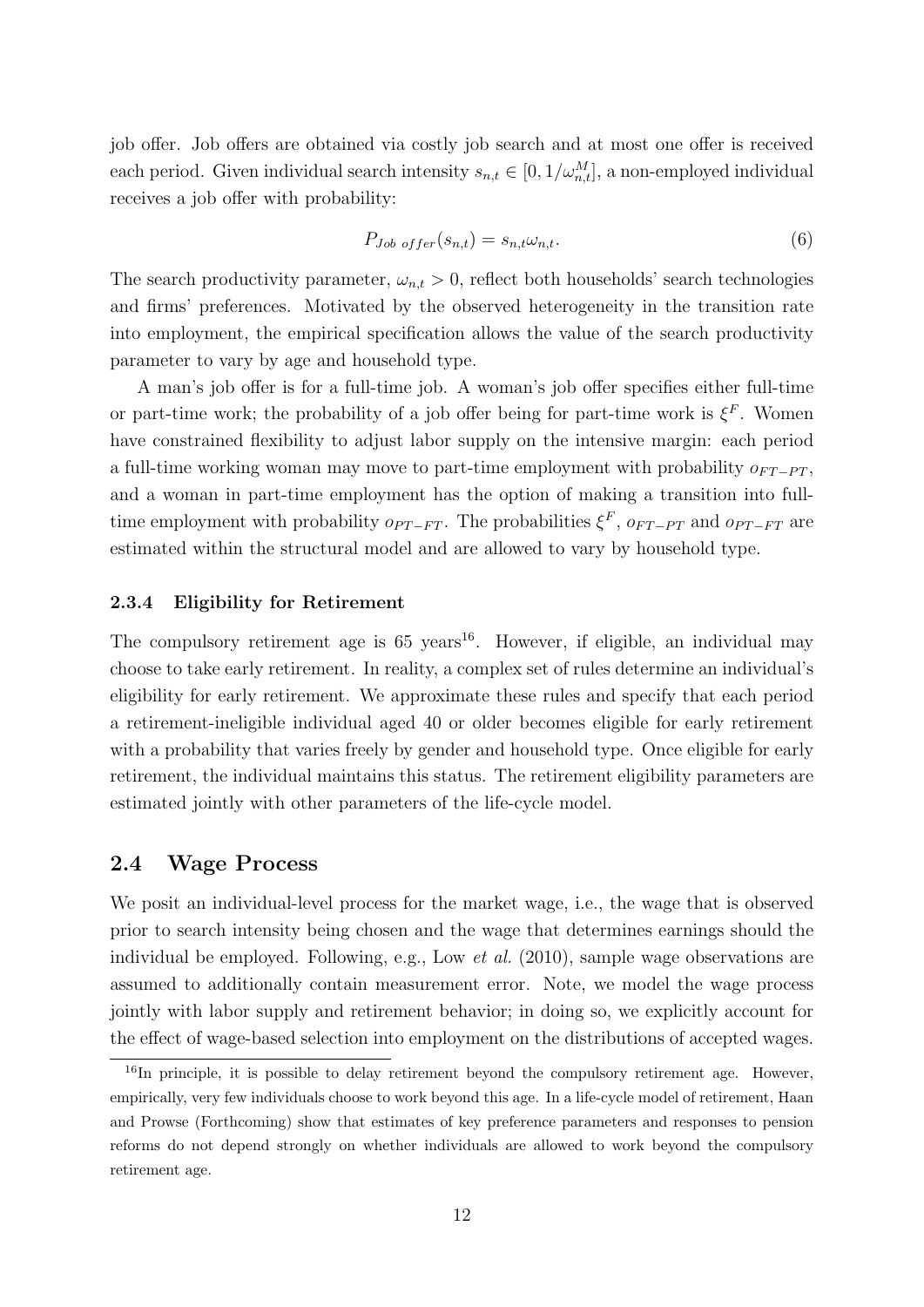#### 2.4.1 Market Wages

The age  $t$  log real market wage of individual  $n$  is given by:

$$
\log W_{n,t} = \beta_1^F \times Female_n + \beta_1^M \times Male_n + \beta_2^F Education_{i,t}^F \times Female_n + \beta_2^M Education_{n,t} \times Male_n - \beta_3^F Human\ Capital_{n,t}^F \times Female_n + \beta_3^M Human\ Capital_{n,t}^M \times Male_n + \kappa_{n,t}.
$$

In the above, "Education" refers years of education at the time of labor market entry and  $\kappa_{n,t}$  represents accumulated wage shocks.

Human capital is zero when the individual transitions from education into the labor force. Subsequent to labor market entry, human capital is augmented by employment, as in Eckstein and Wolpin (1989). In the spirit of Mincer and Polachek (1974) and, more recently, Adda *et al.* (2011), human capital atrophies during spells of unemployment. Specifically, human capital evolves according to:

$$
Human Capital_{n,t} = \begin{cases} Human Capital_{n,t-1} + 0.25 \\ \text{if } n \text{ employed at age } t-1, ^{17} \\ Human Capital_{n,t-1} \times (\beta_{Atrophy}^F \times Female_n + \beta_{Atrophy}^M \times Male_n) \\ \text{if } n \text{ non-employed at age } t-1. \end{cases} (8)
$$

In the above,  $\beta_{Atrophy}^F \in [0,1]$  and  $\beta_{Atrophy}^M \in [0,1]$  control the atrophy rate of the woman's and men's human capital during spells of non-employment.<sup>18</sup>

Wage shocks, which we refer to as productivity risk, are assumed to be permanent. The unobserved component of the market wage therefore follows a unit root process:

$$
\kappa_{n,t} = \kappa_{n,t-1} + \zeta_{n,t}.\tag{9}
$$

The permanent shock,  $\zeta$ , is assumed to be independent over time and households, and independent of the previous realizations of all other variables. Further, we assume  $\zeta_{n,t} \sim N(0, \sigma_{\zeta,F}^2)$  for women and  $\zeta_{n,t} \sim N(0, \sigma_{\zeta,M}^2)$  for men. For couples, the correlation coefficient  $\rho_{\zeta}$  describes the intra-household correlation of the permanent wage shocks.

Note, the all parameters of the wage process are allowed to vary by gender. This aspect of the specification captures gender differences in labor market conditions labor market-related behaviors. For example, a difference in the variances of the permanent wage shocks by gender may result from gender differences risk taking, competitiveness or occupational choice, among other mechanisms.

Our specification of the wage shocks for individuals in single-adult households is similar to that adopted by Low (2005) and Heathcote et al. (2009) when modeling single-agent

<sup>&</sup>lt;sup>17</sup>Recall, one period last a quarter of a year.

<sup>&</sup>lt;sup>18</sup>As modeled, those with high human capital suffer more skill depreciation during a period of unemployment than those with low human capital. This specification is consistent with the empirical results of Adda et al. (2011).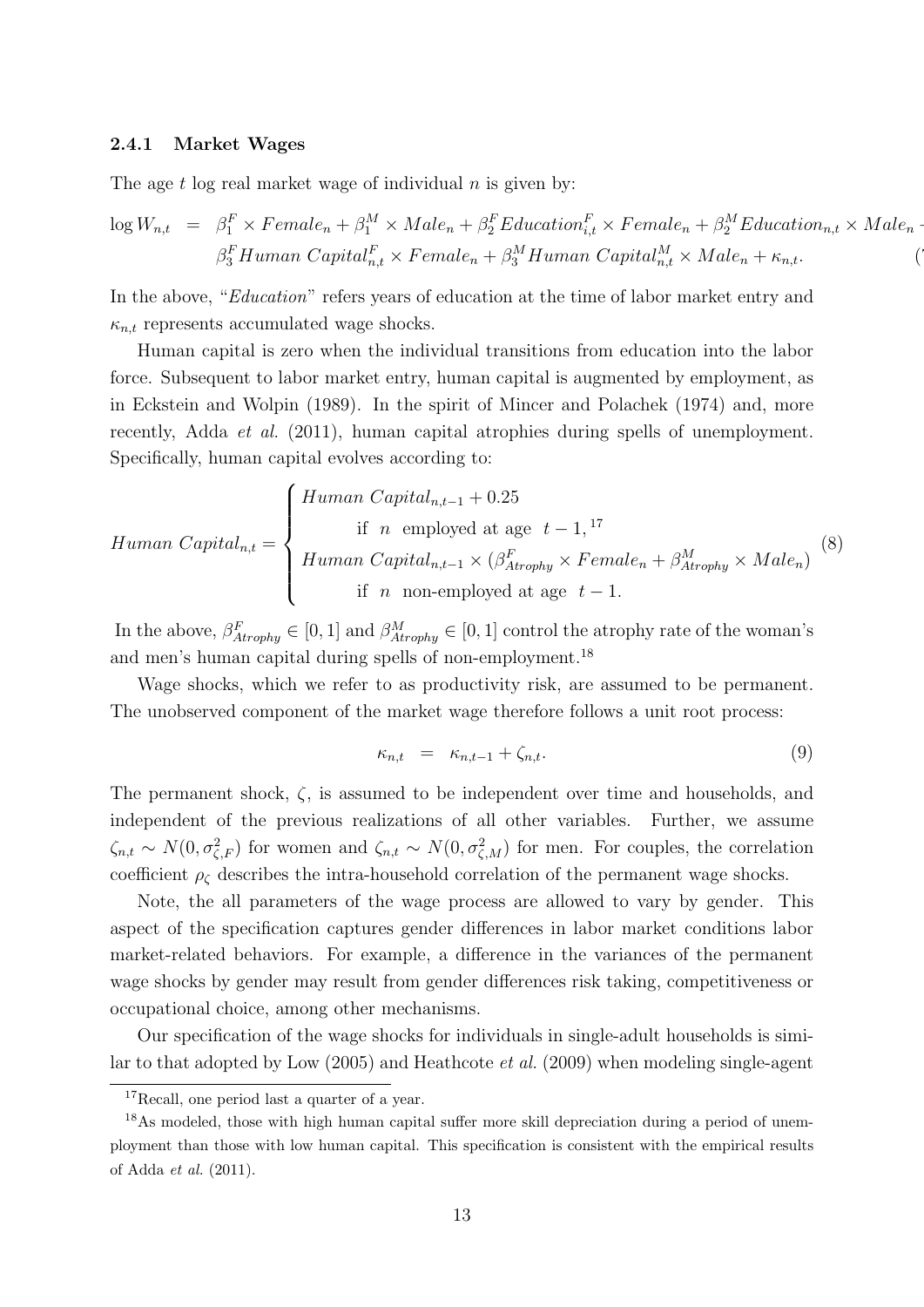labor supply. Previous studies that have used similar specifications of persistent unobservables in models of spouses wages include Attanasio et al. (2008) and Blundell et al. (2012). Between-spouse correlations in permanent wage shocks may result from intrahousehold insurance agreements or joint decisions regarding job or occupational choice. We assume no market for insurance against permanent wage shocks. Further, we assume that the household has no information, beyond that given above, about the values of future permanent wage shocks.<sup>19</sup>

#### 2.4.2 Measurement Error

Sample wage observations,  $\widetilde{W}_{n,t}$ , are assumed to contain measurement error of the following form:

$$
\log \widetilde{W}_{n,t} = \log W_{n,t} + \nu_{n,t},\tag{10}
$$

where  $\nu_{n,t}^F$  is assumed to occur independently over time and households with  $\nu_{n,t} \sim$  $N(0, \sigma_{\nu,F}^2)$  for women and  $\nu_{j,t}^M \sim N(0, \sigma_{\nu,M}^2)$  for men. Measurement error is further assumed to occur independently of all other variables. For couples, the correlation coefficient  $\rho_{\nu}$  describes the intra-household correlation of measurement error in wages.

#### 2.5 Empirical Specification of Preferences

Recall, household preferences are defined over household consumption, and each household member's labor supply and retirement status and search intensity. Given the focus of this paper on interactions between private insurance from labor supply and public insurance from transfers, we follow Low (2005) and Attanasio et al. (2008) and allow complementarity or substitutability between consumption and leisure. For couple households, we additionally allow non-separability between the spouses' leisure times.<sup>20</sup>

#### 2.5.1 Single-adult Households

Suppose that individual n is single at age t. The household utility function is given by:<sup>21</sup>

$$
u^{\text{Single-adult}}(m_{n,t}, D_{n,t}, S_{n,t}) = \frac{(\eta(D_{n,t})m_{n,t}/e_{n,t})^{1-\rho_n}}{1-\rho_n} - \frac{1}{2}s_{n,t}^2.
$$
 (11)

In 11,  $\rho_n$  is the coefficient of relative risk aversion. This parameter takes the value  $\rho^F$  for female-headed single-adult households and  $\rho^M$  for male-headed single-adult households.

<sup>&</sup>lt;sup>19</sup>Blundell *et al.* (2012) find little evidence of anticipation of wage shocks; for further discussion see Blundell and Preston (1998), Pistaferri (2001, 2003) and Guvenen (2007).

<sup>&</sup>lt;sup>20</sup>See also Browning and Meghir (1991) and Blundell *et al.* (2012).

<sup>&</sup>lt;sup>21</sup>For a single-adult household, the search intensities of the household members,  $S_{n,t}$ , corresponds to the individual's search intensity,  $s_{n,t}$ .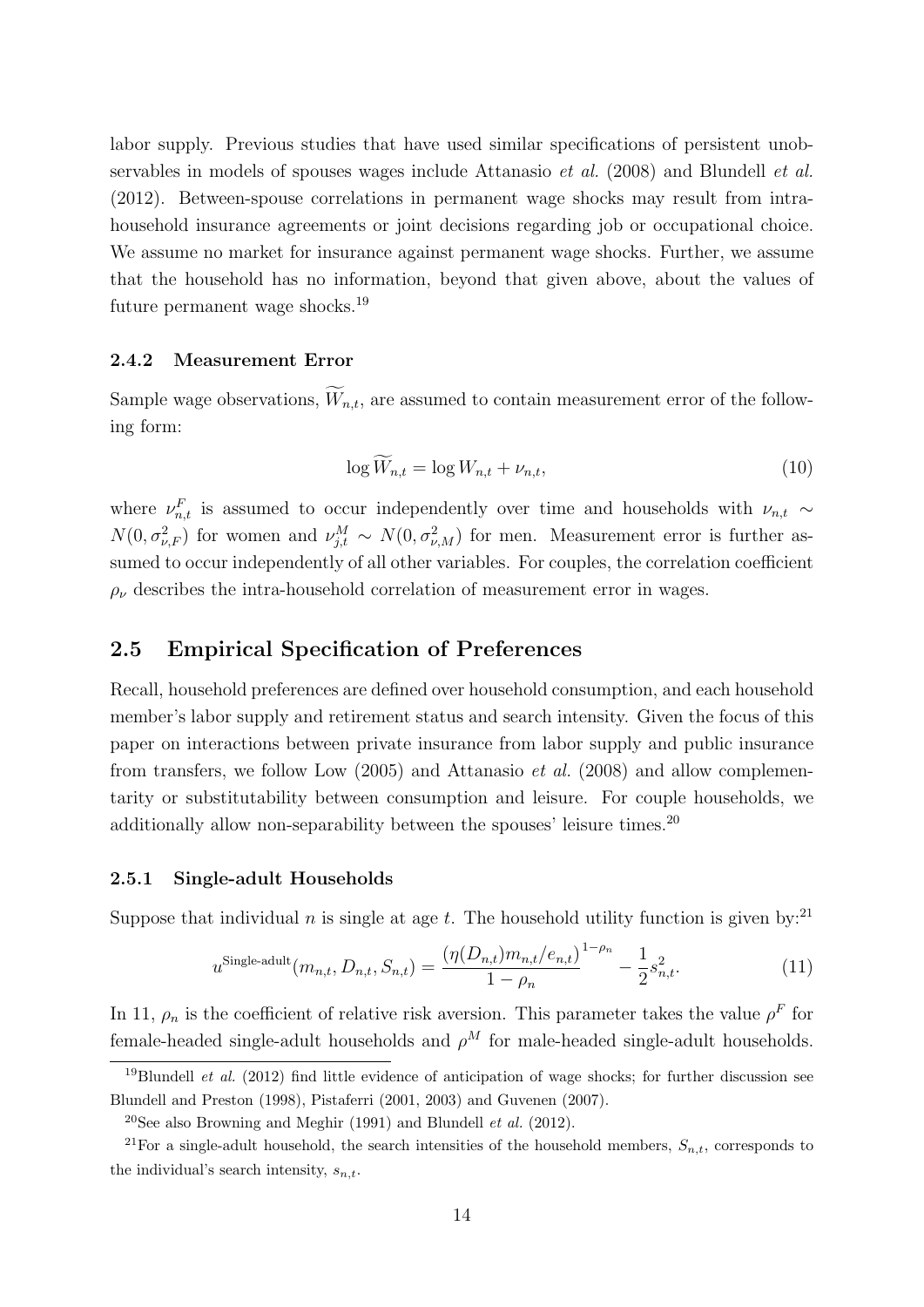Household consumption has been divided by the number of adult equivalents in the household,  $e_{n,t}$ <sup>22</sup> The disutility of search is increasing and convex in the intensity of search,  $s_{n,t}$  (see Section 2.3.3 for discussion of the search technology).

The household's taste for consumption,  $\eta(D_{n,t})$ , is allowed to vary with the household member's labor supply and retirement status and with interactions between labor supply and retirement status and observables,  $v_{n,t}$  (age and, for women, children) and a permanent unobservable,  $\mu_n^F$ <sup>23</sup> For female-headed households we specify:

$$
\ln \eta(D_{n,t} = p) = \gamma_{I,p}^F + \gamma_{v,p}^F v_{n,t}^F + \gamma_{\mu,p}^F \mu_n \text{ for } p = FT, PT, NE, RT,
$$
 (12)

and for male-headed households:

$$
\ln \eta(D_{n,t} = q) = \gamma_{I,q}^{M} + \gamma_{v,q}^{M} v_{n,t}^{M} + \gamma_{\mu,q}^{M} \mu_n \text{ for } q = FT, NE, RT.
$$
 (13)

The permanent unobserved preference shifter,  $\mu_n$ , is assumed to be assigned to the individual at the time of his or transition from eduction into the labor force. Values of  $\mu_n$ are assumed to be assigned independently over individuals and independent of education and gender. Further, each value of  $\mu_n$  is a draw from a standard normal distribution. The individual maintains his or her assigned value of  $\mu_n$  through marriages and divorces.  $\mu_n$ therefore impacts on the individual's labor supply preferences over the entire life-cycle.

#### 2.5.2 Couple Households

Suppose that individual  $n$  is cohabiting at age  $t$  and that the household comprises woman  $i(n, t)$  and man  $j(n, t)$ . The household flow utility function is given by:

$$
u^{\text{Couple}}(m_{n,t}, D_{n,t}, S_{n,t}) = \frac{\left(\eta^C(D_{n,t})m_{n,t}/e_{n,t}\right)^{1-\rho^C}}{1-\rho^C} - \frac{1}{2}\left(s_{i(n,t),t}^2 + s_{j(n,t),t}^2\right), \quad (14)
$$

where  $\rho^C$  is the coefficient of relative risk aversion for a couple household,  $s_{i(n,t),t}$  and  $s_{j(n,t),t}$  denote the female and male spouses' search intensities, and  $e_{n,t}$  is the number of adult equivalents in the household. A couple household's taste for consumption,  $\eta^{C}(D_{n,t}),$ is allowed to vary with the labor supply and retirement status of the household members.

<sup>&</sup>lt;sup>22</sup>We use the OECD-modified equivalence scale (Hagenaars *et al.*, 1996). Accordingly, the first adult receives a weight of 1, each subsequent adult and each child aged 14 and over receives a weight of 0.5, and each child aged under 14 receives a weight of 0.3.

<sup>&</sup>lt;sup>23</sup>In the estimation, we do not allow for different effects of the observables or the permanent unobservable on the woman's preference for non-employment and retirement, i.e., we impose  $\gamma_{\mu,UN}^g = \gamma_{\mu,RT}^g$ and  $\gamma_{v,UN}^g = \gamma_{v,RT}^g$  for  $g = F, M$ . Instead, we capture the age profile of transitions into retirement by modeling the persistent and age-varying restrictions on access to retirement (see Section 2.3.4). For identification purposes, we normalize the preference parameters associated with non-employment to zero, i.e., we impose  $\gamma_{I,UN}^g = \gamma_{\mu,UN}^g = \gamma_{v,UN}^g = 0$  for  $g = F, M$ .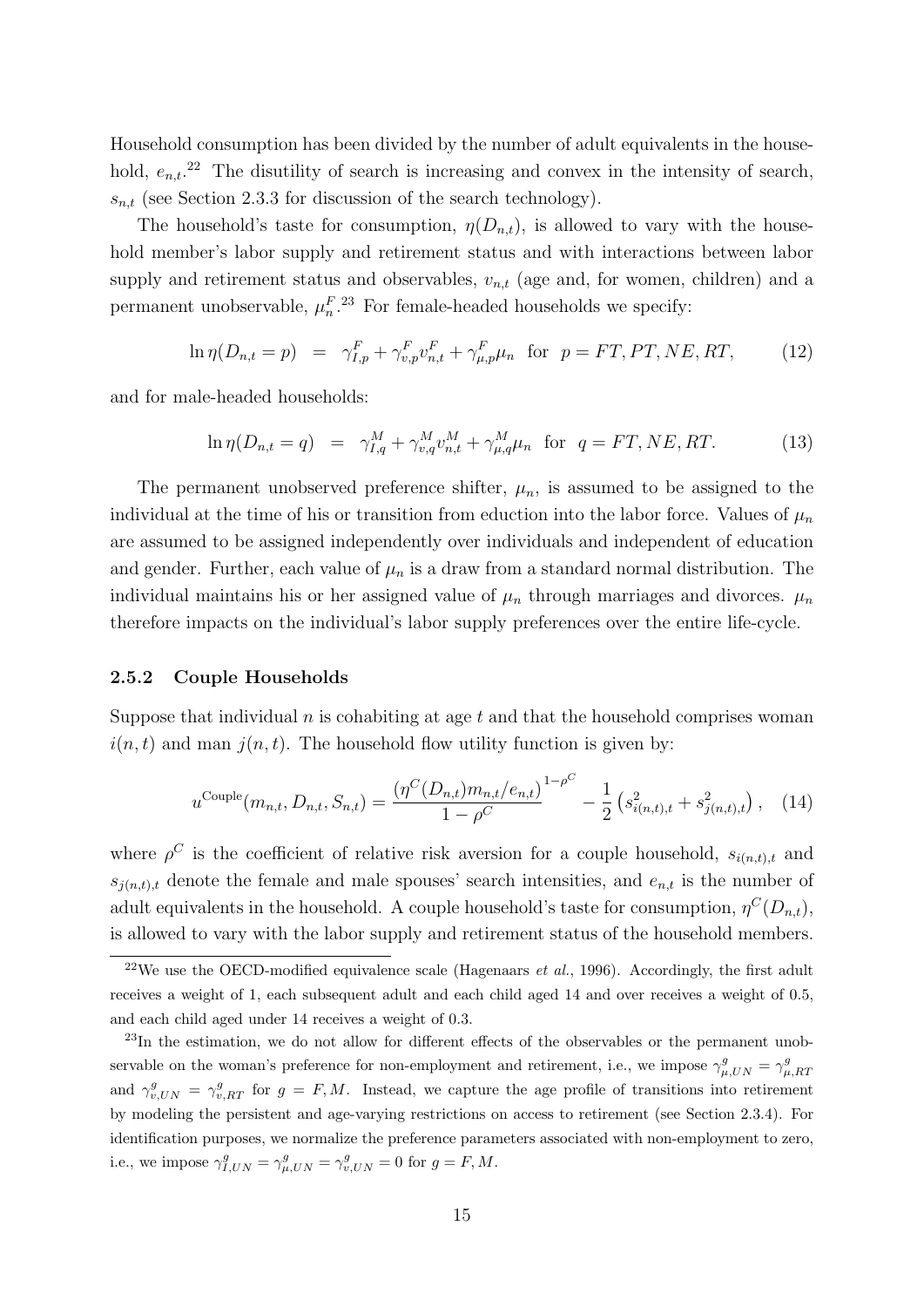Further, we allow the effect of the woman's labor supply and retirement status on the household's taste for consumption to vary with: her observable characteristics,  $v_{i(n,t),t}$ (children and her age); her permanent unobserved preference shifter,  $\mu_{i(n,t)}$ ; and her spouse's permanent unobservable,  $\mu_{j(n,t)}$ . The same interactions are allowed between the man's labor supply and retirement status, his observable characteristics and the spouses' permanent unobserved preference shifters.<sup>24</sup>

Formally, let  $d_{i(n,t),t}$  and  $d_{j(n,t),t}$  denote the labor supply and retirement statuses of the female and male spouses respectively. For  $p = FT, PT, NE, RT$  and  $q = FT, NE, RT$  we specify:

$$
\ln \eta^{C}(d_{i(n,t),t} = p, d_{j(n,t),t} = q) = \gamma_{I,p,q}^{C} + \gamma_{v,p}^{C,F} v_{i(n,t),t} + \gamma_{\mu,p}^{C,F} [\mu_{i(n,t)}, \mu_{j(n,t)}]
$$
  
+  $\gamma_{v,q}^{C,M} v_{j(n,t),t} + \gamma_{\mu,q}^{C,M} [\mu_{i(n,t)}, \mu_{j(n,t)}].$  (15)

#### 2.6 Optimal Life-cycle Behavior

Each period, the household's optimization problem proceeds in two stages: optimization of search followed by optimization of consumption, labor supply and retirement behavior. At the search stage, the household observes each member's market wage, job destruction status and retirement eligibility, and fertility outcomes are observed by the household. Conditional on this information, the household determines each adult's optimal search intensity. Job offers may then arrive. The set of labor supply and retirement states available to the household is denoted by  $q \in G$ . At the second stage, household consumption and each individual's labor supply and retirement status are optimized, subject to the intertemporal budget constraint and the non-negativity constraint on household wealth and given the set of feasible labor supply and retirement states, g.

We use household type-specific value functions to characterize optimal life-cycle behavior. Consider individual n who resides in a household of type  $H(n, t)$  at age t. Let  $Z_{n,t}$ denote the productivity shocks that hit the household members when the individual  $n$  is age t (see Section 2.4). Further, let  $Q_{n,t}$  denote all remaining state variables for individual n's age-t household. The state variables  $Q_{n,t}$  are measured after age-t job destructions have been realized but before age-t job search occurs.<sup>25</sup> Define  $t' \equiv t + 1$ . The value

<sup>&</sup>lt;sup>24</sup>For the purpose of estimation, we impose additional restrictions on couples' preferences. These mirror the restrictions imposed on the preferences of single-adult households (see footnote 23).

 $^{25}Q_{j,t}$  consists of the following variables for each household member: the unobserved preference shifter,  $\mu$ , current job destruction status, experience, human capital, Unemployment Insurance entitlement period, and accumulated permanent wage shocks. The state space further includes: household assets; the ages of any children; and the current parameters of the tax and public insurance systems.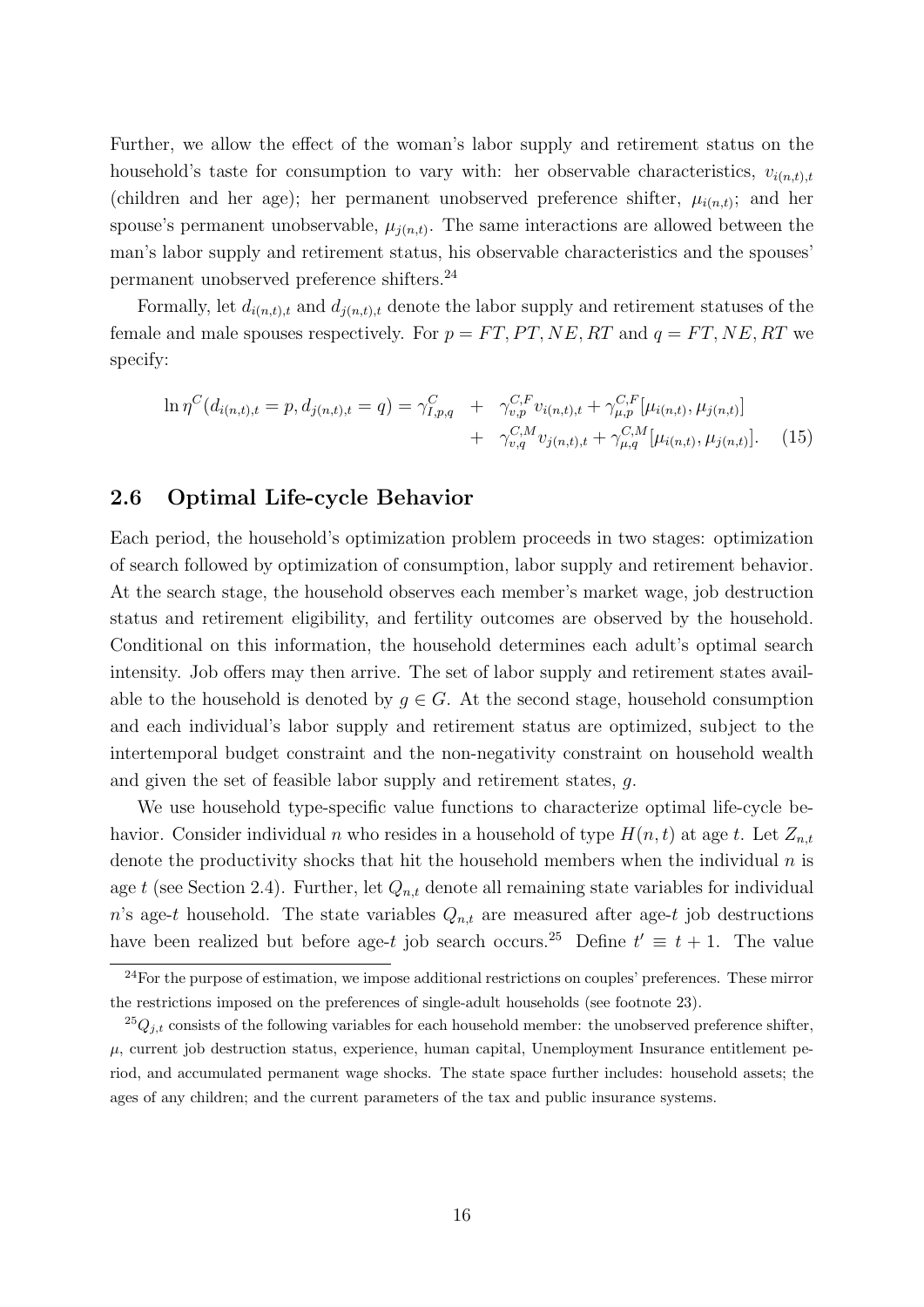function for individual  $n$ 's age-t household is:

$$
V_t^{H(n,t)}(Q_{n,t}, Z_{n,t}) = \max_{S} \left\{ \sum_{g \in G} P(g|S) \max_{D \in g,m} \left\{ u^{H(n,t)}(m, D, S) + \delta E[V_t^{H(n,t)}(Q_{n,t'}, Z_{n,t'}) | m, D, Q_{n,t}, Z_{n,t}] \right\} \right\}.
$$
\n(16)

The expectation in (16) is with respect to  $Q_{j,t'}$  and  $Z_{j,t'}$ .  $P(g|S)$  denotes the probability of set g of employment and retirement options being available given that the household members search with the intensities listed in S. Optimal household search maximizes the expression in the outer braces of (16). Given a realized set of labor supply and retirement options, the household's optimal consumption, labor supply and retirement choices household maximize the expression in the inner braces of (16).

## 3 Data and Sample

We use survey panel data from the SOEP from the years  $1992 - 2006$  (see Wagner *et al.*, 2007, for a description of the SOEP). These surveys provide retrospective information covering the calender years 1991 – 2005. We construct a panel sample of single-adult and couple households in which households are observed at quarterly intervals. The sample is restricted to single-adult households in which the adult household member is aged 16–65 years and couple households in which both household members are aged 16 or older and at least one adult household member is age 65 or younger. The sample is further restricted to households in which both household members have completed full-time education. Last, we exclude households in which any adult household member ever reports that he or she is self-employed or works for the Civil Service. The estimation sample contains X individual-quarter observations (corresponding to X household-quarter observations). Around 70% of the household observations are of couples. Table 4 in Appendix D contains descriptive statistics, and the accompanying text provides further information about the sample construction.

In addition to the SOEP data we make use of the Human Mortality Database for Germany  $(HMD)^{26}$  to construct gender specific life expectancies which affect the terminal value of the value function, see Section 2.3. Specifically the life tables in the HMD include survival probabilities and life expectancies that vary by age and birth cohort. Based on this information we construct the remaining life-expectancy at the age of 65 years for men an women.

<sup>&</sup>lt;sup>26</sup>Human Mortality Database was provided by the University of California, Berkeley (USA) and Max Planck Institute for Demographic Research (Germany). The database is available at www.mortality.org.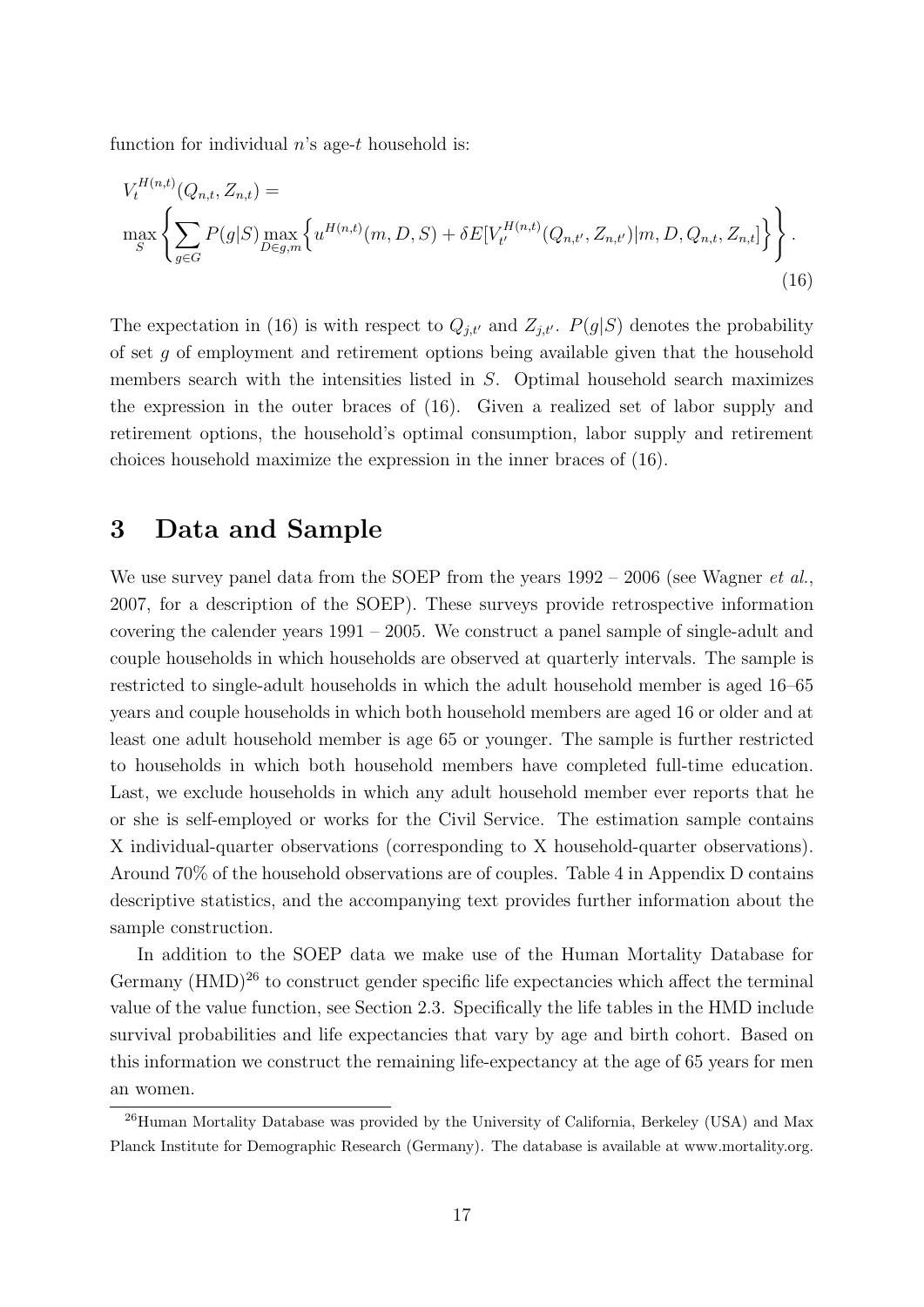## 4 Indirect Inference Estimation Routine

#### 4.1 Overview

Estimates of the structural parameters are obtained using indirect inference (see Smith, 1993, Gourieroux *et al.*, 1993, and Gallant and Tauchen, 1996).<sup>27</sup> This simulation-based estimation method uses an auxiliary model to summarize both the observed estimation sample and a sample simulated using the decision rules and other equations of motion specified by the structural model. Values of the structural parameters are chosen to maximize the similarity between the observed sample and the simulated sample, as viewed from the perspective of the auxiliary model.

The auxiliary model need not be correct; however, the auxiliary model must contain sufficient information to ensure identification of the structural parameters, and efficiency is improving in the auxiliary model's accuracy.<sup>28</sup> Our auxiliary model consists of  $J$  submodels with sub-model parameters  $\phi_j$  for  $j = 1, ..., J$ . Sub-model j specifies the conditional density of one of the three modeled outcome variables: accepted wages; employment and retirement outcomes; or household assets.<sup>29</sup> Section 4.2 provides a description of the auxiliary model.

Following, e.g., Gourieroux et al. (1993), van der Klaauw and Wolpin (2008) and Tartari (2008), we use an Indirect Inference estimation routine based on the score function of the auxiliary model. Alternative implementations of indirect inference entail either matching estimated auxiliary parameters or maximizing the quasi likelihood specified by the auxiliary model.<sup>30</sup> As noted by Gallant and Tauchen  $(1996)$ , relative to these alternatives, Indirect Inference based on the score function has the computational advantage of not requiring the auxiliary model parameters be estimated at each function evaluation.

Let  $y^{\circ}$  and  $y^s(\phi)$  denote the observations in, respectively, the observed estimation sample and a sample simulated from the structural model with parameter values  $\phi$ . Further, let  $\hat{\psi}_j$  denote the maximum likelihood estimate of the parameters of the  $j^{\text{th}}$  sub-model

<sup>&</sup>lt;sup>27</sup>Conventional Maximum Likelihood Estimation is not feasible here due to the combination of multiple sources of unobserved heterogeneity, endogenous initial conditions, missing values, and discrete and continuous outcome variables.

<sup>&</sup>lt;sup>28</sup>Indirect Inference with a correctly-specific auxiliary model and appropriately-chosen weighting matrix is asymptotically equivalent to Maximum Likelihood (Gourieroux et al., 1993).

 $29$ For discrete outcomes, such as employment status, the auxiliary sub-model specifies instead a conditional probability mass function.

 $30$ In related life-cycle models, Low and Pistaferri (2010), Adda *et al.* (2011) and Haan and Prowse (Forthcoming) use Indirect inference based on matching auxiliary model parameters. Altonji et al. (Forthcoming) conduct indirect inference based on the quasi likelihood given by the auxiliary model. De Nardi et al. (2010) and Eckstein and Lifshitz (2011) use the closely-related Method of Simulated Moments.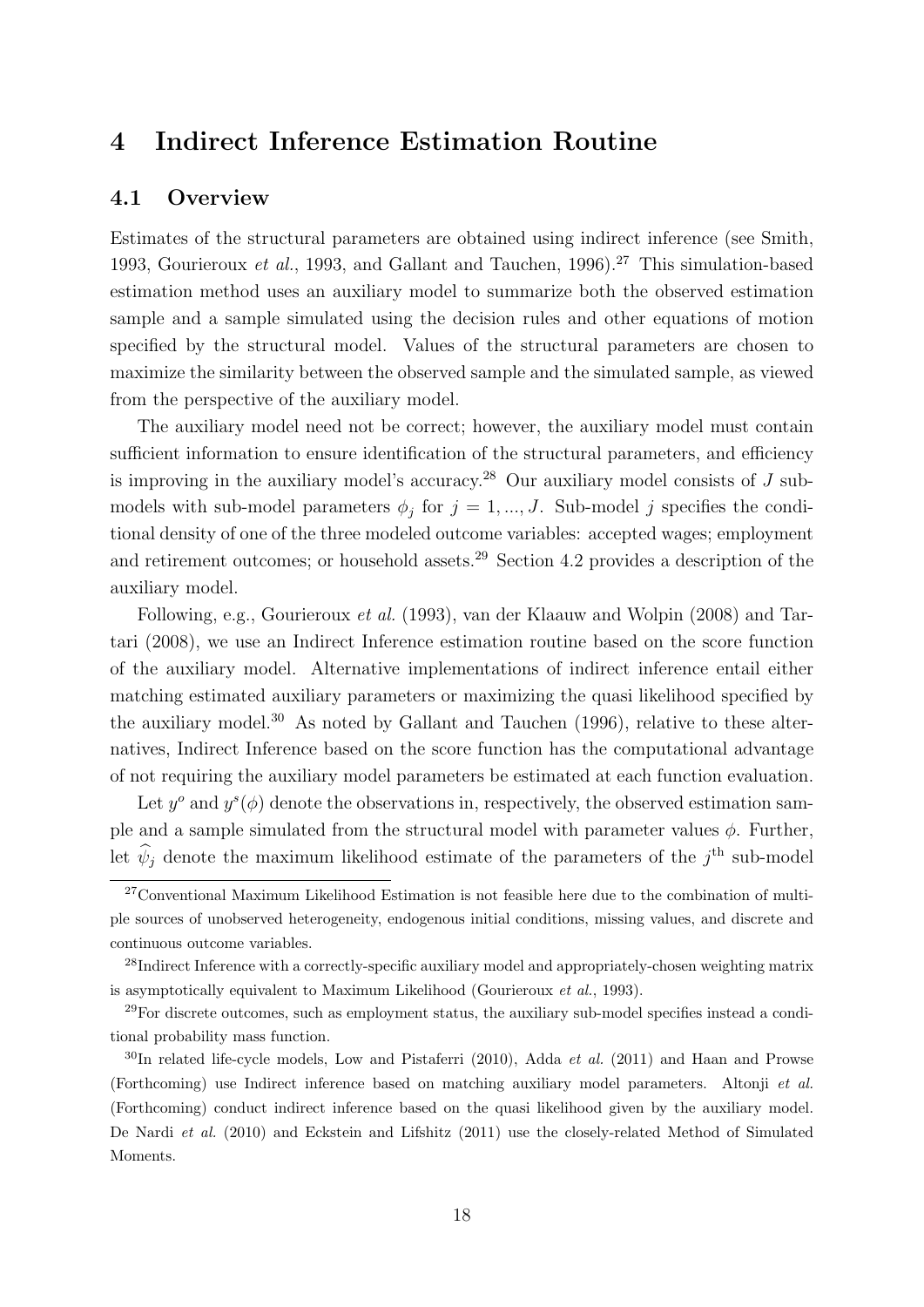obtained using the estimation sample. By definition  $\frac{\partial l_j(\psi_j; y^o)}{\partial \psi_j}$  $\partial \psi_j$  $\Big\vert_{\psi_j=\widehat{\psi}_j}$  $= 0$ , where  $l_j(\psi_j; y^o)$ denotes the log likelihood for the estimation sample observations as implied by the  $j<sup>th</sup>$ sub-model. Values of the structural parameters are chosen to minimize a quadratic loss function formed from the auxiliary model scores, evaluated on the simulated sample and at auxiliary model parameter values  $\psi_j$  for  $j = 1, \dots J$ . Formally, our Indirect Inference estimator of the structural parameters is defined by:

$$
\widehat{\phi} = \underset{\phi}{\arg\min} \left. \frac{\partial l(\psi; y^s(\phi))}{\partial \psi'} \right|_{\psi = \widehat{\psi}} \Sigma \left. \frac{\partial l(\psi; y^s(\phi))}{\partial \psi} \right|_{\psi = \widehat{\psi}},\tag{17}
$$

where  $\Sigma$  is a positive semi-definite weighting matrix,  $\psi$  is a vector that contains all submodel parameters, and  $\frac{\partial l(\psi; y^s(\phi))}{\partial \psi}$  denotes the stacked scores of the auxiliary sub-model log likelihoods for the observations in the simulated sample. The weighting matrix,  $\Sigma$ , is a block diagonal matrix formed from the inverse Hessians of each of the auxiliary submodels, evaluated on the observed estimation sample and at the maximum likelihood estimates of the auxiliary model parameters. The optimization process uses a parallel version of the implementation of the simulated annealing algorithm introduced by Corana et al. (1987) and discussed in Goffe et al. (1994). We obtain standard error using the formula provided by Gourieroux et al. (1993).

#### 4.2 Auxiliary Model

The auxiliary model contains a total of 310 parameters, and is designed to provide identifying information on the 84 parameters of the structural model. We describe below the auxiliary sub-models of: (i) sample wage observations; (ii) employment and retirement outcomes; and (iii) household assets. The discussion links the specification of the auxiliary model to identification of the structural parameters.  $31$ 

#### 4.2.1 Auxiliary Sub-models of Sample Wage Observations

We specify the following auxiliary sub-model of sample log wage observations:

$$
\log \widetilde{W}_{n,t} \sim N\left(x_{n,t}^w b^w, c_{n,t}^2\right). \tag{18}
$$

The nature of observable characteristics  $x_{n,t}^w$  is discussed below. The conditional variance  $c_{n,t}^2$  of the log sample wage observations depends on age as follows:

$$
\log c_{n,t} = c_1 + c_2 Male_n + c_3 Age_{n,t} + c_4 Age_{n,t} Male_n,\tag{19}
$$

 $31\text{As}$  noted by, e.g., Adda *et al.* (2011), estimates of the auxiliary model parameters, obtained using either the estimation sample or the simulated sample, might be inconsistent because employment, retirement and savings decisions are endogenous and wages are sampled only for employed individuals. However, the structural model accounts explicitly for these endogenous choices and for selectivity in observed wages. Estimation therefore delivers consistent estimates of the structural parameters.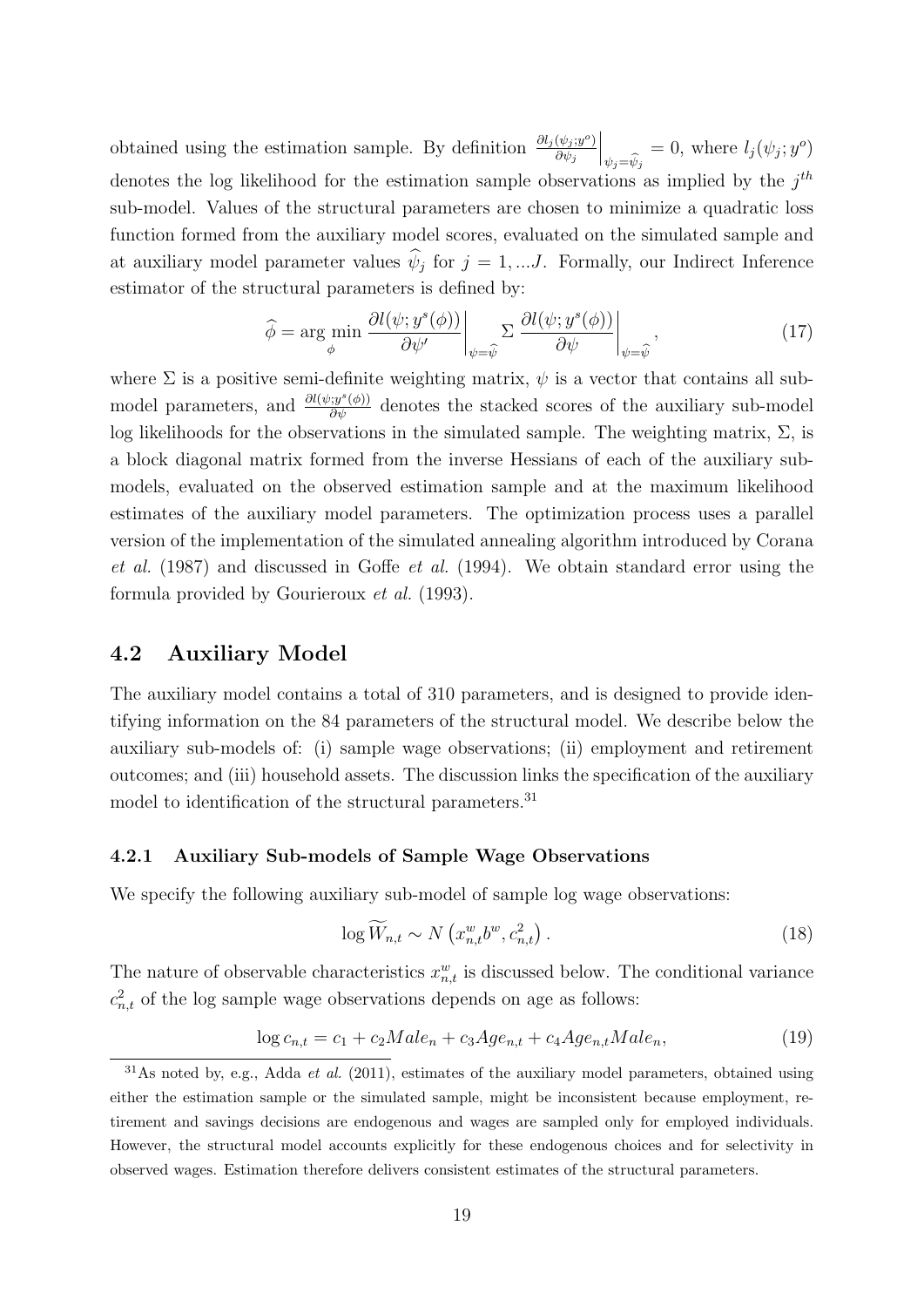where  $Male_n$  is a male indicator. Conditional on the observables,  $x_{n,t}^w$ , the auxiliary submodel stipulates that sample wage observations are independent over time and individuals.

Three features of the auxiliary sub-model of sample wage observations are important for identification. First,  $x_{n,t}^w$  contains an intercept, a male indicator, years of education, years of experience and interactions of latter two variables with the male indicator. The corresponding coefficients provide identifying information about the gender-specific intercepts and gender-specific coefficients on education and human capital in the market wage equation. Second,  $x_{n,t}^w$  includes the fraction of the individual's post-education life prior to age t if he or she have been unemployed, and the interaction of this life-cycle unemployment rate with the male indicator. The relationship between the sample wage observations and the life-cycle unemployment rate speaks to the extent of human capital atrophy during unemployment spells, and thus provides identifying information about the gender-specific human capital atrophy rates. Third, the non-age-dependent components of the variance are informative about the extent of measurement error in men's and women's wages. Meanwhile, the age-dependent components of the variance relate to the variance of the permanent shocks to men's and women's wages.

To ensure that the auxiliary model contains identifying information about the crossspouse correlations of the permanent wage shocks and measurement errors we supplement the above model of log wages with the following two models of wage changes:

$$
\log \widetilde{W}_{n,t} - \log \widetilde{W}_{n,t-k} \sim N\left(x_{n,t}^{\Delta(k)} b^{\Delta(k)}, c_{\Delta(k)}^2\right) \quad \text{for} \quad k = 1, 2. \tag{20}
$$

The two wage change models are estimated using only couple household in which wages are observed for both spouses in period  $t$  and  $k$  years previously. The dependent variables pertains to the randomly chosen reference household member (see Section E). In  $x^{\Delta(k)}$ we include an intercept, male indicator and the change in the spouse's log wage between the current period and  $k$  years previously. The cross-spouse correlations in wage changes is driven by both the correlation in the permanent wage shocks and the correlation in the measurement errors. However, permanent wage shocks become more important in driving the cross-spouse correlation in wage changes as the time horizon over which the wage change is measured increases. Thus, by modeling the cross-spouse correlation in wage changes over one and two year intervals we are able to identify the between-spouse correlations in the permanent wage shocks and the measurement errors.

According to the structural model, selection into employment based on the market wage leads mechanically to a difference between the distributions of accepted and market wages. The estimation procedure recognizes this important aspect of the data generation process. Specifically, when working with the simulated sample, we include only simulated wage observations that have survived the same employment-based selection process as the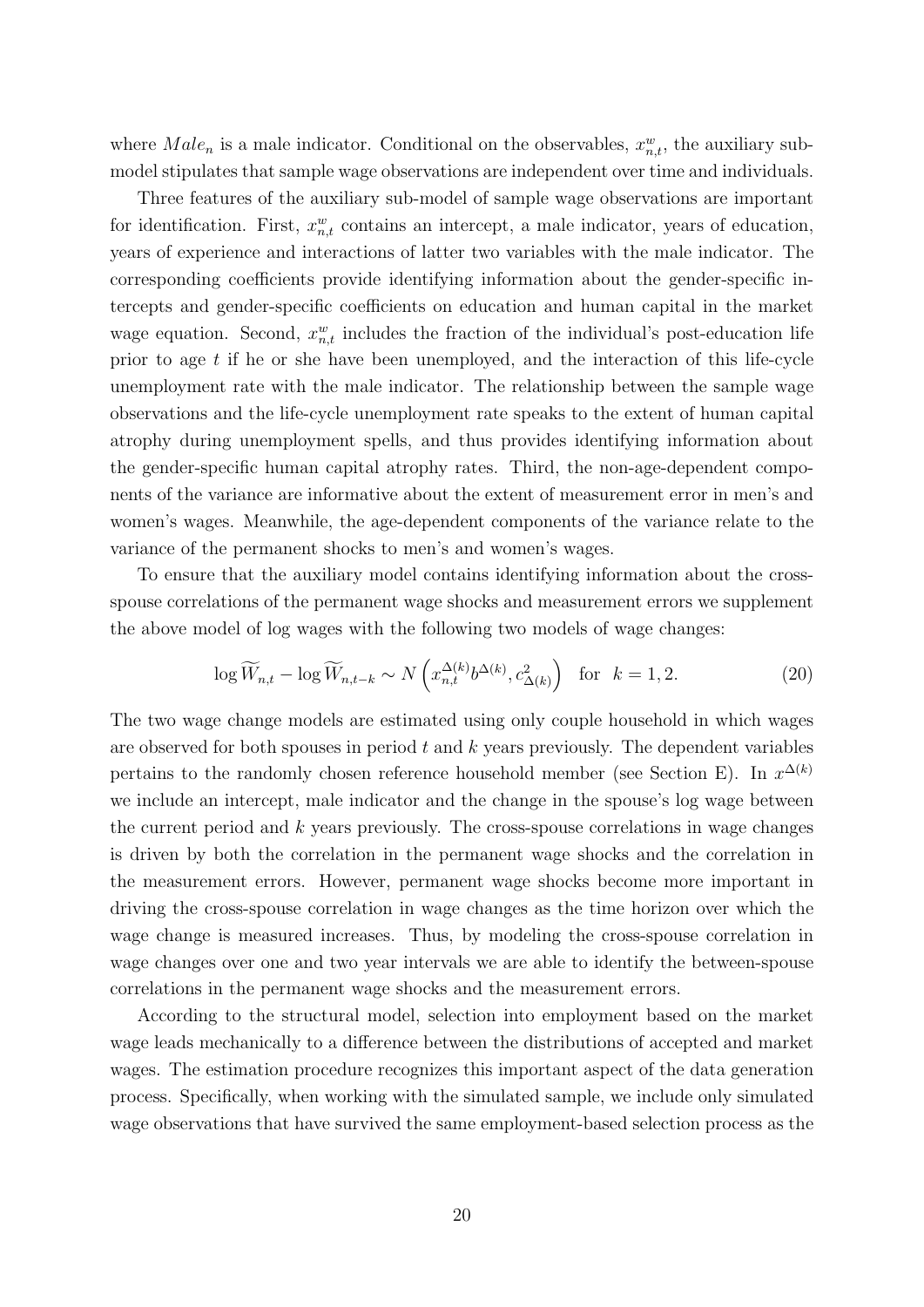wage observations that appear in the estimation sample.<sup>32</sup>

#### 4.2.2 Auxiliary Sub-models of Employment and Retirement Outcomes

The auxiliary sub-models of employment and retirement outcomes consist of: multinomial logit models for employment and retirement outcomes at the individual level; and a multinomial logit model of the joint employment and retirement outcomes of cohabiting individuals.

For the individual-level models, we estimate 5 multinomial logit models for women, and 4 multinomial logit models for men. When estimating the models, and when evaluating the score functions, we pool observations over quarters and use single and cohabiting individuals. For women, the models describe the probabilities of being in unemployment, part-time employment, full-time employment and retirement, while for men, part-time work is omitted. All models condition on age variables. We list below further explanatory variables included in each model.

- 1. (Men and women) Own previous employment status; own previous employment status interacted with age variables; previous employment status of spouse, if cohabiting.
- 2. (Men and women) Own previous wage; previous wage of spouse, if cohabiting.
- 3. (Men and women) Own education; education of spouse, if cohabiting.
- 4. (Men and women) Fraction of own post-education life in unemployment; fraction of spouse's post-education life in unemployment, if cohabiting.
- 5. (Women only) Age category of youngest child.

All coefficients are allowed to vary according to whether the individual is single or cohabiting. Conditional on observables, observations are assumed to be independent over time and individuals.

Model 1 speaks to the rates of transition from unemployment to full-time and, for women, from unemployment to part-time employment. This model is informative about the productivity with which individuals search for full-time and part-time jobs, and the variation in search productivity according to age. Model 1 also summarizes the rate of

<sup>&</sup>lt;sup>32</sup>There are two further reasons for missing wages observations in the estimation sample. First, due to the survey design, wages data is available for only one quarter, usually the first quarter, of each year. Second, survey non-response generates missing wage observations for 15.7% of employed individuals. We replicate these features in the simulated sample by replacing the simulated wage draws with missing values in all non-first quarter periods. We make the same replacement for a random 15.7% of the first-quarter wage observations for employed individuals.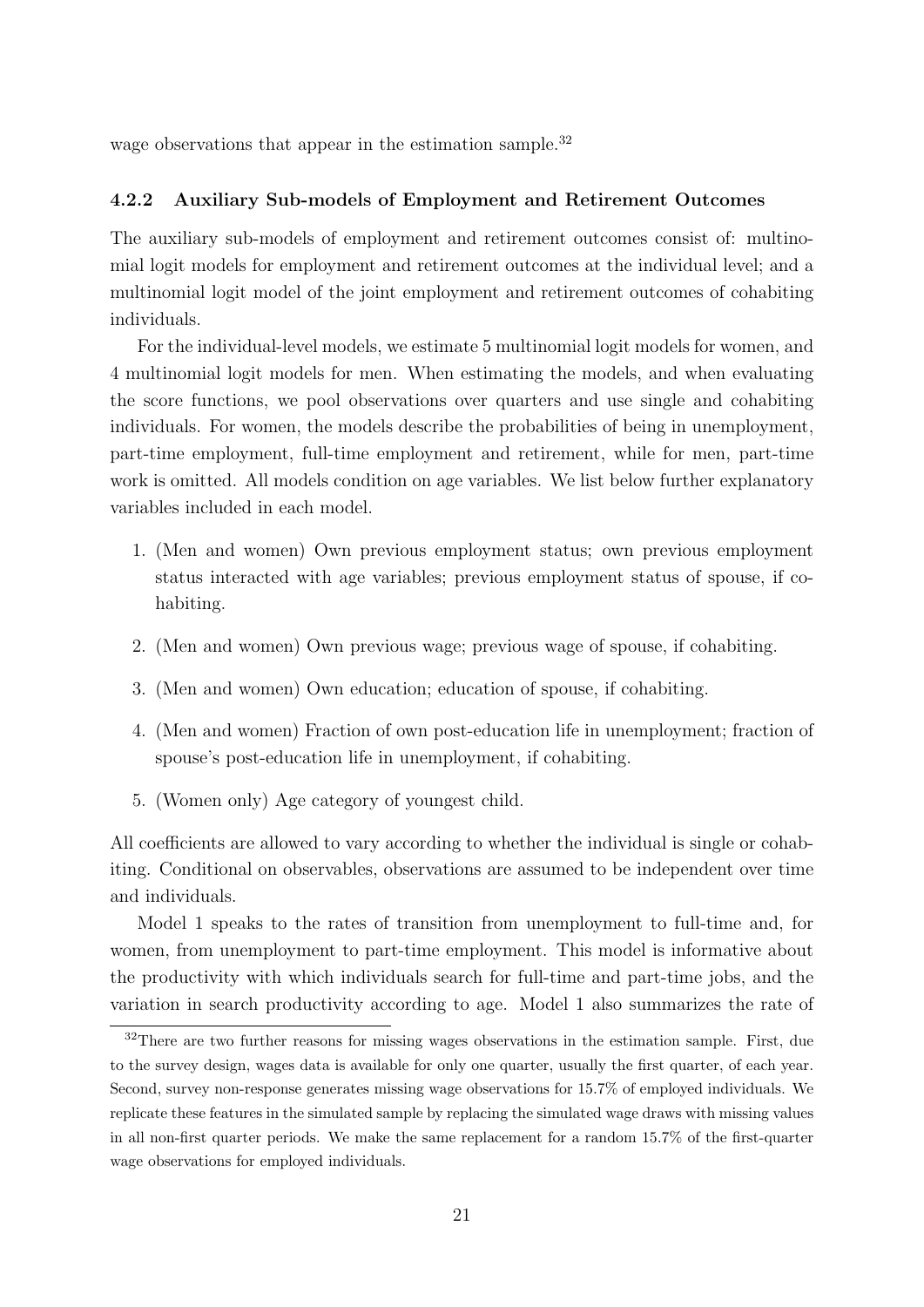transition from full-time to part-time work, and vice versa, and therefore is informative about the intensive margin friction parameters. The previous wage measure in Model 2 and the education variable in Model 3 are highly correlated with current net income. Thus, the parameters in this model, and the intercepts in the other models, summarize the importance of consumption in driving behavior. These parameters thus provide identifying information about the consumption interaction terms, and coefficient of relative risk aversion and the variance of the transitory preference shocks. The relationship between employment and retirement outcomes and previous unemployment, as specificated by Model 4, is informative about the extent to which employment and retirement outcomes are driven by permanent unobservables. Model 5 provides identifying information about the impact of children on preferences.

The multinomial logit model of the joint employment and retirement outcomes of cohabiting individuals has 12 alternatives, reflecting all possible combinations of male and female employment and retirement outcomes. Due to the large number of alternatives, we do not include explanatory variables in this model. The auxiliary model parameters therefore consist of the 11 alternative-specific intercepts. While the individual-level multinomial logit models provide information about men's and women's preferences for the employment and retirement states, the joint model additionally speaks to the complementarity or substitutability between male and female leisure time, and therefore provides identifying information on the preferences of couple households.

#### 4.2.3 Auxiliary Sub-model of Assets

The auxiliary model of assets severs primarily to provide identifying information on the discount factor. We specify:

$$
A_{n,t} \sim N\left(x_{n,t}^a b^a, c_a^2\right),\tag{21}
$$

where  $x_{n,t}^a$  includes an intercept, measures of the age and education of each adult household member, and the interaction of each variable with a dummy for being a couple household. Conditional on the observables,  $x_{n,t}^a$ , the auxiliary model assumes that the sample wage observations are independent over households. In the estimation sample, assets are observed only in one period. We use the same observation rule when constructing the simulated sample.<sup>33</sup>

<sup>&</sup>lt;sup>33</sup>We adopt a linear model for wealth rather than, e.g., a tobit model, to minimize the impact of any measurement error in the sample wealth observations.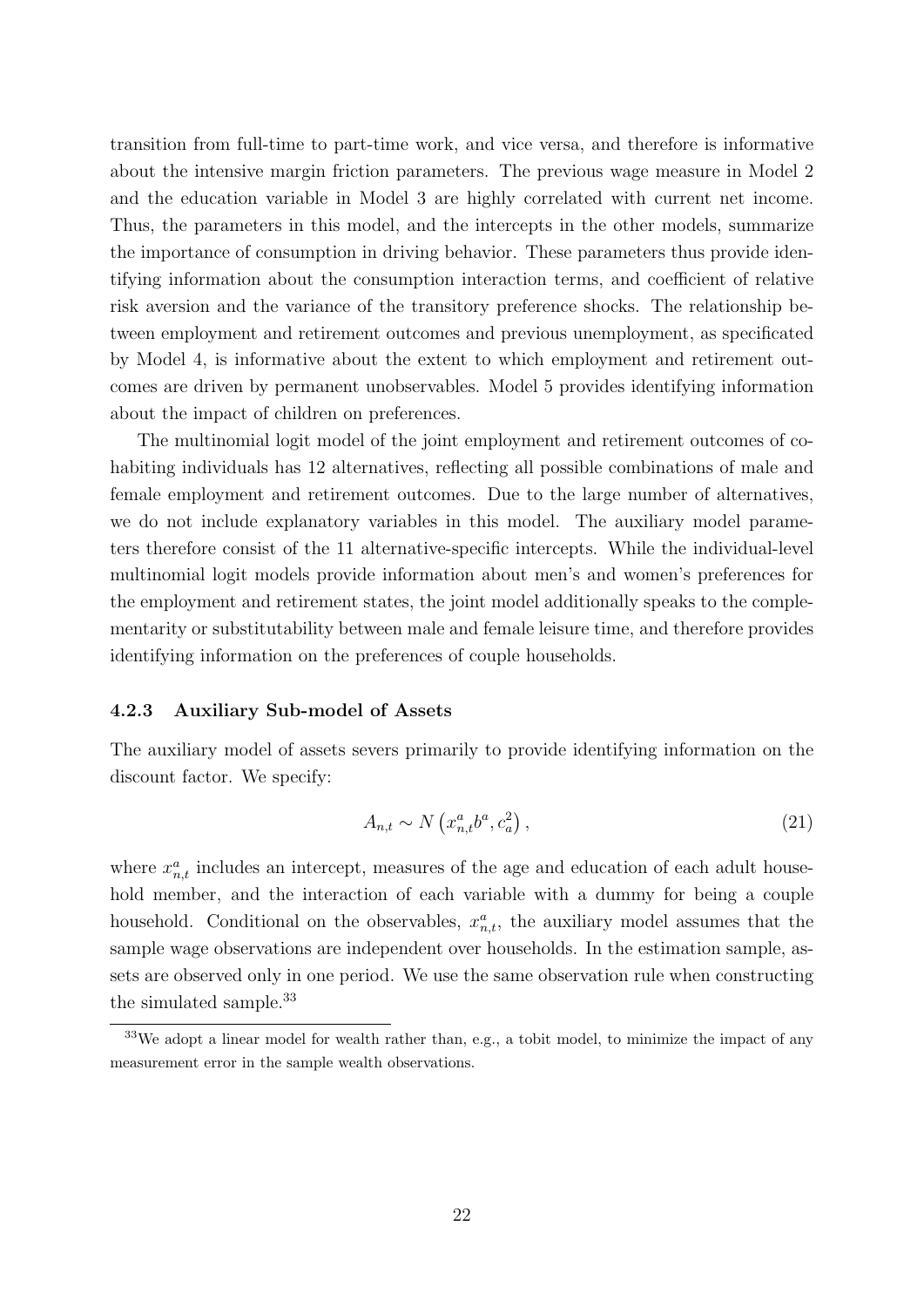# 5 Structural Parameter Estimates, In-sample Goodness of Fit and External Model Validation

5.1 Structural Parameter Estimates

[To be completed]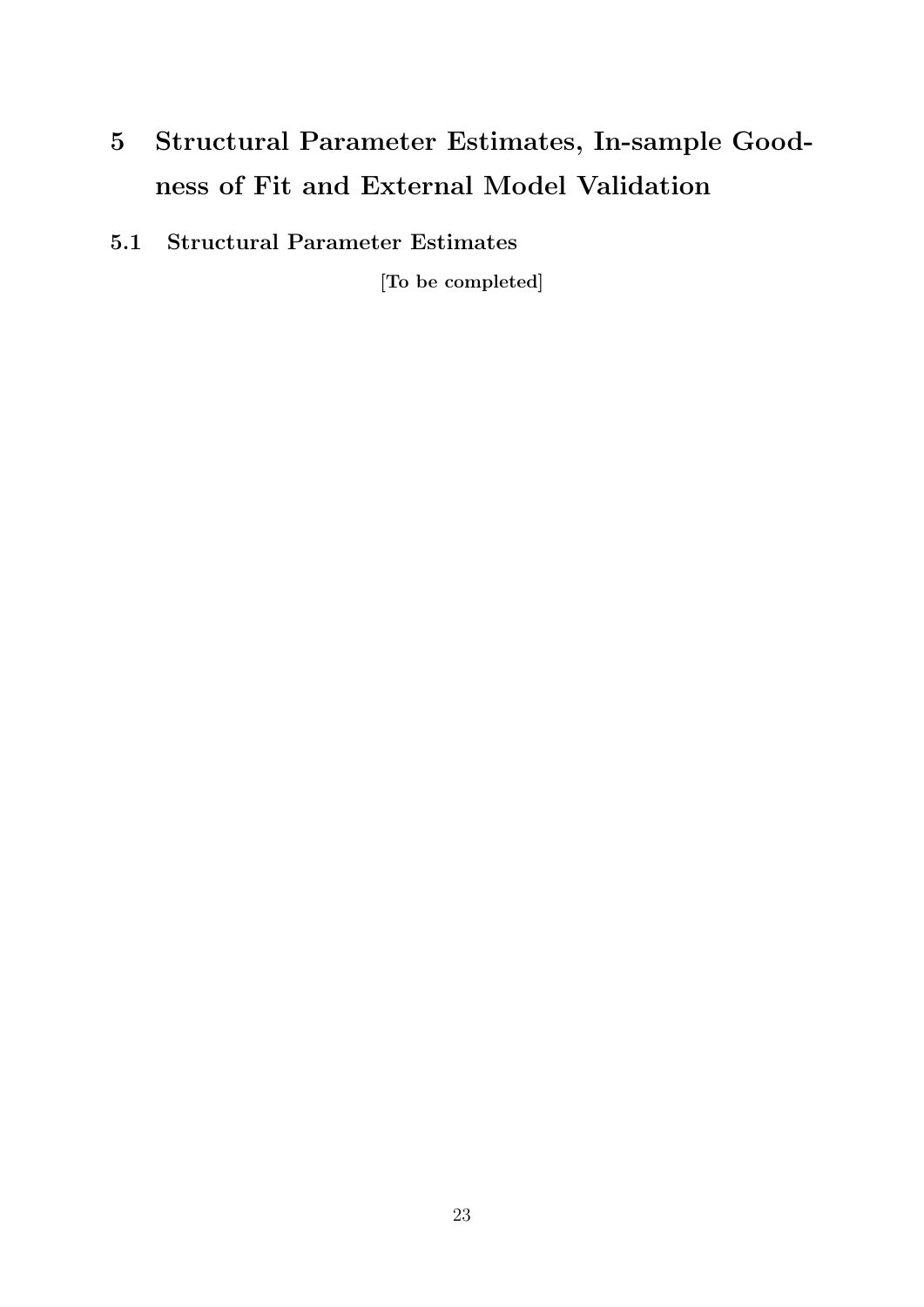#### 5.2 In-sample Goodness of Fit

See appendix G.

#### 5.3 External Model Validation

An external model validation exercise provides further support for the estimated model. We follow previous studies, e.g. Todd and Wolpin (2006) and Low and Pistaferri (2010) and validate the structural model by replicating results from the reduced form literature without targeting these estimates directly. In particular, we show that the behavioral responses to key parameters of the Unemployment Insurance system implied by the estimated model are consistent with the findings of previous reduced-form studies exploiting arguably exogenous variation.

In summary, previous research has shown that both the level of benefits, i.e., the replacement rate, and the duration of benefits, influence the future employment behavior of individuals entering unemployment. A relatively large number of studies focusses on the employment effects of changes in the maximum entitlement period either exploiting changes over time or age discontinuities in the maximum entitlement period (Table XX presents the discontinuities for Germany). Depending on the institutional setting results slightly differ, but in general the analyses find that a one week increases in the maximum duration of benefits increases the duration of non-employment of 0.05-0.2 of a week. For example, Schmieder et al. (2012, Table II) find for Germany during the sample period of our study that a one week extension in the duration of benefits increases the average duration of non-employment by  $0.1$ -0.13 of a week for individuals in their  $40s^{34}$  Estimating the same quantity using data from Austria, Lalive et al. (2006, Table 5) find a value of 0.05 at ages 40-49 and 0.1 age at 50 and above; the larger responses for older individuals are attributed to the early retirement options available to individuals in their 50s and 60s. This larger effect for older unemployed is supported by several studies which focus on unemployed close to retirement, e.g. Lalive (2008) and it is consistent with the literature describing unemployment as a stepping stone into retirement. Grogger and Wunsch (2012) provide evidence for Germany that unemployed close to retirement strongly react to changes in the entitlement period.

Regarding the level of benefits, previous empirical evidence is less clear cut. In particular for Germany there is hardly any evidence on this margin, in fact there is very little variation in replacement rates over time or by demographic characteristics which could be used for identification. One exception is Hunt (1995) who focusses on a reduction of the replacement ratio for unemployed without children in the beginning of the 1980s. She

 $34$ Schmieder *et al.* (2012) show in more detail that the size of their effects is consistent with the international literature. The same evidence in given in the survey by Tatsiramos and van Ours (2012)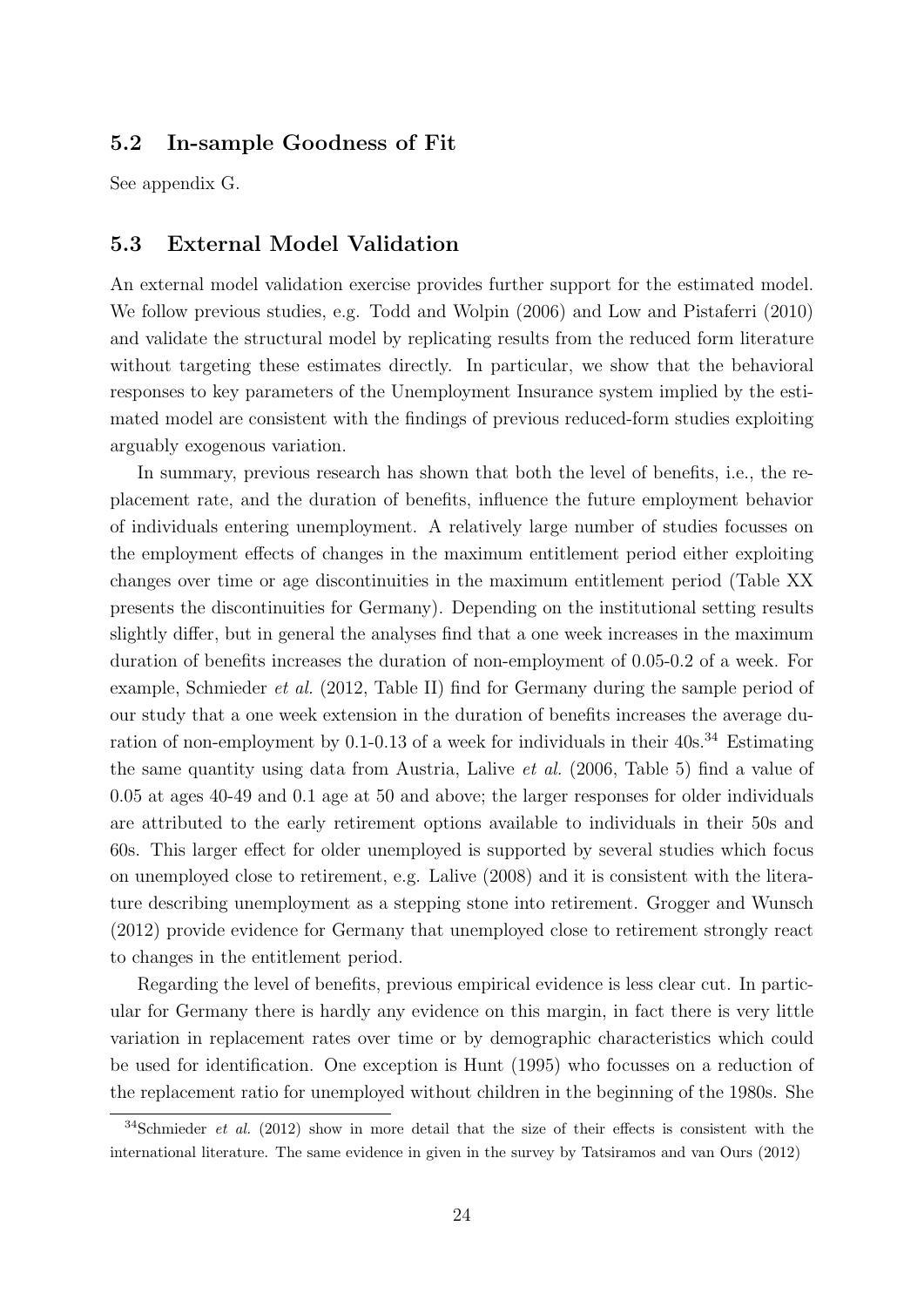does not find a significant effect of the replacement ratio on the overall exit rate our of unemployment but shows that a reduction in the replacement rates leads to an increase into retirement. In general the international literature reports a 10 percentage point increase in the level of benefits to increase the duration of non-employment by 0.5-1.5 of a week. For example, Lalive et al. (2006, Table 5) find that a 10 percentage point increase in the level of benefits increases the average non-employment duration by 0.63 of a week.<sup>35</sup>

Based on the estimated structural model we derive the same marginal effects as reported in the reduced form literature for individuals entering non-employment at age 40 and at age 50. In particular, we simulate employment and retirement behavior, i.e duration of non-employment and time until retirement, subsequent to entering nonemployment under two regimes: a pre-reform regime in which the year 2000 Unemployment Insurance rules apply; and a post-reform regime in which individuals experience an unanticipated change in the level or duration of Unemployment Insurance benefits. Specifically, in the post-reform scenario, behavior at and prior to the age of interest, i.e., 40 or 50, is simulated based on the same year 2000 Unemployment Insurance rules however after this age threshold the non-employed experience an unanticipated change in level or duration of Unemployment Insurance. The design of this simulation ensures that the inflow samples are identical in the pre- and post-reform regimes and therefore a comparison of behavior across regimes delivers the causal effect of the Unemployment Insurance reform. In our simulations we follow Schmieder et al., 2012 and censor spells at 36 months.

The first panel of Table 2 shows the behavioral responses induced by an extension of maximum Unemployment entitlement of one week. Based on the structural model we simulate an extension of duration in unemployment by 0.08 weeks for individuals entering unemployment at the age of 40, and 0.2 weeks at the age of 50. These findings are consistent with the results of the reduced form literature. In particular, for unemployed at the age of 40 we can replicate the result of Schmieder *et al.* (2012) and, in line with Lalive *et al.* (2006) and Lalive (2008) we find higher effects for older unemployed. As our simulations show the latter effect is related to the retirement behavior: we find for the unemployed aged 50 that retirement is postponed by 0.08 weeks. As expected the retirement effect is not present at younger years. Our simulations show no clear pattern by gender but in general the effects for men and women are not markedly different, Schmieder et al. (2012) show that effects are slightly higher for women.

In the second panel of Table 2 we present the employment and retirement effect of

<sup>35</sup>Early studies estimated employment effects of the level and duration of Unemployment Insurance benefit without appeal to exogenous policy changes, age discontinuities or other quasi-natural sources of variation. In this vein and for the US, Katz and Meyer (1990) report that a one week increase in duration increases the duration of unemployment by 0.16-0.2 of a week. Moffitt (1985) reports a value of 0.15 for the same quantity.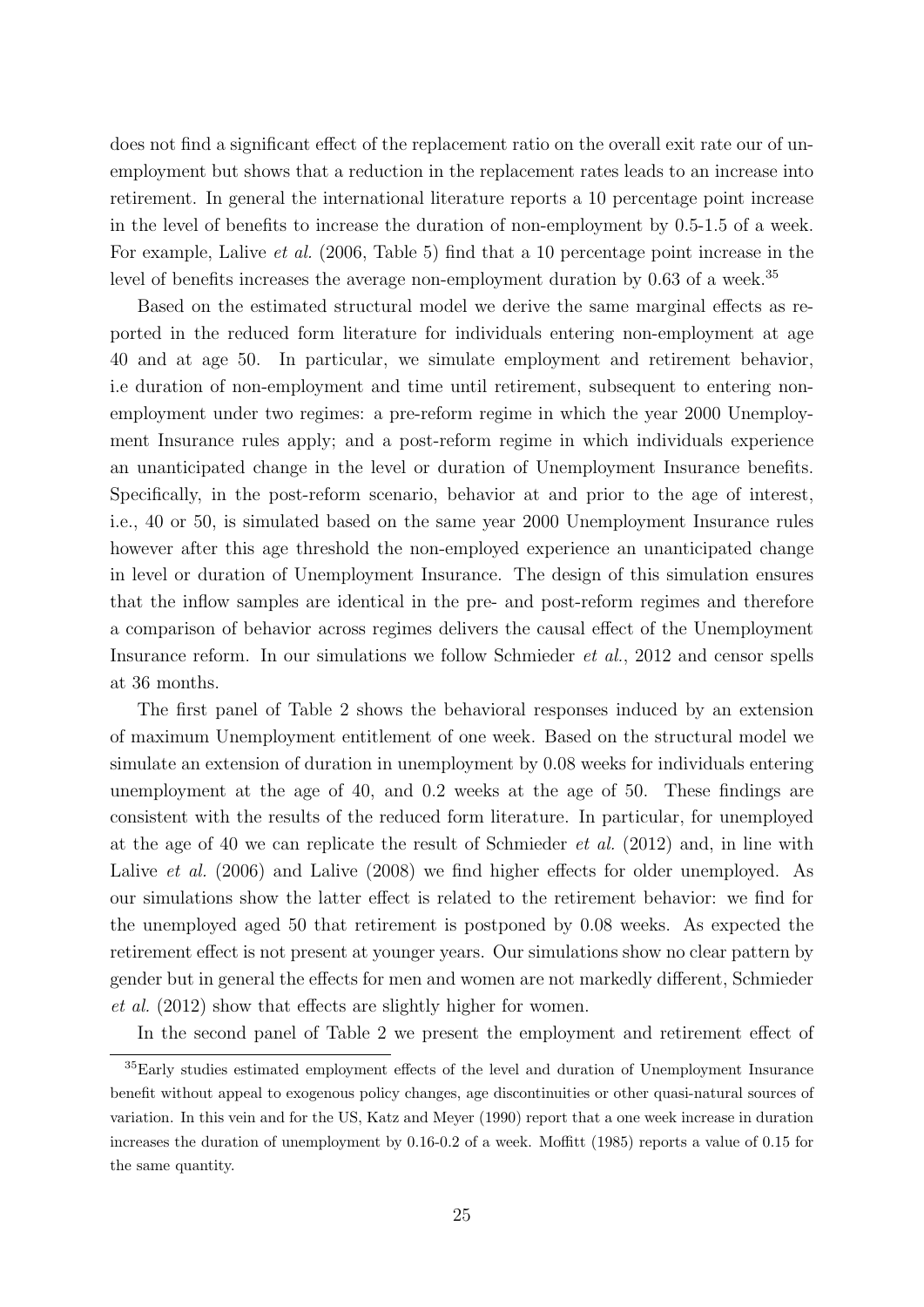|                                              | Age (years) at start of spell |                                                       |      |                                                                                                     |  |  |
|----------------------------------------------|-------------------------------|-------------------------------------------------------|------|-----------------------------------------------------------------------------------------------------|--|--|
|                                              | 50<br>40                      |                                                       | 40   | 50                                                                                                  |  |  |
|                                              |                               | Duration of non-employment                            |      | Time until retirement                                                                               |  |  |
|                                              |                               |                                                       |      |                                                                                                     |  |  |
| Duration of Unemployment Insurance Benefits: |                               |                                                       |      |                                                                                                     |  |  |
|                                              |                               |                                                       |      | Effect of a 1 week extension of maximum UI entitlement period on average spell duration (weeks):    |  |  |
|                                              |                               |                                                       |      |                                                                                                     |  |  |
| Model prediction:                            |                               |                                                       |      |                                                                                                     |  |  |
| All spells                                   | 0.08                          | 0.20                                                  | 0.00 | 0.08                                                                                                |  |  |
| Men                                          | 0.13                          | 0.20                                                  | 0.00 | 0.10                                                                                                |  |  |
| Women                                        | 0.08                          | 0.21                                                  | 0.00 | 0.06                                                                                                |  |  |
| Previous studies:                            |                               |                                                       |      | $0.05-0.1$ effect on non-employment duration for prime age individuals;                             |  |  |
|                                              |                               | evidence of delayed retirement for older individuals. |      |                                                                                                     |  |  |
|                                              |                               |                                                       |      |                                                                                                     |  |  |
| Level of Unemployment Insurance Benefits:    |                               |                                                       |      |                                                                                                     |  |  |
|                                              |                               |                                                       |      | Effect of a 10 percentage point increase in level of UI benefits on average spell duration (weeks): |  |  |
|                                              |                               |                                                       |      |                                                                                                     |  |  |
| Model prediction:                            |                               |                                                       |      |                                                                                                     |  |  |
| All spells                                   | 0.47                          | 2.83                                                  | 0.11 | 1.19                                                                                                |  |  |
| Men                                          | 0.62                          | 2.78                                                  | 0.22 | 1.39                                                                                                |  |  |
| Women                                        | 0.31                          | 2.88                                                  | 0.00 | 0.98                                                                                                |  |  |
|                                              |                               |                                                       |      |                                                                                                     |  |  |
| Previous studies:                            |                               |                                                       |      | 0.5-1.5 effect on non-employment duration for prime age individuals;                                |  |  |
|                                              |                               | evidence of delayed retirement for older individuals. |      |                                                                                                     |  |  |

Notes: A spells starts when an individual transitions into non-employment from either full-time or part-time employment. Spells are censored at 36 months (as in Schmieder et al., 2012). Estimated effects are for individuals who were in continuous employment during the 64 months prior to the spell start date.

Table 2: External model validation: Model implied effects of duration and level of Unemployment Insurance benefits.

an increase in the generosity of unemployment insurance. Overall we find that a 10 percentage point increase in the level of benefits increases the average non-employment duration by 0.47 of a week at the age of 40 and a considerably larger effect of 2.83 weeks at the age of 50. As mentioned above, the causal evidence on this margin is relatively scarce, so it is difficult to convincingly validate our model on the replacement effects. Still it is worth mentioning that our simulated effects are in line with the previous findings and that we again can show the dominant retirement effect for the unemployed aged 50 which is in line with the results of Hunt (1995).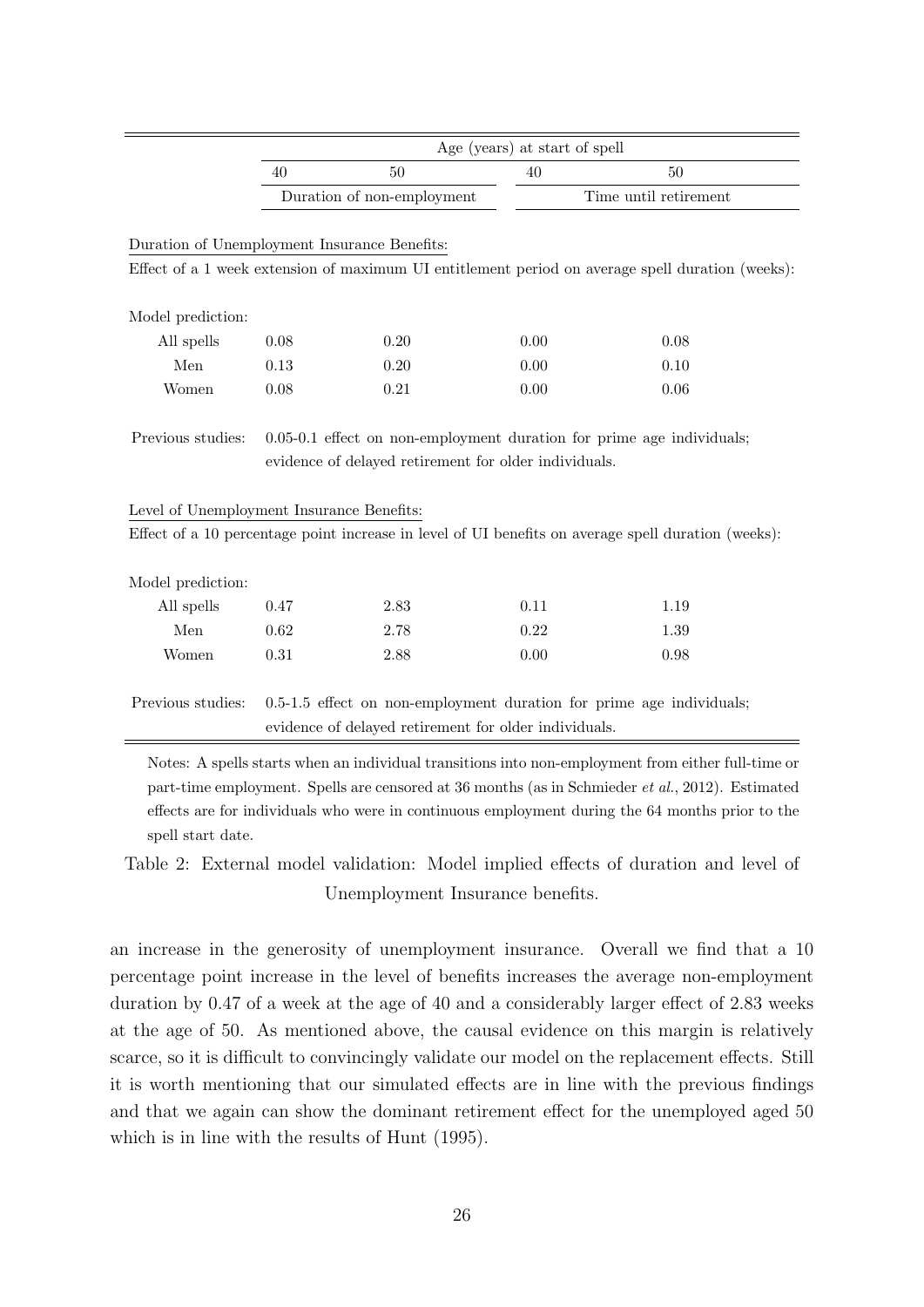## 6 Welfare-improving Policy Reforms

Drawing on the estimated model, we investigate how welfare varies in the design of the public insurance system, what the optimal public insurance system looks like and how conclusions concerning optimality depend on the availability of intra-household insurance from household labor supply.

### 6.1 Welfare Metric

We use an equivalent variation-based measure of the welfare (Low *et al.*, 2010, use a similar welfare measure). Consider environment  $E$ , defined by a particular combination of public and private insurance opportunities. The welfare value of environment  $E$  is the fraction by which life-time consumption in a baseline environment must be scaled to equate expected life-time utility in the baseline environment with expected life-time utility in environment E. Formally, let  $(\widetilde{m}_{n,t}, \widetilde{D}_{n,t}, \widetilde{S}_{n,t})$  denote household consumption, the employment and retirement outcomes of the household members and the search intensities of the household members in the baseline environment. The welfare value attached to environment  $E$  is the value of  $w^E$  that solves:

$$
E\left[\sum_{t=\tau_n^0}^{\overline{T_n}} u^{H(n,t)}(\widetilde{m}_{n,t}w^E, \widetilde{D}_{n,t}, \widetilde{S}_{n,t}) | \text{Baseline Environment }\right] =
$$
  

$$
E\left[\sum_{t=\tau_n^0}^{\overline{T_n}} u^{H(n,t)}(m_{n,t}, D_{n,t}, S_{n,t}) | \text{Environment } E\right].
$$
 (22)

The expectation in 22) is with respect to both the realization of employment and productivity risk in the relevant environment and the distribution of observed and unobservable household characteristics.<sup>36</sup>

#### 6.2 Results

#### [To be completed]

<sup>36</sup>Our measure of welfare assumes additivity of the utilities of single and couple households. We justify this assumption by noting that given common risk preferences the marginal utility consumption for a single adult household with a non-employed adult household member is equal to the marginal utility of consumption for a couple household in which both spouses are non-employed. This observation suggests a natural equivalence between a single adult household's utility to a couple household utility.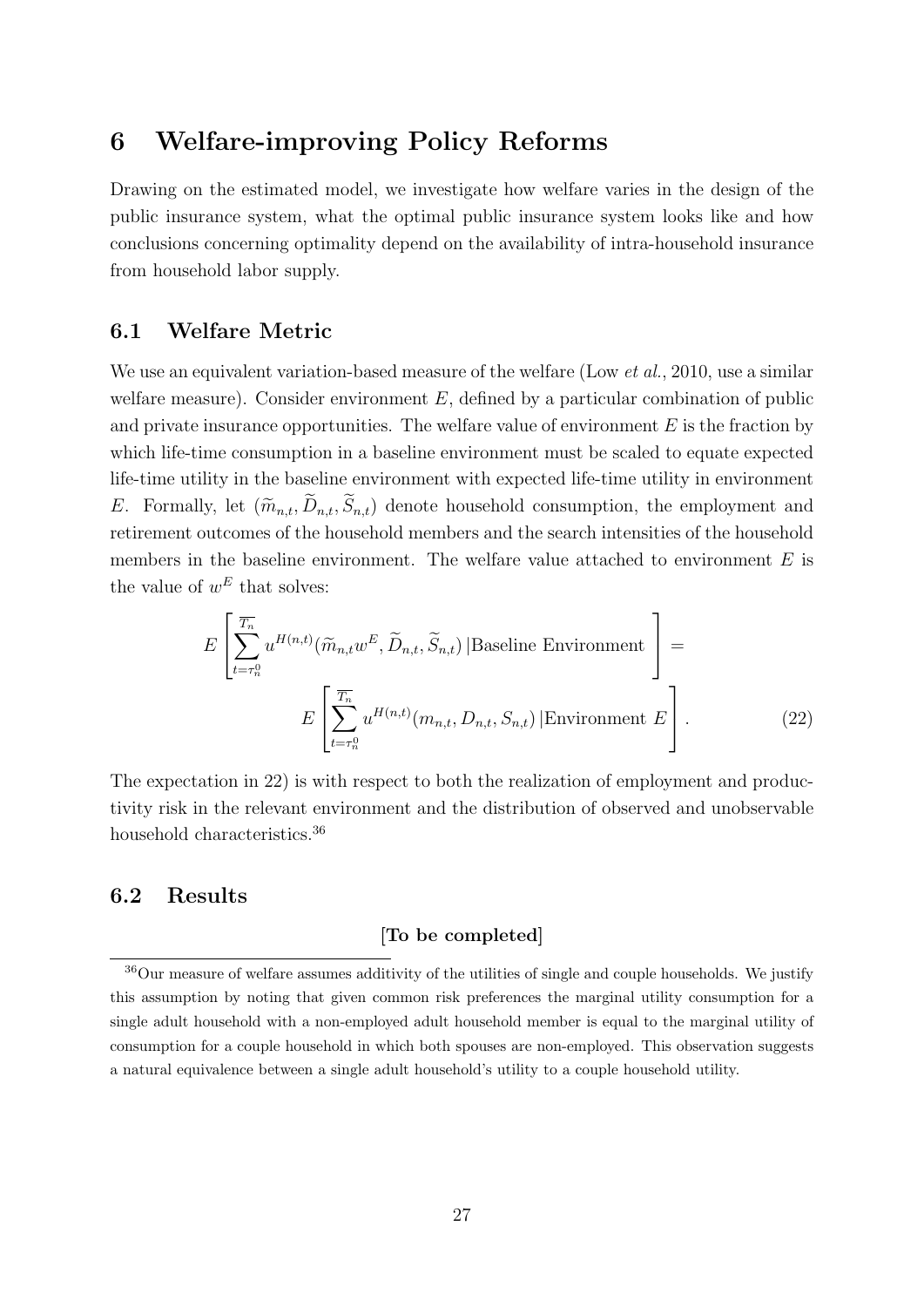7 Private Insurance and the Optimal Design of Unemployment Insurance and universal Welfare programs

[To be completed]

8 Conclusion

[To be completed]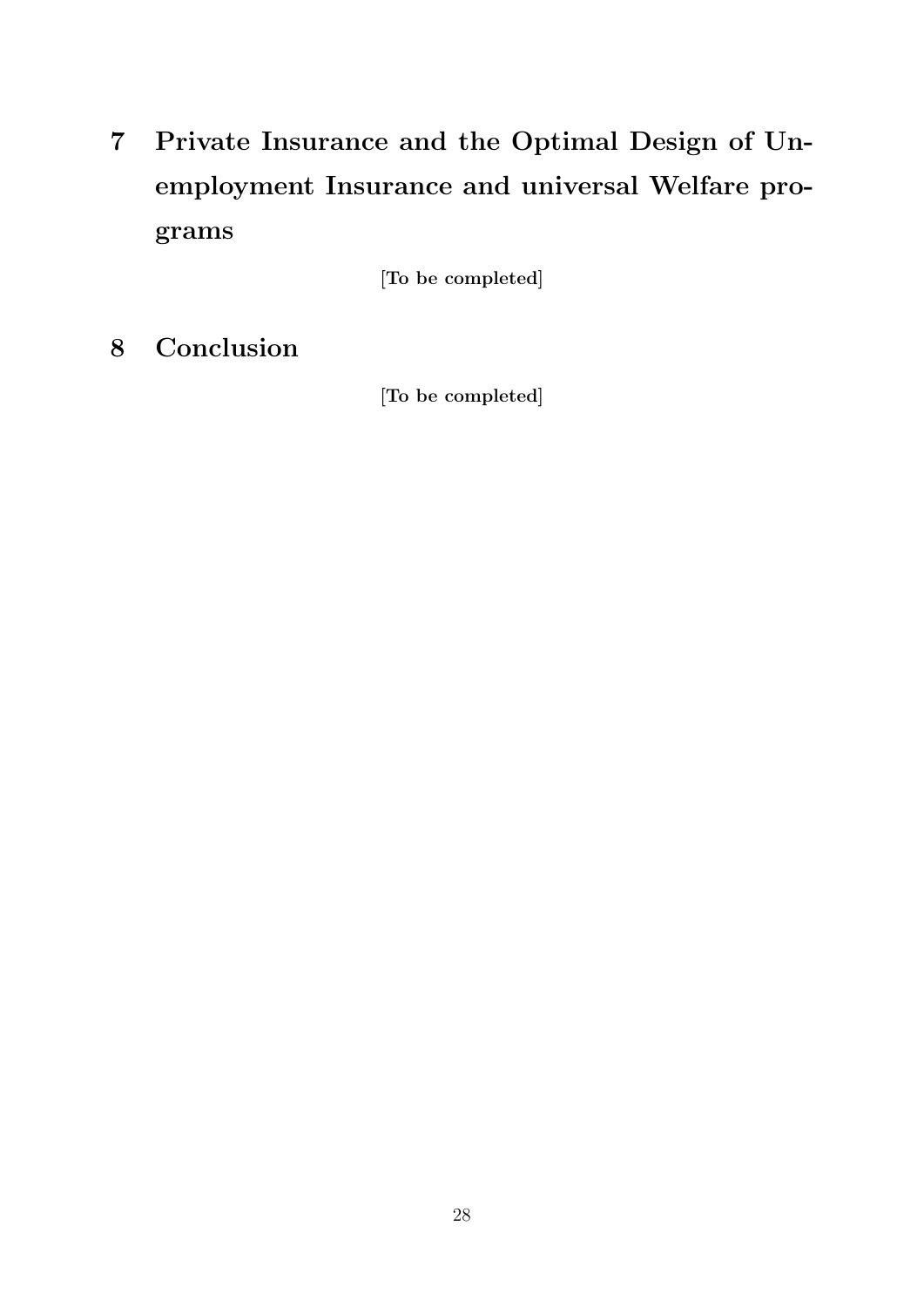## Appendix

## A Job Destructions

As part of the annual SOEP surveys, an individual who left a job the last year is asked the reason for his or her most recent job separation. Based on this variable, we identify involuntary separations, defined as layoffs, plant closures, mutual agreements, and terminations of temporary contracts.<sup>37</sup> We estimate demographic group-specific probabilities of an involuntary separation, conditional on a transition from employment to non-employment.<sup>38</sup> We also estimate quarterly demographic group-specific probabilities of a transition from employment to non-employment. Job destruction rates are obtained by taking the product of the probability of an involuntary separation, conditional on a move from employment to non-employment, and the quarterly probability of a transition from employment to non-employment. Table 3 reports the estimated job destruction rates. There is substantial between-group variation in job destruction rates: being highly educated or aged under 50 is negatively associated with the job destruction rate.

<sup>&</sup>lt;sup>37</sup>The survey questions ask only the reason for leaving the last job. We assume that, conditional on the demographic group, the most recent separation is representative of all transitions.

<sup>38</sup>Job-to-job transitions are therefore excluded.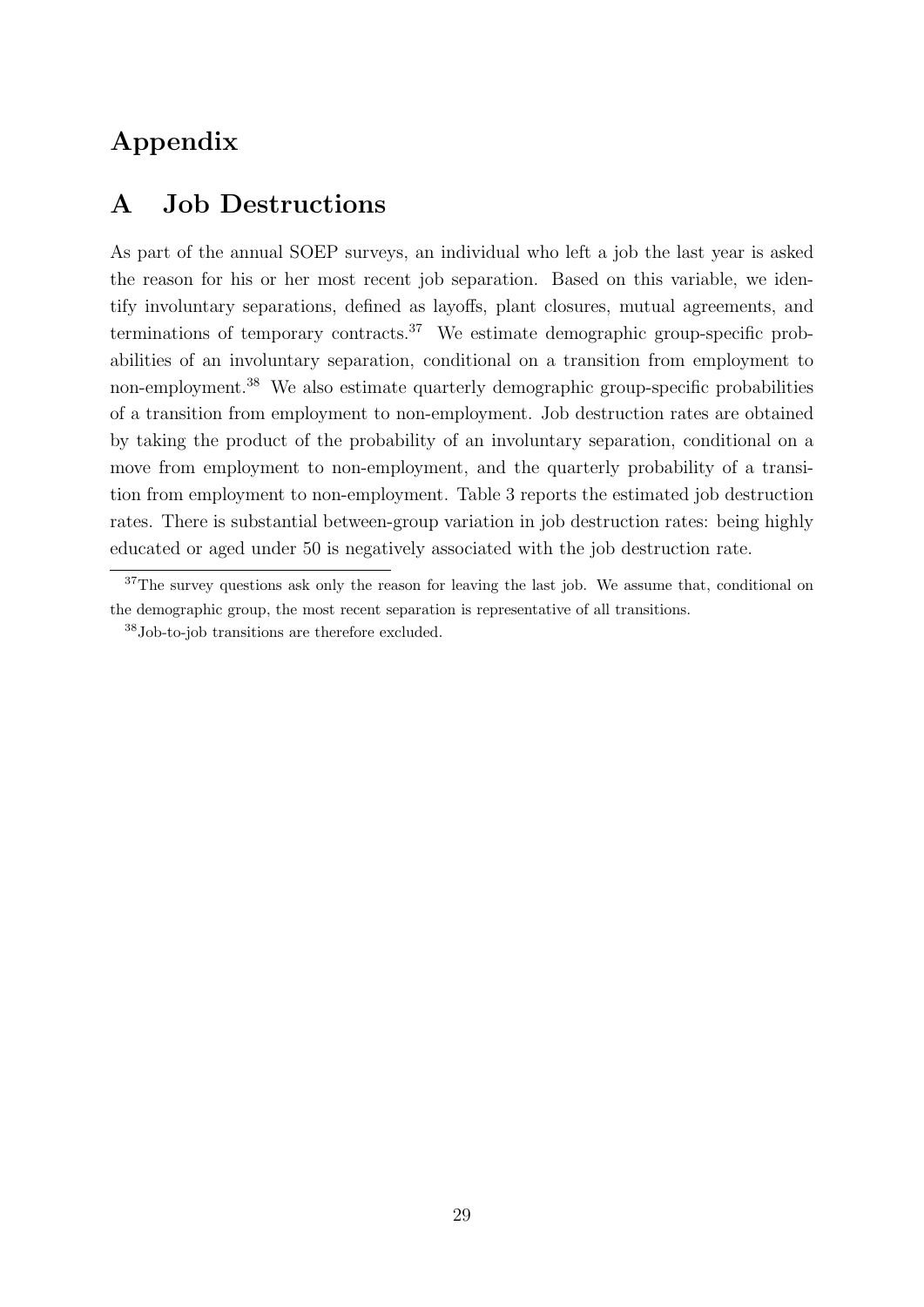|                                 | Men  | Women |
|---------------------------------|------|-------|
| High education, $Age \geq 50$   | 1.40 | 1.45  |
| High education, $Age < 50$      | 0.68 | 1.21  |
| Medium education, $Age \geq 50$ | 1.27 | 1.87  |
| Medium education, Age<50        | 1.10 | 1.72  |
| Low education, $Age\geq50$      | 2.09 | 2.68  |
| Low education, $Age < 50$       | 1.14 | 1.79  |

Notes: Job destruction rates are the product of the conditional probability of an involuntary separation, conditional on a move into non-employment, and the quarterly probability of a transition from employment to non-employment. Estimation draws on the SOEP sample for 1991-2005. Probability models are Probits with time effects group specific effects for the 6 demographic groups listed in this table. High, Medium and Low estimation are defined in Table 4. All estimations are conducted separately for men and women. The probability of an involuntary separation, conditional on a move from employment to non-employment, is estimated using 1170 (1679) observations on men (women). The quarterly probability of a transition from employment to non-employment is estimated using 204251 (165642) observations on men (women).

Table 3: Estimated quarterly job destruction rates (percentages, year 2000).

## B Further Details of the German Tax, Transfer and Child-care Systems

This appendix describes the legislation of social security contributions, income taxation, pension benefits, child benefits and child care costs in Germany. As mentioned in Section 2.3.2 the maximum entitlement for Unemployment changed in 1997. In order to account for the variation in the working incentives induced by this reform, we distinguish in the model two periods, 1991 - 1997 and 1997 - 2005. In particular we approximate the prereform tax and transfer system with the legislation of the year 1995 and the post-reform with the system of the year 2000. All relevant aspects of the tax and transfer system are hard coded in the model and we simulate for each household, conditional on the household characteristics, such as marital status or number of children, the respective period specific net household income.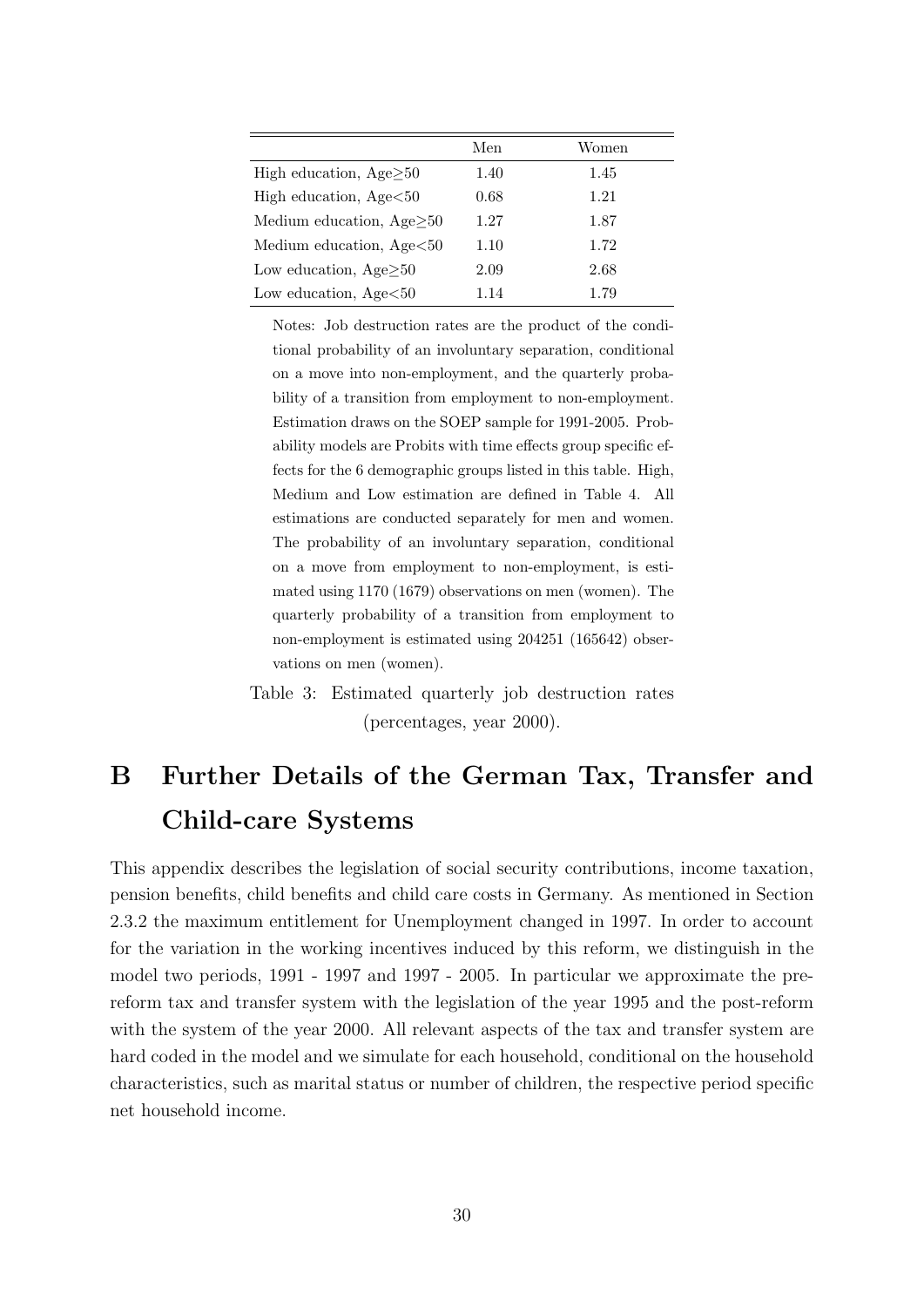#### Social Security Contributions (SSC)

In each month, an individual's income from employment is subject to social security deductions for health, unemployment and pension benefits which in total amount to about 20% of individual gross earnings. The contributions are shared between the employee and employer. Social security contributions are capped, and the upper level of monthly earnings subject to SSC is higher in west Germany than in the east (4300 Euros compared to 3550 Euros in the year 2000).

#### Income taxation

In contrast to SSC, income tax is computed on an annual basis and at the household level. An individual's annual taxable income is defined as the sum of gross income from employment above an exemption threshold, gross income from assets above a disregard and income from renting. Moreover SSC up to a maximum amount are deducted. An individual's annual income tax liability is obtained by applying the income tax function to taxable income. The income tax function is a progressive smooth function of taxable income above a further exemption threshold. The exemption threshold increased between 1995 and 2000 from 4050 Euro to 6876 Euro while, over the same period, the top marginal tax rate decreased from 53% to 51%. In addition to income taxation, individuals pay an extra tax (Solidaritaetszuschlag) to finance the cost of German reunification. This extra tax was 7.5% in the year 1995 and in the year 2000 5.5% of income tax payments. In Germany married households are tax jointly with full income splitting. That implies that the income tax of a married couple is calculated by applying the tax function to half of the sum of the spouses' incomes; this amount is then doubled to determine the tax amount of the couple.

#### Pension system

German public pension benefits reflect employment and earnings outcomes prior to retirement. An individual accumulates one pension point for every year of employment over the life-cycle. Up to a cap of roughly 2, a pension point accumulated by an employed individual is weighed by the ratio of his or her current gross wage relative to the current mean gross wage.

At the full pensionable age, which is 65 years for the retirees in our sample, an individual can retire and receive a publicly-provided pension with a value proportional to the sum of weighted pension points accumulated prior to retirement. The German public pension system is relatively generous: according to Börsch-Supan and Schnabel (1998), in 1998 public pension benefits provided a replacement rate of around 70% of pre-retirement net earnings for an individual retiring at the full pensionable age with 45 years of work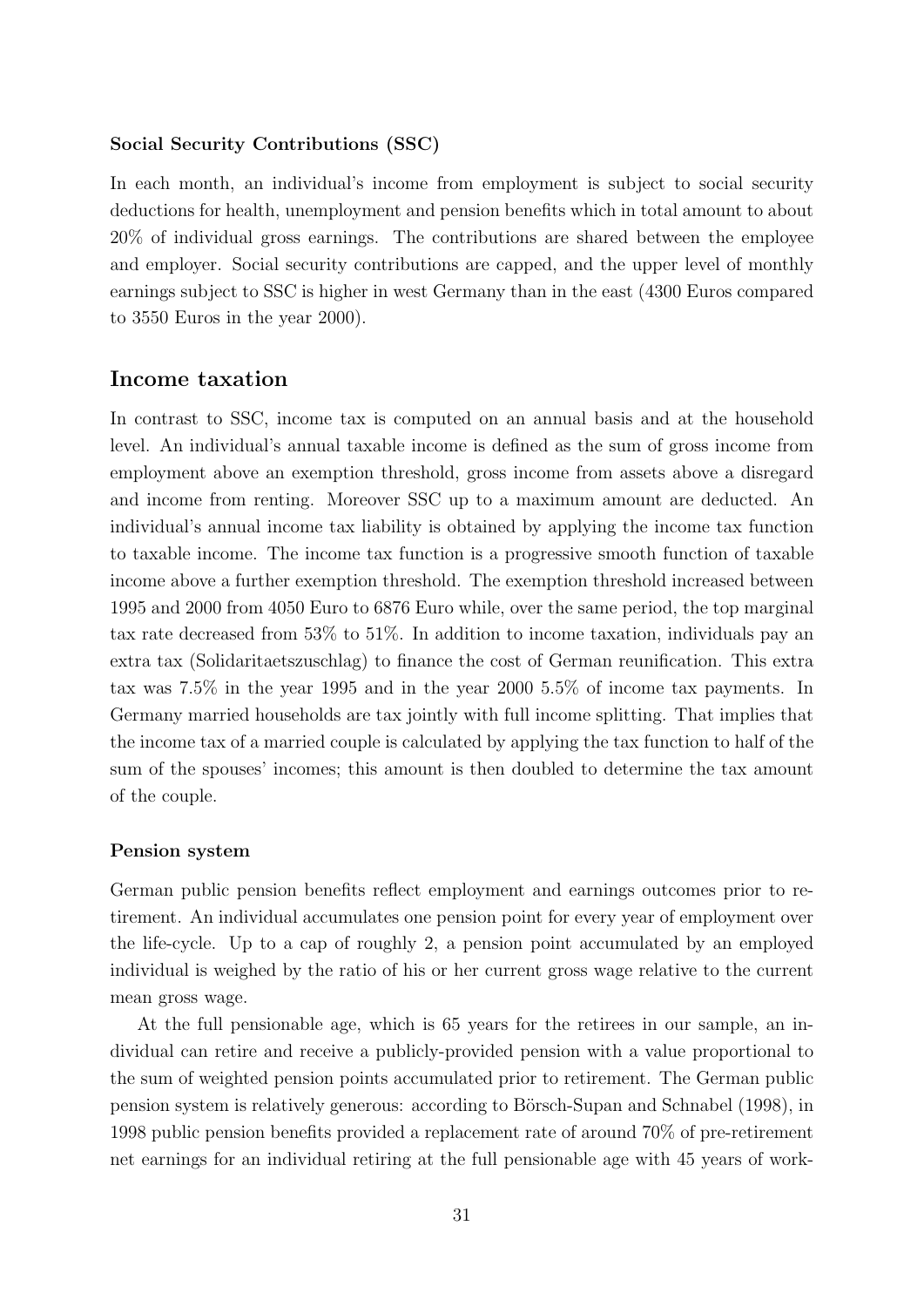ing experience and average life-time earnings. During the sample period, around 30% of income from pension benefits is subject to income tax.

Our model recognizes that early retirement may be possible on grounds of gender, working history, or due to disability . When implementing the model we impose the year-specific and cohort-specific gender-based and working history-based early retirement rules in effect at the time behavior is observed. In general, the value of the pension from early retirement is obtained by applying a penalty to the non-reduced pension of 3.6% for every year that the individual's age upon retirement is below the full pensionable age.

Our model reflects as well that working beyond the full pensionable age is possible. The financial incentives to continue working are rather high: employed individuals continue to accumulate pension points after the full pensionable age, and the proportionality factor used to convert weighted pension points into a pension increases by 6% for every year retirement is postponed beyond the full pensionable age. However, all employment contracts end by default when the employee reaches the full pensionable age, and therefore employment beyond the full pensionable age requires renegotiation of the terms of employment. Consistent with this, in our SOEP sample fewer than 1% of those aged at or above the full pensionable age of 65 years are employed.

#### Child Benefits and Child-care Cost

For each dependent child households receive child benefits of 150 Euro per months which directly increase the net household income.<sup>39</sup> Child benefits are withdrawn from universal Welfare which include a slightly higher child component. Child benefits do not affect Unemployment Insurance payments.

In our model we include child care costs. Household with pre-school age children need to pay for full time child care if both parents work full time, and part-time care if the mother works part-time instead. The same rule applies for single mothers. In Germany public child care is subsidized however the access to public subsidized child care is limited, in particular for children younger than three years. We follow Wrohlich (2011) and account for the rationing of subsidizes child care and assume that rationed households need to buy private child care. In particular we calculate the average child care cost using the estimates of rationing from Wrohlich (2011). She shows that on average about 37% of children younger than three and about 10% of children between the age of three and six do not have access to subsidized child care and need to buy child care on the private market at an average costs of 5 Euro per hour. This implies the expected child care cost per month for children younger than the age of three amount to 183 Euro for part time

<sup>39</sup>Instead of child benefits household can choose a child allowance for the calculation of income tax. This is only attractive for a small fraction high income households. Without affecting the results we do not model this rule.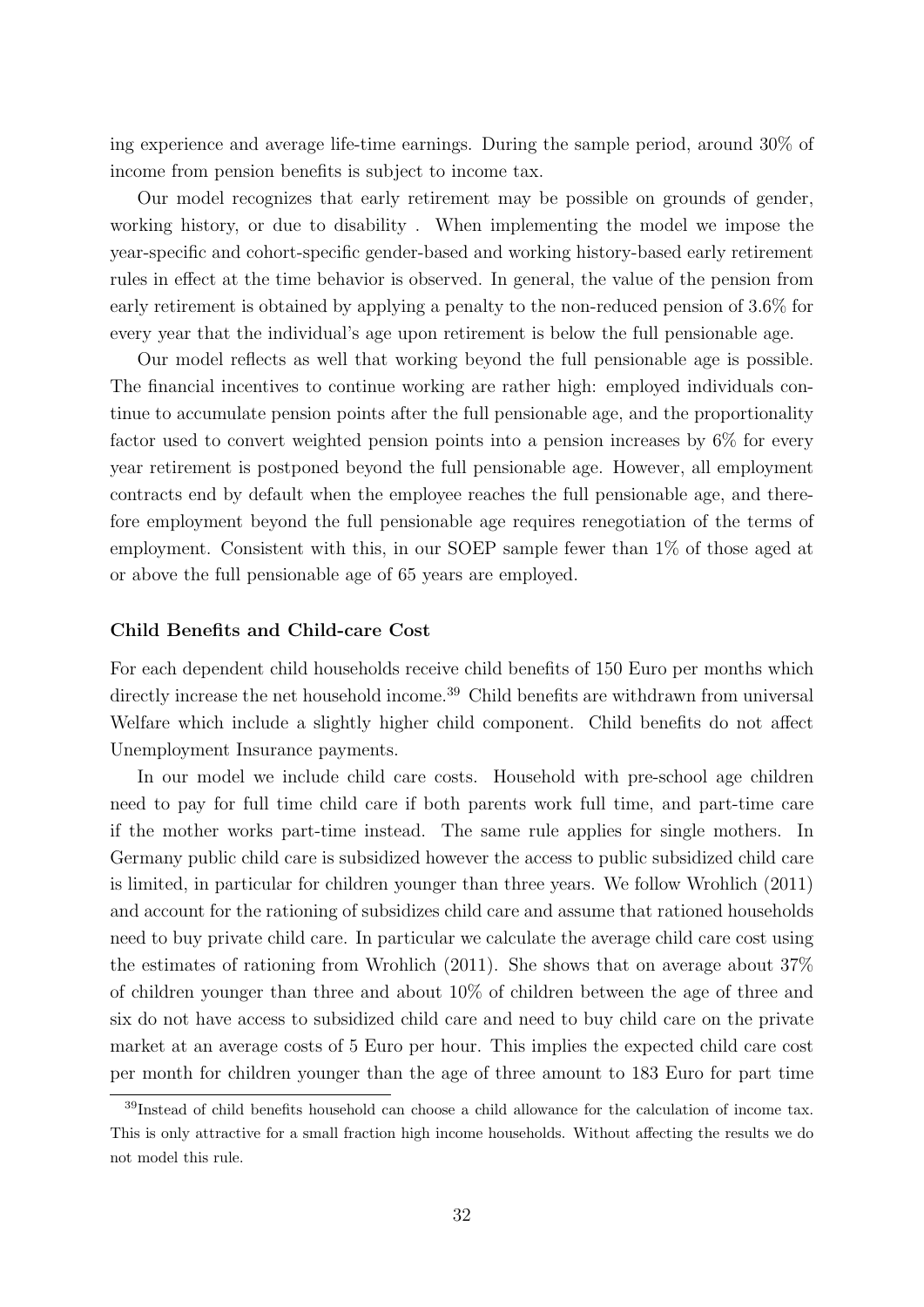and 397 Euro for full time care and for children aged between three and six years the costs are 90 Euro for part-time and 167 Euro for full time care.

## C Evolution of Household Type and Children

#### Marriage and Divorce

Marriages and divorces are assumed to follow exogenous processes. Marriage probabilities are estimated using a Lowess regressions of marriage on age, using a sample of individuals who were in single-adult households in the previous period. Similarly, divorce probabilities are estimated using Lowess regressions of divorce on the age of the female spouse age, using a sample of women who were in couple households in the previous period. Figure 2 illustrates the estimated quarterly marriage and divorce probabilities.



Notes: Marriage and divorce probability estimates were obtained using a sub-sample consisting of individuals aged under 65 and not in full-time education.

Figure 2: Estimated quarterly marriage and divorce probabilities.

#### Fertility

Births are assumed to follow an exogenous process. Further, women who are in fulltime education, or aged over 45, or who have given birth to a child in the last year, are assumed to have zero probability of a birth in the current quarter. Birth probabilities are estimated using Lowess regressions of an indicator a birth in the current quarter on the woman's age. Separate Lowess regressions are estimated for women in single-adult and couple households. Figure 3 illustrates the estimated quarterly birth probabilities.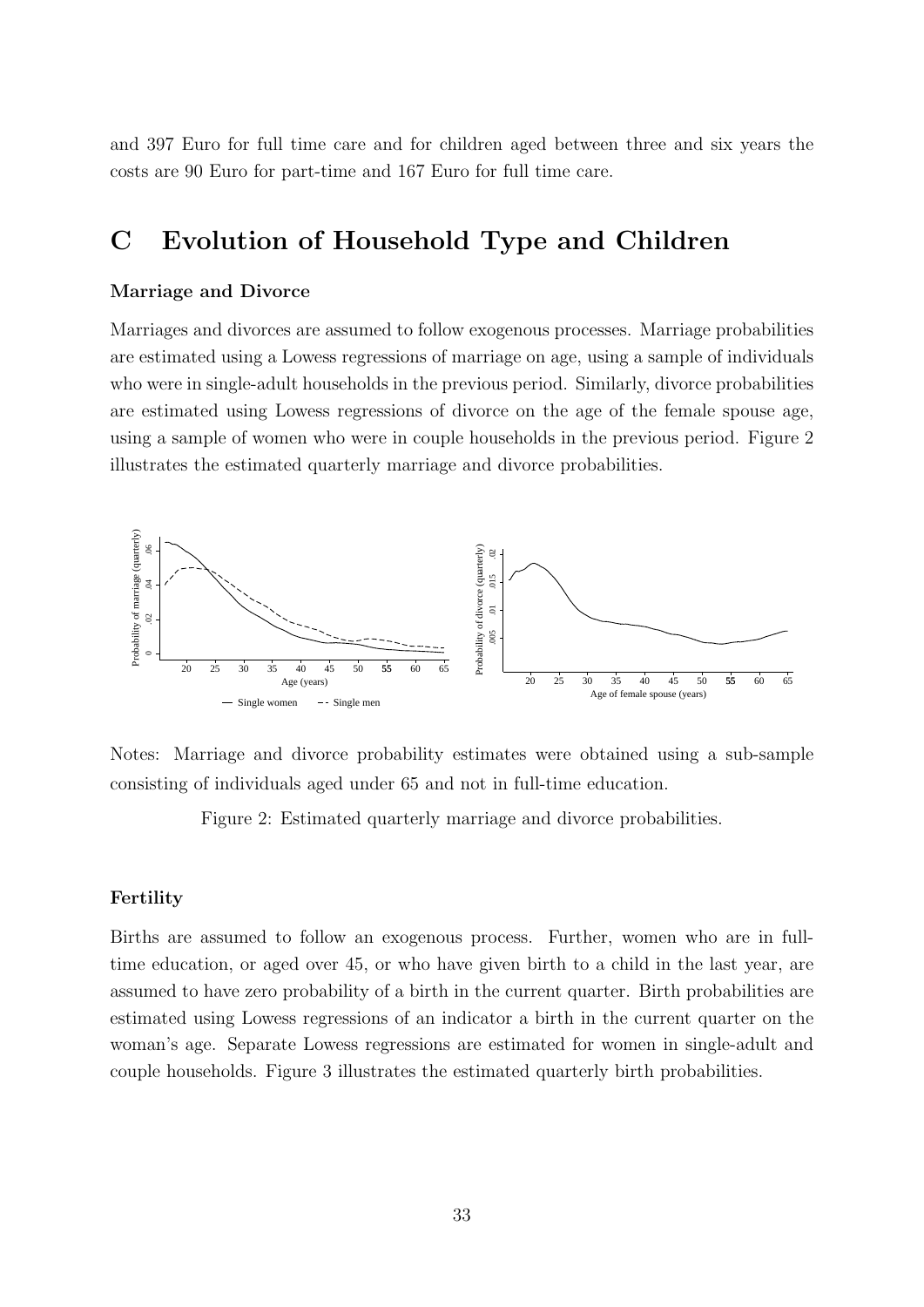

Notes: Birth probability estimates were obtained using a sub-sample consisting of women aged 45 or under, not in full-time education, and who have not given birth to a child in the last year.

Figure 3: Estimated quarterly birth probabilities.

## D Sample Construction and Descriptive Statistics

When constructing the sample, we draw on two district aspects of the survey information on employment and retirement outcomes. First, in each survey individuals were asked to report their employment and retirement status in each month of the previous calender year. From this information, we form indicators of full-time work, part-time work, non-employment and retirement for each individual and for each quarter of the previous calender year. We use an individual's employment and retirement status in the first month of the quarter to define the quarterly outcome. Consistent with the theoretical framework, the category of non-employment in the sample contains all non-retired nonworking individuals. We construct the sample to ensure that retirement is an absorbing state: an individual is coded as retired from the date at which he or she first reports being retired. Second, at the point of sample entry, individuals were asked to report their annual employment status, i.e., full-year of work, part-year of work, or no work, for each year between the school leaving age and the survey date. Using this information, we form an accurate measure of years of labor market experience at the time of survey entry. We augment this variable in line with in-sample employment outcomes to obtain our experience variable.

The gross hourly wage is defined as gross earnings, including overtime pay, in the month prior to the survey date divided by reported contractual working hours, including hours of paid overtime, during the same period. Wages are thus sampled only for those individuals who are employed in the month prior to the survey date. Our measure of household assets is the combined net value of a household's financial, housing and tangible assets. Information on these asset classes was collected from a detailed household questionnaire administered as part of the 2002 SOEP survey. Our measure of household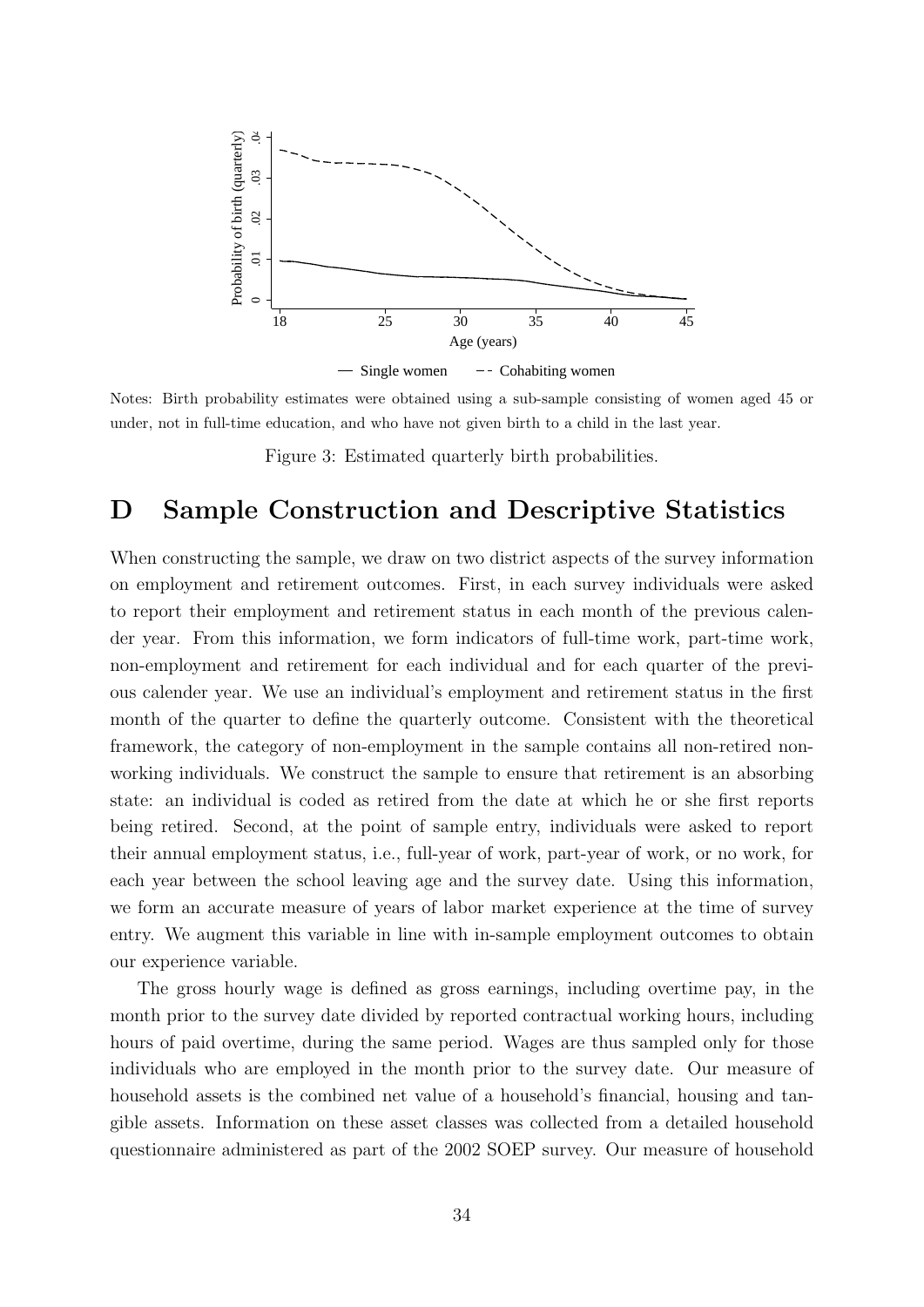assets is therefore cross-sectional. We use the Retail Price Index to express the values of all nominal variables in year 2000 prices. Table 4 provides descriptive statistics, and gives details about the additional variables used in the empirical analysis.

|                           |                          | Single men               | Single women |       | Cohabiting men           |                          | Cohabiting women |        |
|---------------------------|--------------------------|--------------------------|--------------|-------|--------------------------|--------------------------|------------------|--------|
| Variable                  | Obs.                     | Mean                     | Obs.         | Mean  | Obs.                     | Mean                     | Obs.             | Mean   |
| Age (years)               | 42095                    | 39.59                    | 60649        | 42.62 | 240251                   | 44.47                    | 247989           | 43.18  |
| Education (years)         | 42095                    | 12.21                    | 60649        | 11.83 | 240251                   | 11.98                    | 247989           | 11.56  |
| High educ.                | 42095                    | 0.30                     | 60649        | 0.25  | 240251                   | 0.23                     | 247989           | 0.20   |
| Medium educ.              | 42095                    | 0.59                     | 60649        | 0.57  | 240251                   | 0.65                     | 247989           | 0.60   |
| Low educ.                 | 42095                    | 0.11                     | 60649        | 0.18  | 240251                   | 0.11                     | 247989           | 0.20   |
| Experience (years)        | 42095                    | 16.63                    | 60649        | 17.03 | 240251                   | 22.49                    | 247989           | 16.24  |
| Full-time employed $(FT)$ | 42095                    | 0.71                     | 60649        | 0.44  | 240251                   | 0.77                     | 247989           | 0.32   |
| Part-time employed $(PT)$ | $\overline{\phantom{a}}$ | $\overline{a}$           | 60649        | 0.13  | $\overline{\phantom{a}}$ | $\overline{\phantom{a}}$ | 247989           | 0.24   |
| Retired $(RT)$            | 42095                    | 0.11                     | 60649        | 0.23  | 240251                   | 0.15                     | 247989           | 0.12   |
| Non-employed $(NE)$       | 42095                    | 0.18                     | 60649        | 0.20  | 240251                   | 0.08                     | 247989           | 0.32   |
| Assets (Euros)            | 948                      | 54118                    | 1296         | 42965 | 4731                     | 147930                   | 4942             | 154951 |
| Wage (gross, hourly)      | 5053                     | 14.56                    | 6482         | 12.27 | 34167                    | 15.57                    | 24685            | 11.21  |
| Age $1st$ Child (years)   | $\overline{a}$           | $\overline{\phantom{0}}$ | 16072        | 11.33 | 114195                   | 10.28                    | 109464           | 10.70  |
| Age $2nd$ Child (years)   | $\overline{a}$           |                          | 5580         | 8.72  | 60188                    | 7.50                     | 57726            | 7.80   |
| Age $3rd$ Child (years)   |                          |                          | 1230         | 6.88  | 14067                    | 5.93                     | 13521            | 6.14   |

Notes: Summary statistics are for individuals aged 16-65 inclusive. High, medium and low education are defined as years of education of 13 or more, more than 10.5 and less and 13, and 10.5 or fewer respectively. Any children beyond the first three are neglected, as are any children residing with single men.

Table 4: Descriptive statistics for the SOEP sample 1991–2005.

## E Construction of the Simulated Sample

Starting with the SOEP data, one person in each couple household is randomly designated to be the "reference person". Adults in single-adult households are also assigned to be reference persons. We then use the following two-stage procedure to construct a life-cycle trajectory for each reference person.

First, we simulate the evolution of household type and children over the period between the reference person entering the labor force and reaching age 65 years. If and when reference person starts cohabiting, we draw the years of education of the new spouse from the relevant conditional distribution. Couple households are constructed such that the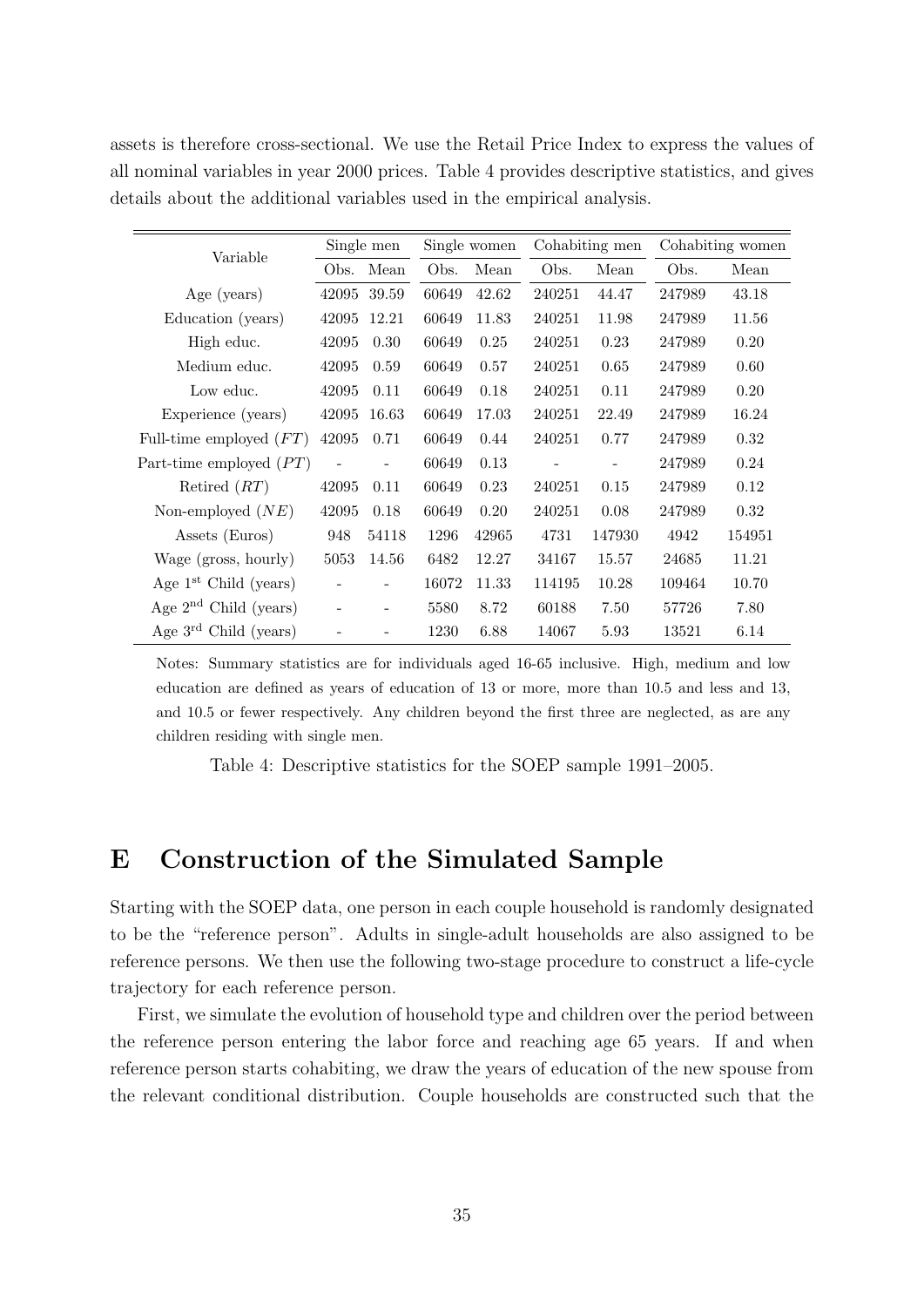male spouse is 2.5 years older than the female spouse.<sup>40</sup> At this point, we also simulate the new spouse's household type and fertility at each period prior to the transition into the reference person's household. Recall, household type, children and years of education are taken to be exogenous. The parameters that describe these processes are estimated prior to the structural estimation (see Appendix C). Therefore, we are able to simulate the lifecycle profiles of all exogenous variables prior to estimation of the structural parameters. This facilitates computation.

Second, using the structural model with a specific vector parameter values, we simulate the life-cycle trajectories of accepted wages, employment and retirement outcomes and household wealth for all households that contain a reference household member. In the case of couple households, outcomes are simulated for all adult household members. Importantly, we also use the structural model to simulate the wages, employment and retirement outcomes and assets for all individuals in any household that contains a person who subsequently cohabits with a reference person, or that contains someone who subsequently cohabits with someone who later cohabits with a reference person. In doing so, we ensure that a reference person's new spouse's previous labor market outcomes, retirement status and asset holdings are consistent with the structural process that describes behavior subsequent to joining the reference person's household.

We estimate the parameters of the auxiliary model using a simulated sample formed of the reference persons and their household members in periods in which the reference person's household is present in the estimation sample. The sample construction ensures that the empirical distributions of reference person age, education and gender in the simulated and observed samples coincide.

## F Solution Method

We approximate the value function, required in construction of the simulated samples, using backwards recursion, Monte Carlo integration and interpolation.

For each household type, i.e., single-adult or couple household, solution starts at the compulsory retirement age,  $T_r$ , and then works backwards.<sup>41</sup> We choose vectors of the age  $T_r$  state variables, denoted by  $q_{l,T_r}$  for  $l = 1, ..., L^{42}$  Given wage and fertility shocks z and  $f$ , the terminal value at each grid point is given by:

$$
V_{T_r}^H(q_{l,T_r}, z, f) = \sum \dots \tag{23}
$$

<sup>40</sup>This figure reflects the average male-female age difference for couple households in the SOEP estimation sample.

<sup>&</sup>lt;sup>41</sup>For couple households, solution starts from the compulsory retirement age of the younger, female, spouse.

 $42$ Estimation uses 10,000 grid points.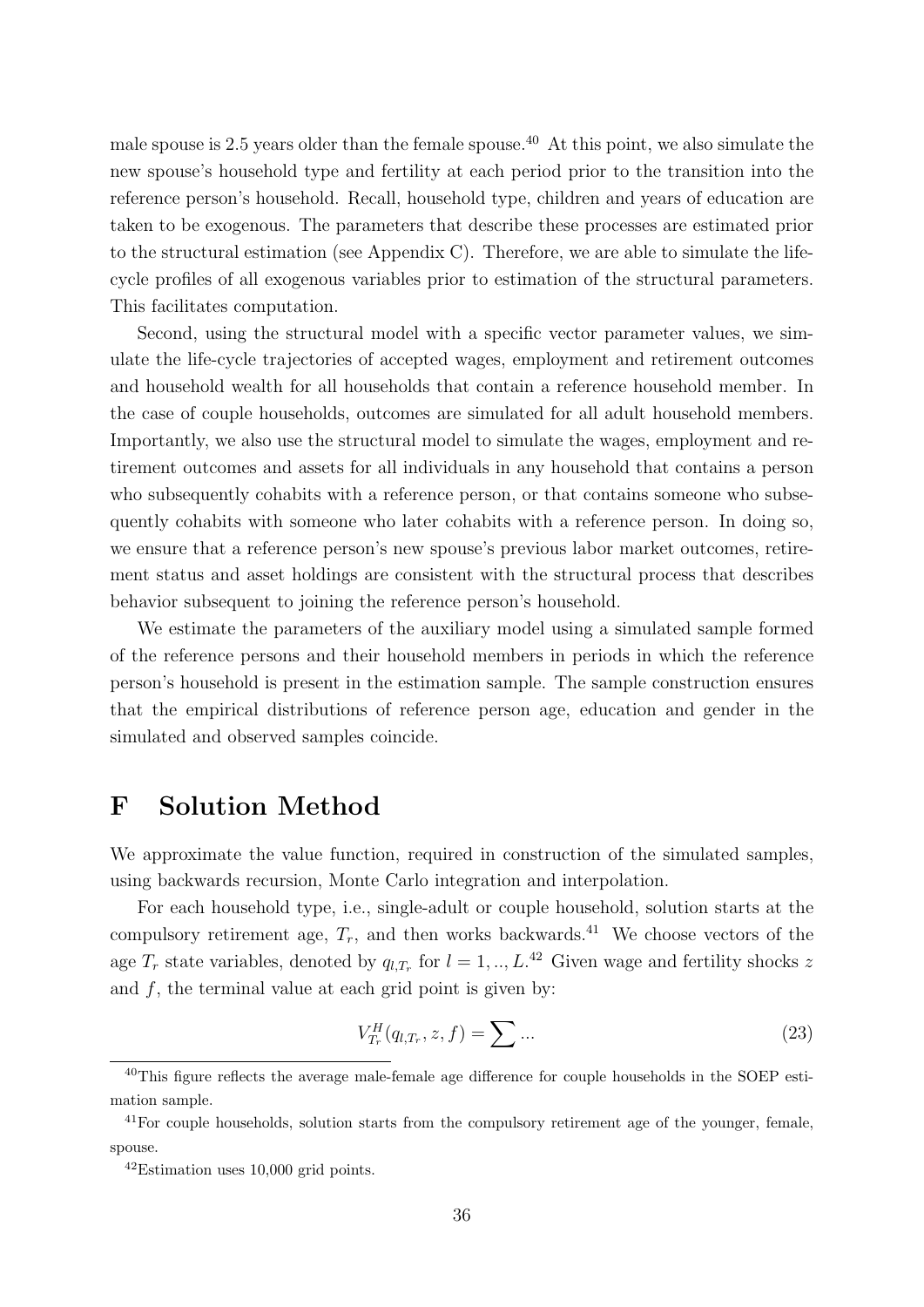Next, we integrate out age- $T_r$  wage and fertility shocks:

$$
V_{T_r}^H(q_{l,T_r}) = E_{z,f} \left[ V_{T_r}^H(q_{l,T_r}, z, f) \right]
$$
  
=  $P_{T_r}^H(\text{Birth}) E_z \left[ V_t^H(q_{l,T_r}, z, f = 1) \right] + (1 - P_{T_r}^H(\text{Birth})) E_z \left[ V_{T_r}^H(q_{l,T_r}, z, f = 0) \right] (24)$ 

Integration with respect to the wage shock, z, is accomplished using Monte Carlo integration. Let  $z^r$  for  $r = 1, ..., R$  denote draws from the distribution of permanent wage shocks.<sup>43</sup> The simulated counterpart to  $E_z \left[ V_{T_r}^H(q_{l,T_r}, z, f) \right]$  is given by:

$$
\widetilde{V}_{T_r}^H(q_{l,T_r}, f = j) = \frac{1}{R} \sum_{s=1}^S V_{T_r}^H(q_{l,T_r}, z^r, f = j) \text{ for } j = 0, 1.
$$
\n(25)

Let  $W(q_{l,T_r})$  be a vector that contains functions of the grid point  $q_{l,T_r}$ . We use the following approximation:

$$
V_{T_r}^H(q_{l,T_r}) \simeq \widehat{\lambda}_{t'} W(q_{l,T_r}). \tag{26}
$$

The parameters  $\lambda_{T_r}$  that approximate the value function are chosen to minimize the Ordinary Least Squares criterion function:

$$
\widehat{\lambda}_{T_r} = \operatorname{argmax}_{\lambda} \sum_{l=1}^{L} \left( V_{T_r}^H(q_{l,T_r}) - \lambda W(q_{l,T_r}) \right)^2.
$$
\n(27)

 $W(q_{l,T_r})$  contains 265 variables connected to couple households, 157 variables connected to female-headed single households and 127 variable connected to male-headed single households.

The design of  $W(q)$  is a key factor in determining the accuracy of the value function approximation. We used difference specifications of  $W(q)$  for single men, single women and couple households.  $W(q)$  contains a total of X functions of the state values for single men, X for single women and Y for couple households. In the case of single men, among the variables included in  $W(q)$  are a fine spline of household wealth, indicators detailing the man's previous employment and retirement status, measures of the man's Unemployment Insurance entitlement, and the man's current market wage. The wage provides an important summary statistic of the strength of the incentive to work, and therefore we include the wage interacted with previous employment and retirement status of household members and with the measures of Unemployment Insurance entitlement. For single women, we additionally include transformations of the child related state variables. For couple households, we include the male and female variables, as for single-adult households, and we additionally include interactions between the man and woman's previous employment and refitment outcomes.

<sup>43</sup>The Monte Carlo integration uses 20 antithetic draws.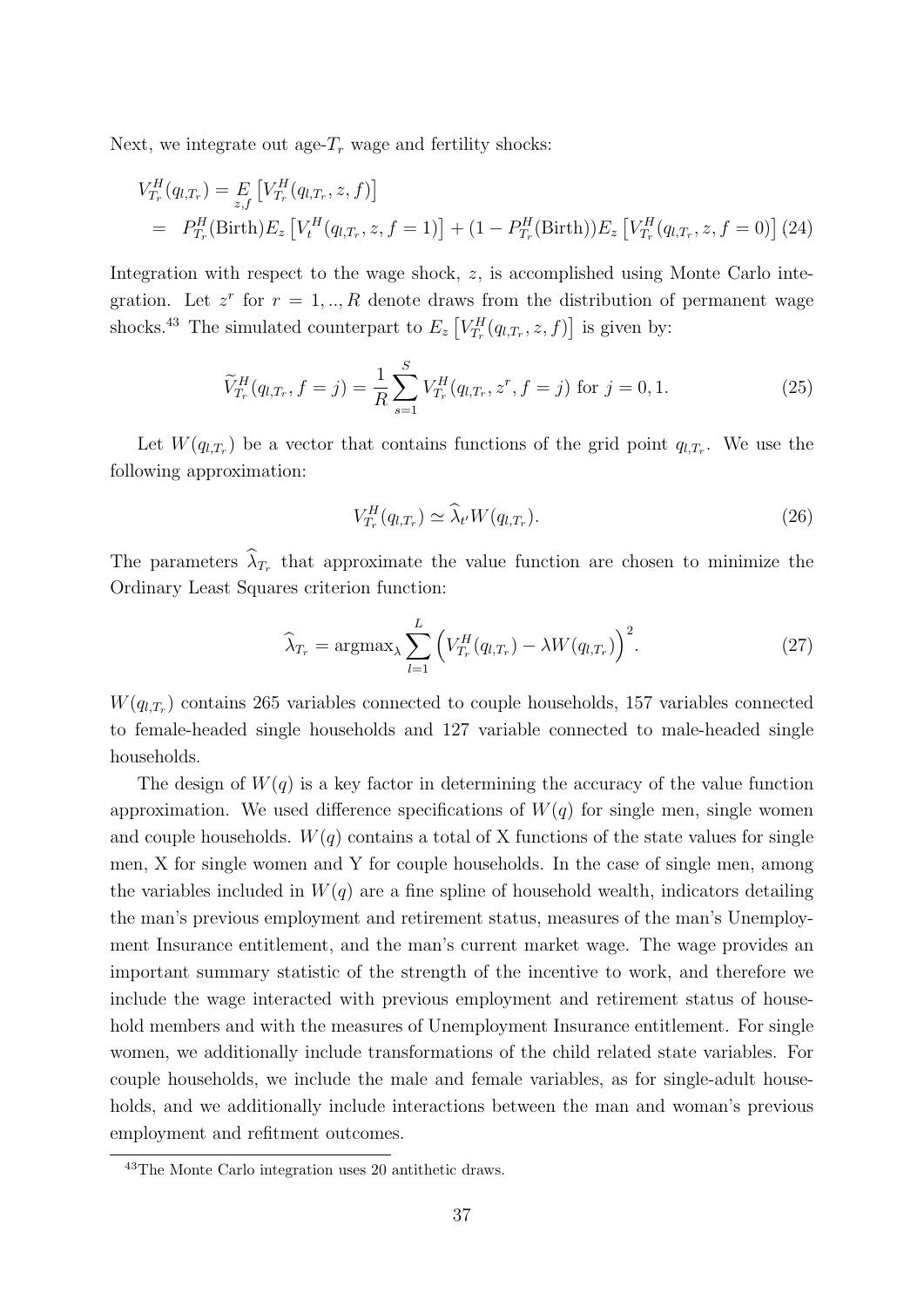Moving backwards, we obtain the age-t value function at grid point  $q_{l,t}$  using:

$$
V_t^H(q_{l,T_r}, z_t, f_t) = \max_{S} \left\{ \sum_k P(G_k|S) \max_{D \in G_k, m} \left\{ u^H(m, D, S) + \delta \widehat{\lambda}_{T_r} E[W(q_{l,t'})|m, D, q_{l,t}, z, f] \right\} \right\}, \quad (28)
$$

where  $t' \equiv t + 1$ . In (28) we made the substitution:

$$
E[V_t^H(q_{l,t'})|m, D, q_{l,t}, z, f] = \hat{\lambda}_{t'} E[W(q_{l,t'})|m, D, q_{l,t}, z, f].
$$
\n(29)

In doing so, we used the linearity of the value function approximation in the parameter vector  $\hat{\lambda}_{t'}$ .<sup>44</sup> Evaluation of  $E[W(q_{l,t'})|m, D, q_{l,t}, z, f]$  is straight forward. Conditional on  $m, D, q_{l,t}, z$  and f, the vast majority of the variables that appear  $W(q_{l,t})$  have know values. For example, experience, assets, and the Unemployment Insurance entitlement period evolve in a deterministic fashion. However, job destruction status and retirement eligibility are stochastic. Given that these are independent binary variables, it is straightforward to compute the expectations of the functions of these variables that appear in  $W(q_{l,t})$ . Wage and fertility shock as integrated from (28) as described by (24) and (25). Finally, the value function approximation is given by:

$$
\widetilde{V}_t^H(q_{l,t}) \simeq \widehat{\lambda}_t W(q_{l,t}) \quad \text{where} \quad \widehat{\lambda}_t = \operatorname{argmax}_{\lambda} \sum_{l=1}^L \left( V_t^H(q_{l,t}) - \lambda W(q_{l,t}) \right)^2. \tag{30}
$$

<sup>44</sup>X discuss value function approximation using sieve methods and exploit the same linearity property.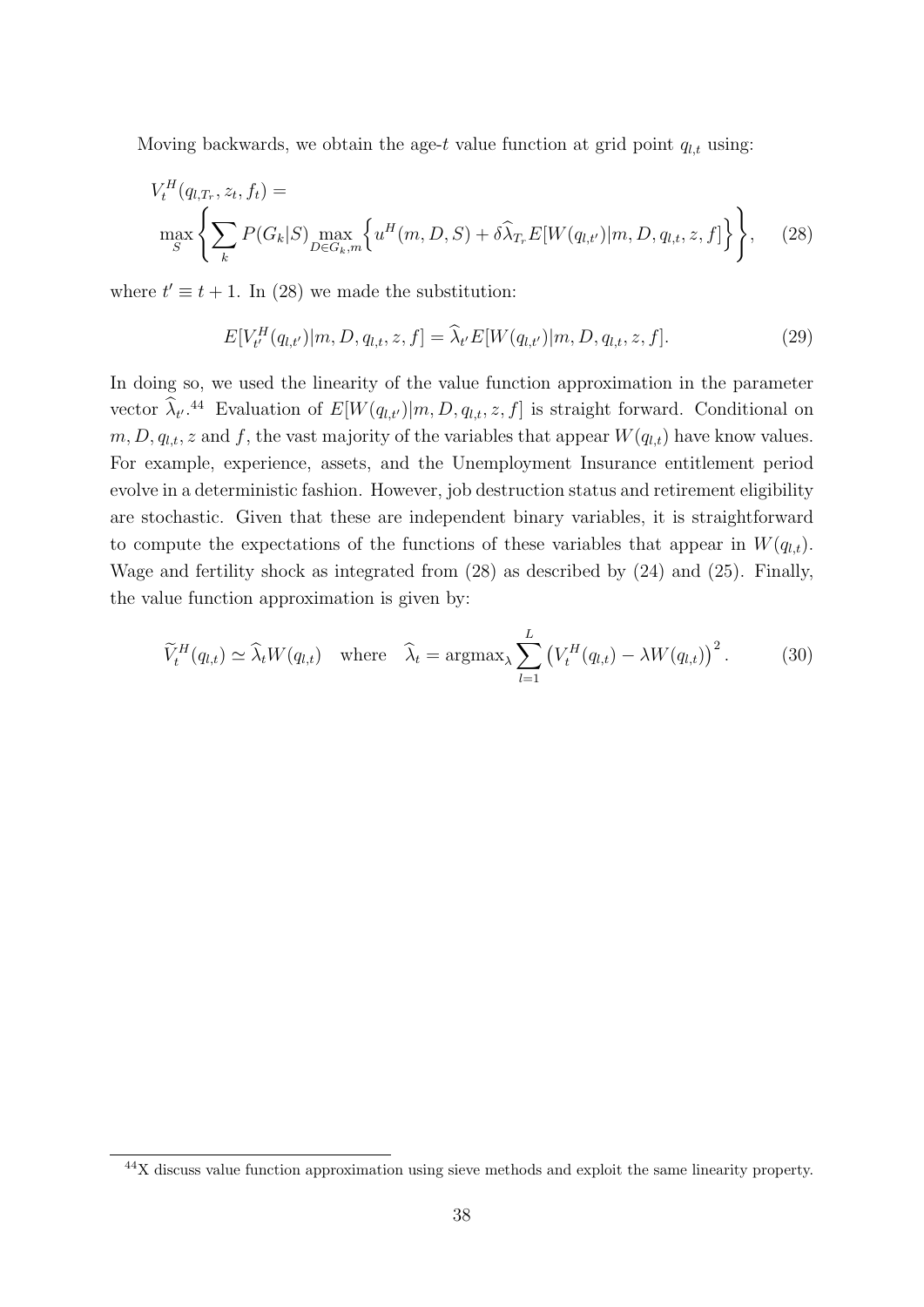## G Internal Goodness of Fit

|                             | Fitted   |          |                                                                                                                                                 | Observed |          |          |  |
|-----------------------------|----------|----------|-------------------------------------------------------------------------------------------------------------------------------------------------|----------|----------|----------|--|
|                             |          |          | $\rm{Age} \leq 30 \ \ 30 < \rm{Age} \leq 45 \ \ 45 < \rm{Age} \leq 65 \ \ \rm{Age} \leq 30 \ \ 30 < \rm{Age} \leq 45 \ \ 45 < \rm{Age} \leq 65$ |          |          |          |  |
|                             |          |          |                                                                                                                                                 |          |          |          |  |
| Log accepted wages - Men    |          |          |                                                                                                                                                 |          |          |          |  |
| Mean                        | 2.46     | 2.53     | 2.58                                                                                                                                            | 2.49     | 2.69     | 2.71     |  |
| Standard deviation          | 0.39     | 0.39     | 0.40                                                                                                                                            | 0.36     | 0.43     | 0.46     |  |
| $10^{\text{th}}$ percentile | 1.97     | 2.04     | 2.07                                                                                                                                            | 2.02     | 2.15     | 2.13     |  |
| $25th$ percentile           | 2.20     | 2.27     | 2.31                                                                                                                                            | 2.28     | 2.41     | 2.42     |  |
| $50^{\text{th}}$ percentile | 2.46     | 2.53     | 2.58                                                                                                                                            | 2.51     | 2.67     | 2.67     |  |
| $75th$ percentile           | 2.72     | 2.80     | 2.84                                                                                                                                            | 2.72     | 2.95     | 2.99     |  |
| $90th$ percentile           | 2.96     | 3.03     | 3.08                                                                                                                                            | 2.93     | 3.24     | 3.34     |  |
| Log accepted wages - Women  |          |          |                                                                                                                                                 |          |          |          |  |
| Mean                        | 2.20     | 2.27     | 2.32                                                                                                                                            | 2.30     | 2.40     | 2.40     |  |
| Standard deviation          | 0.39     | 0.40     | 0.41                                                                                                                                            | $0.36\,$ | 0.41     | 0.42     |  |
| $10^{\text{th}}$ percentile | 1.68     | 1.74     | 1.79                                                                                                                                            | 1.81     | 1.82     | 1.81     |  |
| $25th$ percentile           | 1.93     | 1.99     | 2.03                                                                                                                                            | 2.06     | 2.11     | 2.10     |  |
| $50^{\text{th}}$ percentile | 2.19     | 2.27     | 2.32                                                                                                                                            | 2.32     | 2.41     | 2.40     |  |
| $75th$ percentile           | 2.47     | 2.54     | 2.60                                                                                                                                            | 2.54     | 2.67     | 2.67     |  |
| $90th$ percentile           | 2.71     | 2.80     | 2.85                                                                                                                                            | 2.75     | 2.91     | 2.93     |  |
|                             |          |          |                                                                                                                                                 |          |          |          |  |
| Household assets            |          |          |                                                                                                                                                 |          |          |          |  |
| Mean                        | 13944.48 | 46857.11 | 87065.55                                                                                                                                        | 29533.13 | 70242.88 | 87576.21 |  |

Notes: Wage-based quantities are tabulated according to the individual's age. Mean household assets are tabulated according to the age of the randomly-chosen household reference person.

Table 5: Internal goodness of fit I: wages and assets.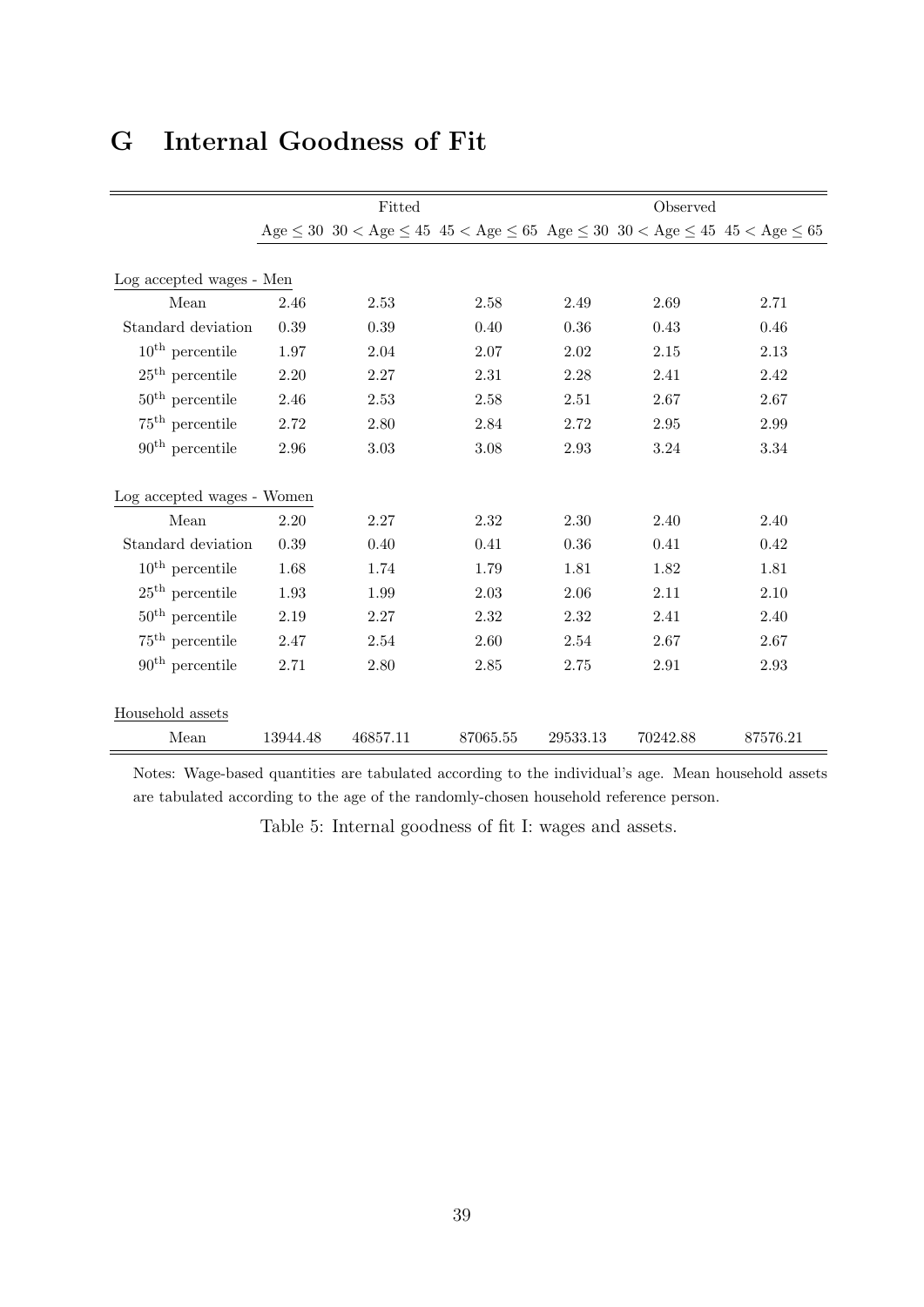|                      |          | Fitted   |                                                                                                                                                                          |            | Observed |            |
|----------------------|----------|----------|--------------------------------------------------------------------------------------------------------------------------------------------------------------------------|------------|----------|------------|
|                      |          |          | $\rm{Age} \leq 30 \  \  \, 30 < \rm{Age} \leq 45 \  \  \, 45 < \rm{Age} \leq 65 \  \  \, \rm{Age} \leq 30 \  \  \, 30 < \rm{Age} \leq 45 \  \  \, 45 < \rm{Age} \leq 65$ |            |          |            |
| Single men           |          |          |                                                                                                                                                                          |            |          |            |
| $FT_t \mid FT_{t-1}$ | 0.98     | 0.97     | 0.97                                                                                                                                                                     | 0.97       | 0.98     | 0.96       |
| $FT_t   NE_{t-1}$    | 0.24     | 0.25     | 0.13                                                                                                                                                                     | 0.12       | 0.10     | 0.05       |
| $NE_t$   $FT_{t-1}$  | 0.02     | 0.03     | 0.01                                                                                                                                                                     | 0.03       | 0.02     | 0.02       |
| $NE_t   NE_{t-1}$    | 0.76     | 0.75     | 0.84                                                                                                                                                                     | 0.88       | 0.90     | 0.92       |
| $RT_t   FT_{t-1}$    | 0.00     | 0.00     | 0.02                                                                                                                                                                     | 0.00       | 0.00     | 0.01       |
| $FT_t   NE_{t-1}$    | 0.00     | 0.00     | 0.02                                                                                                                                                                     | 0.00       | 0.00     | 0.03       |
| Cohabiting men       |          |          |                                                                                                                                                                          |            |          |            |
| $FT_t \mid FT_{t-1}$ | 0.99     | 0.99     | 0.98                                                                                                                                                                     | 0.98       | 0.99     | 0.97       |
| $FT_t   NE_{t-1}$    | 0.09     | 0.06     | $0.01\,$                                                                                                                                                                 | 0.17       | 0.13     | 0.06       |
| $NE_t   FT_{t-1}$    | 0.01     | 0.01     | 0.02                                                                                                                                                                     | 0.02       | 0.01     | 0.02       |
| $NE_t   NE_{t-1}$    | 0.91     | 0.93     | 0.94                                                                                                                                                                     | 0.83       | 0.87     | 0.89       |
| $RT_t   FT_{t-1}$    | 0.00     | 0.00     | 0.01                                                                                                                                                                     | 0.00       | 0.00     | 0.01       |
| $FT_t   NE_{t-1}$    | 0.00     | 0.01     | 0.05                                                                                                                                                                     | 0.00       | 0.00     | 0.05       |
|                      |          |          |                                                                                                                                                                          |            |          |            |
| Single women         |          |          |                                                                                                                                                                          |            |          |            |
| $FT_t \mid FT_{t-1}$ | 0.97     | 0.99     | 0.97                                                                                                                                                                     | 0.97       | 0.97     | 0.96       |
| $FT_t   PT_{t-1}$    | 0.01     | 0.02     | 0.01                                                                                                                                                                     | 0.06       | 0.05     | 0.04       |
| $FT_t   NE_{t-1}$    | 0.06     | 0.07     | 0.02                                                                                                                                                                     | 0.06       | 0.05     | 0.02       |
| $PT_t   FT_{t-1}$    | 0.00     | 0.00     | 0.01                                                                                                                                                                     | 0.01       | 0.01     | 0.01       |
| $PT_t   PT_{t-1}$    | 0.64     | 0.94     | 0.95                                                                                                                                                                     | 0.85       | 0.92     | 0.91       |
| $PT_t   NE_{t-1}$    | 0.03     | 0.05     | 0.02                                                                                                                                                                     | 0.03       | 0.04     | 0.02       |
| $NE_t   FT_{t-1}$    | 0.03     | 0.01     | 0.01                                                                                                                                                                     | 0.03       | 0.02     | 0.02       |
| $NE_t   PT_{t-1}$    | 0.35     | 0.04     | 0.01                                                                                                                                                                     | 0.09       | 0.03     | 0.03       |
| $NE_t   NE_{t-1}$    | 0.92     | 0.88     | 0.89                                                                                                                                                                     | 0.90       | 0.90     | 0.92       |
| $RT_t$   $FT_{t-1}$  | 0.00     | 0.00     | 0.01                                                                                                                                                                     | 0.00       | 0.00     | 0.02       |
| $RT_t   PT_{t-1}$    | 0.00     | 0.00     | 0.03                                                                                                                                                                     | 0.00       | 0.00     | 0.02       |
| $RT_t \mid NE_{t-1}$ | 0.00     | 0.00     | 0.07                                                                                                                                                                     | 0.00       | 0.01     | 0.04       |
| Cohabiting women     |          |          |                                                                                                                                                                          |            |          |            |
| $FT_t \mid FT_{t-1}$ | 0.93     | 0.96     | 0.96                                                                                                                                                                     | 0.95       | 0.96     | 0.95       |
| $FT_t   PT_{t-1}$    | 0.02     | 0.01     | 0.00                                                                                                                                                                     | 0.04       | 0.02     | 0.02       |
| $FT_t   NE_{t-1}$    | 0.01     | 0.02     | 0.01                                                                                                                                                                     | 0.03       | 0.02     | 0.01       |
| $PT_t   FT_{t-1}$    | 0.02     | 0.02     | 0.02                                                                                                                                                                     | 0.01       | 0.02     | 0.01       |
| $PT_t   PT_{t-1}$    | 0.96     | 0.97     | 0.97                                                                                                                                                                     | 0.91       | 0.95     | 0.94       |
| $PT_t   NE_{t-1}$    | 0.00     | 0.01     | 0.00                                                                                                                                                                     | 0.04       | 0.04     | 0.01       |
| $NE_t   FT_{t-1}$    | $0.05\,$ | $0.02\,$ | $\rm 0.02$                                                                                                                                                               | $\rm 0.03$ | 0.02     | 0.02       |
| $NE_t   PT_{t-1}$    | 0.02     | 0.01     | 0.02                                                                                                                                                                     | 0.05       | 0.03     | 0.03       |
| $NE_t   NE_{t-1}$    | 0.99     | 0.97     | 0.96                                                                                                                                                                     | 0.93       | 0.94     | 0.95       |
| $RT_t   FT_{t-1}$    | 0.00     | 0.00     | 0.00                                                                                                                                                                     | 0.00       | 0.00     | 0.01       |
| $RT_t\mid PT_{t-1}$  | $0.00\,$ | $0.00\,$ | $0.01\,$                                                                                                                                                                 | $0.00\,$   | $0.00\,$ | $0.01\,$   |
| $RT_t   NE_{t-1}$    | $0.00\,$ | $0.00\,$ | $\rm 0.03$                                                                                                                                                               | $0.00\,$   | $0.00\,$ | $\rm 0.02$ |

Table 6: Internal goodness of fit II: between-state transition rates.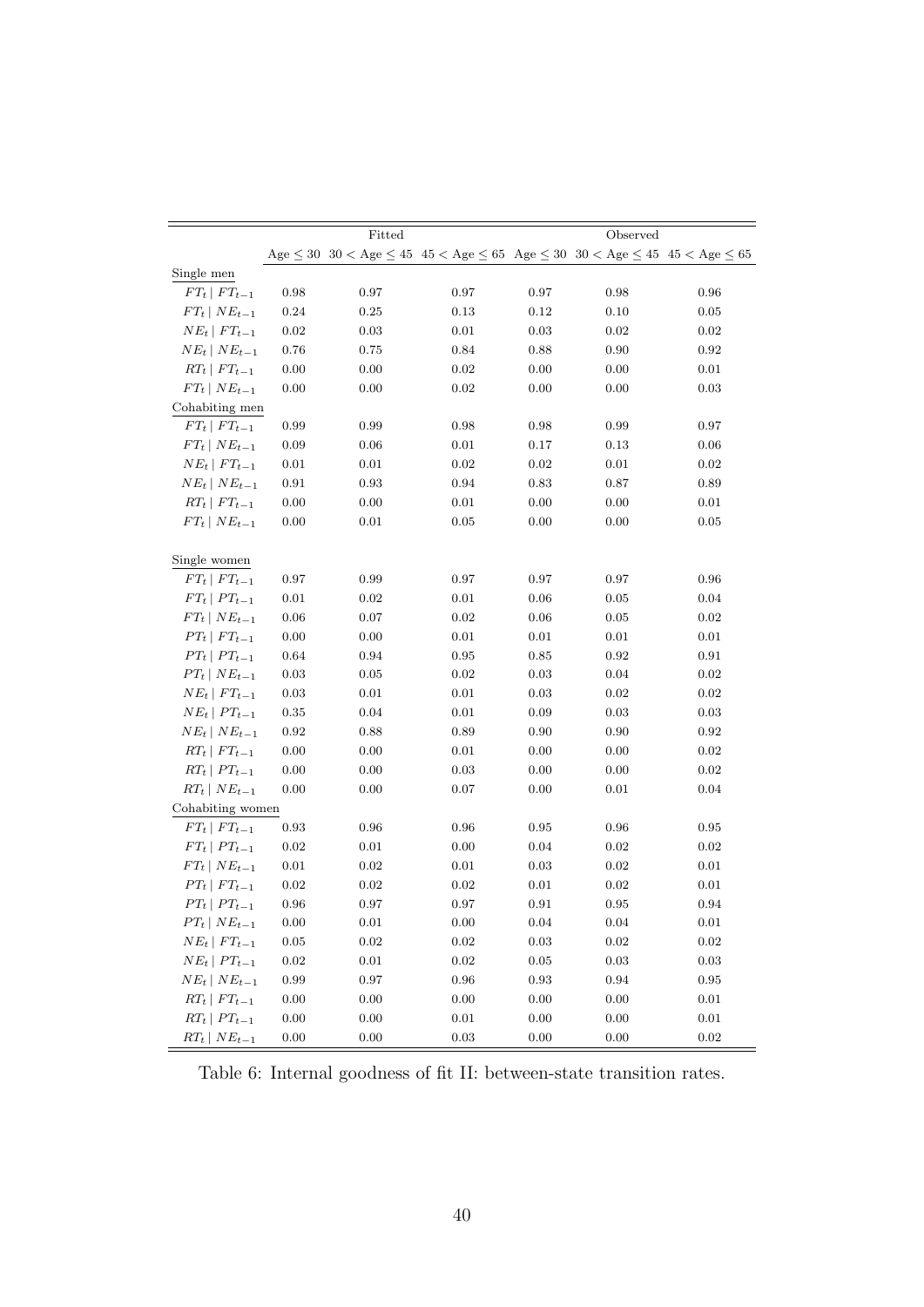|                  |            | Fitted                                                                  |            | Observed   |            |                                           |  |
|------------------|------------|-------------------------------------------------------------------------|------------|------------|------------|-------------------------------------------|--|
|                  |            | $Age \leq 30$ 30 < Age $\leq 45$ 45 < Age $\leq 65$ Age $\leq 30$       |            |            |            | $30 <$ Age $\leq 45$ 45 $<$ Age $\leq 65$ |  |
| Single men       |            |                                                                         |            |            |            |                                           |  |
| ${\cal FT}$      | 0.88       | 0.88                                                                    | $\,0.64\,$ | 0.73       | $0.85\,$   | $0.54\,$                                  |  |
| NE               | 0.12       | $0.12\,$                                                                | 0.08       | 0.27       | 0.14       | 0.14                                      |  |
| RT               | 0.00       | $0.00\,$                                                                | 0.28       | 0.00       | $0.02\,$   | 0.33                                      |  |
| Experience       | $4.86\,$   | 16.23                                                                   | 32.76      | $3.32\,$   | 14.29      | 30.11                                     |  |
| Cohabiting men   |            |                                                                         |            |            |            |                                           |  |
| ${\cal FT}$      | 0.93       | 0.89                                                                    | $0.54\,$   | 0.89       | $\rm 0.93$ | $0.59\,$                                  |  |
| $N\mathcal{E}$   | 0.07       | 0.09                                                                    | 0.16       | $0.11\,$   | $0.07\,$   | 0.08                                      |  |
| RT               | 0.00       | $0.02\,$                                                                | 0.30       | 0.00       | 0.00614901 | 0.33137765                                |  |
| Experience       | 7.06       | 17.49                                                                   | 30.73      | 5.68       | 16.525324  | 32.151664                                 |  |
|                  |            |                                                                         |            |            |            |                                           |  |
| Single women     |            |                                                                         |            |            |            |                                           |  |
| ${\cal FT}$      | 0.37       | $0.65\,$                                                                | 0.36       | 0.55493459 | 0.56285582 | 0.27944847                                |  |
| PT               | $0.05\,$   | $0.12\,$                                                                | 0.14       | 0.12       | $0.20\,$   | 0.09                                      |  |
| $N\mathcal{E}$   | 0.58       | 0.22                                                                    | 0.09       | 0.33       | 0.21       | 0.11                                      |  |
| RT               | $0.00\,$   | $0.00\,$                                                                | $0.41\,$   | 0.00       | 0.03       | $0.52\,$                                  |  |
| Experience       | 1.79       | 8.90                                                                    | 18.53      | $2.97\,$   | 11.75      | 21.62                                     |  |
| Cohabiting women |            |                                                                         |            |            |            |                                           |  |
| ${\cal FT}$      | $\rm 0.21$ | $0.28\,$                                                                | $0.24\,$   | 0.45       | $0.36\,$   | $0.23\,$                                  |  |
| PT               | 0.08       | 0.23                                                                    | 0.23       | 0.18       | 0.32       | 0.19                                      |  |
| $N\mathcal{E}$   | 0.71       | $0.47\,$                                                                | 0.27       | 0.37       | $0.31\,$   | $0.31\,$                                  |  |
| $\cal RT$        | $0.00\,$   | $0.01\,$                                                                | $0.26\,$   | 0.00       | $0.01\,$   | 0.27                                      |  |
| Experience       | $2.03\,$   | 6.40                                                                    | 14.49      | 3.70       | 10.58      | 18.18                                     |  |
|                  |            | Single women whose youngest child is aged $\langle 3 \rangle$ years     |            |            |            |                                           |  |
| ${\cal FT}$      | 0.10       | 0.43                                                                    | 0.00       | 0.14       | $0.15\,$   | 0.00                                      |  |
| $\cal{PT}$       | $\rm 0.02$ | 0.16                                                                    | 0.00       | 0.15       | 0.22       | 0.00                                      |  |
| NE               | $0.88\,$   | $0.41\,$                                                                | $0.00\,$   | $0.70\,$   | $\,0.62\,$ | $0.00\,$                                  |  |
| RT               | $0.00\,$   | 0.00                                                                    | 0.00       | 0.00       | 0.00       | 0.00                                      |  |
| Experience       | $1.36\,$   | $6.31\,$                                                                | 0.00       | 2.55       | $8.00\,$   | $0.00\,$                                  |  |
|                  |            | Cohabiting women whose youngest child is aged $\langle 3 \rangle$ years |            |            |            |                                           |  |
| ${\cal FT}$      | $0.11\,$   | $0.18\,$                                                                | 0.00       | 0.12       | 0.12       | 0.00                                      |  |
| $\cal{PT}$       | $0.09\,$   | $0.22\,$                                                                | 0.00       | $0.22\,$   | $0.27\,$   | 0.00                                      |  |
| NE               | $0.80\,$   | 0.59                                                                    | 0.00       | 0.66       | 0.60       | 0.00                                      |  |
| $\cal RT$        | $0.00\,$   | $0.01\,$                                                                | 0.00       | 0.00       | $0.00\,$   | $0.00\,$                                  |  |
| Experience       | 1.79       | $5.79\,$                                                                | 0.00       | $3.35\,$   | $8.45\,$   | 0.00                                      |  |

Table 7: Internal goodness of fit III:

Individual-level employment and retirement outcomes.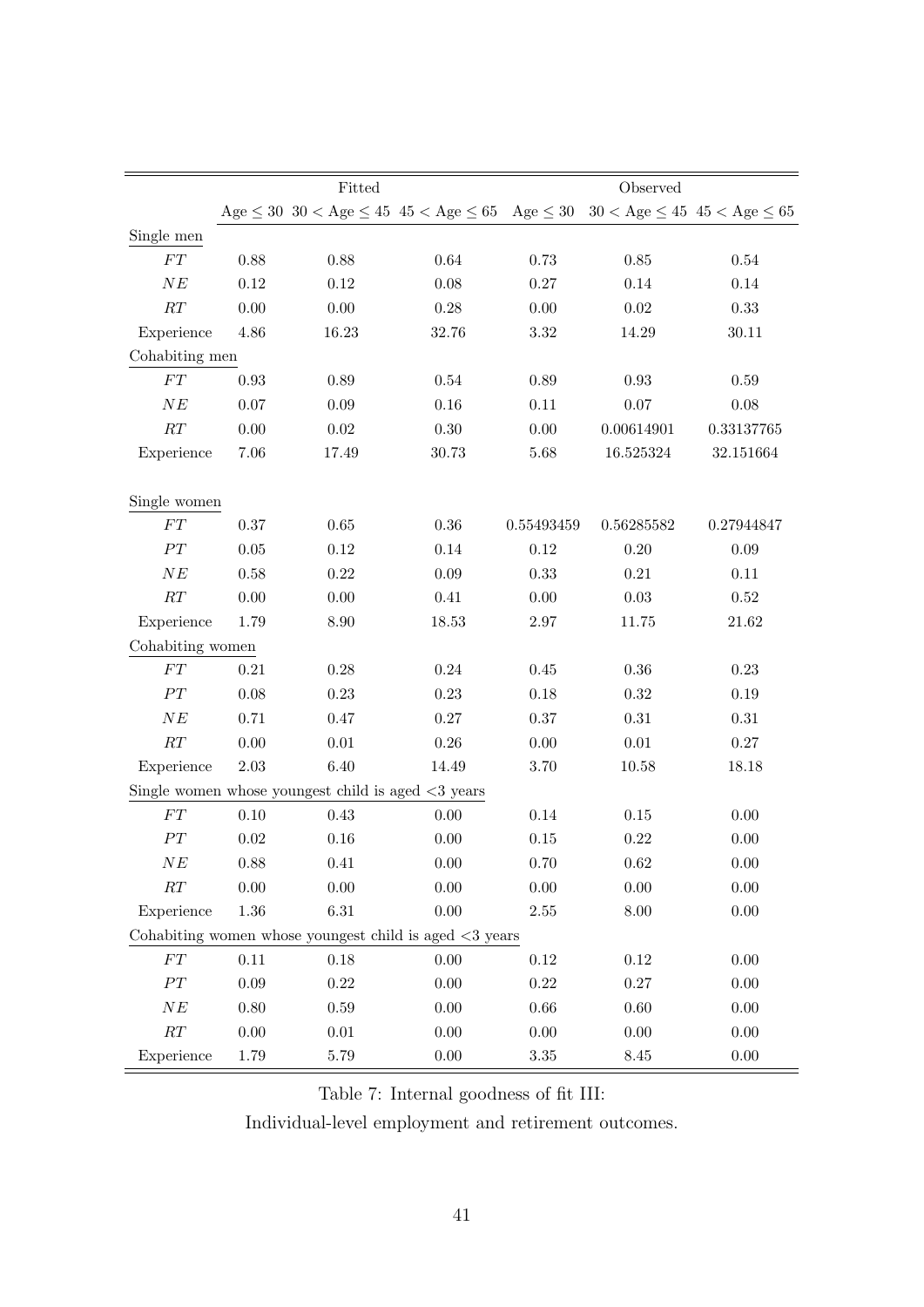|                         | Fitted |      |                                                                                                                         |      |      |      |
|-------------------------|--------|------|-------------------------------------------------------------------------------------------------------------------------|------|------|------|
|                         |        |      | Age $\leq 30$ 30 $\lt$ Age $\leq 45$ 45 $\lt$ Age $\leq 65$ Age $\leq 30$ 30 $\lt$ Age $\leq 45$ 45 $\lt$ Age $\leq 65$ |      |      |      |
|                         |        |      |                                                                                                                         |      |      |      |
| Woman $NE$ and Man $NE$ | 0.04   | 0.05 | 0.03                                                                                                                    | 0.05 | 0.03 | 0.03 |
| Woman PT and Man NE     | 0.01   | 0.04 | 0.04                                                                                                                    | 0.01 | 0.01 | 0.01 |
| Woman FT and Man NE     | 0.04   | 0.06 | 0.07                                                                                                                    | 0.04 | 0.03 | 0.02 |
| Woman RT and Man NE     | 0.00   | 0.00 | 0.04                                                                                                                    | 0.00 | 0.00 | 0.01 |
| Woman NE and Man FT     | 0.36   | 0.26 | 0.11                                                                                                                    | 0.32 | 0.29 | 0.16 |
| Woman PT and Man FT     | 0.07   | 0.17 | 0.08                                                                                                                    | 0.17 | 0.30 | 0.15 |
| Woman FT and Man FT     | 0.47   | 0.37 | 0.16                                                                                                                    | 0.40 | 0.32 | 0.17 |
| Woman RT and Man FT     | 0.00   | 0.00 | 0.03                                                                                                                    | 0.00 | 0.01 | 0.05 |
| Woman NE and Man RT     | 0.00   | 0.01 | 0.08                                                                                                                    | 0.00 | 0.00 | 0.13 |
| Woman PT and Man RT     | 0.00   | 0.02 | 0.10                                                                                                                    | 0.00 | 0.00 | 0.05 |
| Woman FT and Man RT     | 0.00   | 0.01 | 0.11                                                                                                                    | 0.00 | 0.01 | 0.06 |
| Woman RT and Man RT     | 0.00   | 0.00 | 0.16                                                                                                                    | 0.00 | 0.00 | 0.17 |

Notes: Tabulations are according to the age of the randomly-chosen household reference person.

Table 8: Internal goodness of fit IV:

Employment and retirement outcomes for couple households.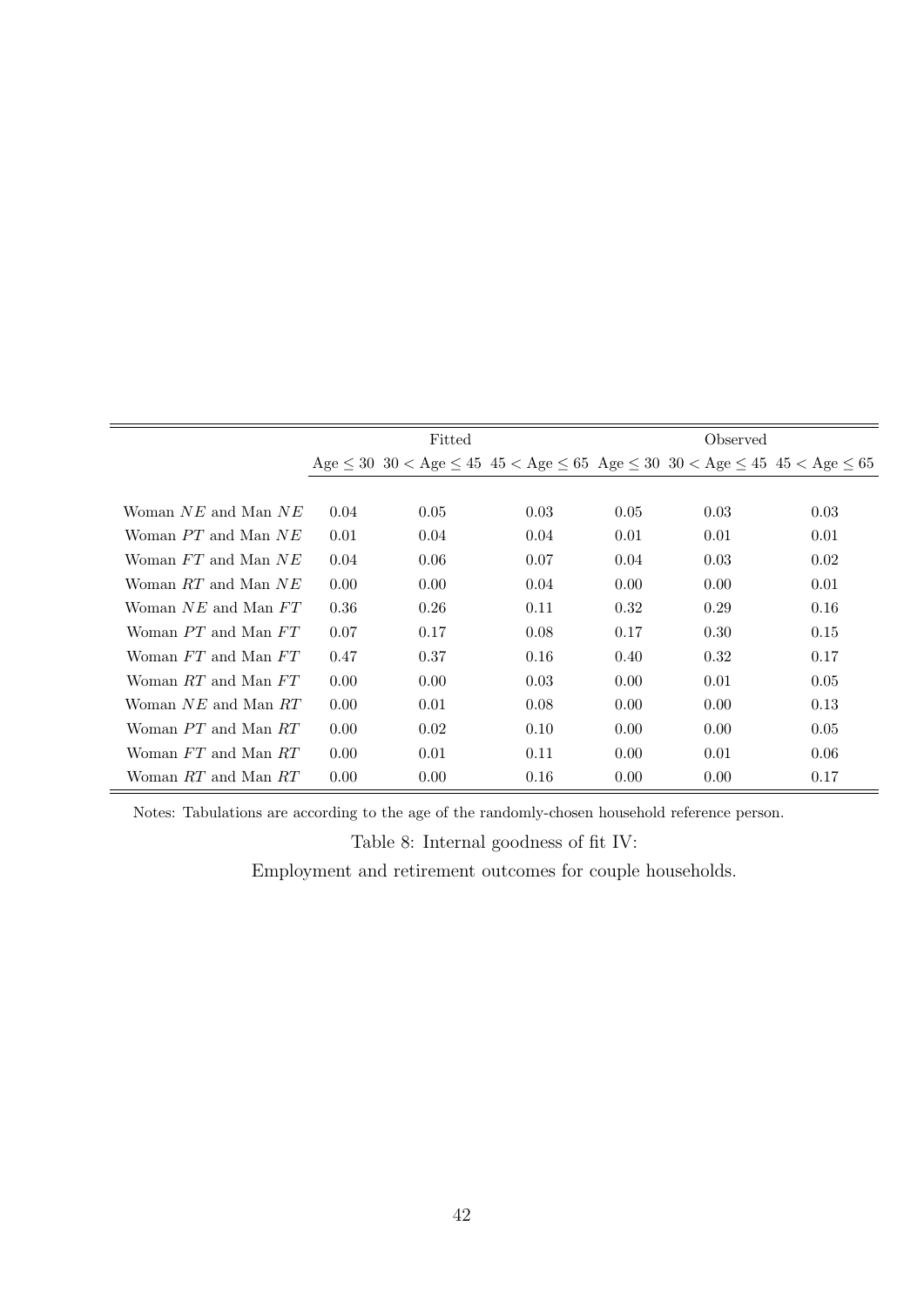## References

- Adda, J., Dustmann, C., and Stevens, K. (2011), The Career Costs of Children.
- ALTONJI, J. G., SMITH, A., AND VIDANGOS, I. (Forthcoming), Modeling earnings dynamics, Technical report, Forthcoming in Econometrica.
- ATTANASIO, O., LOW, H., AND SANCHEZ-MARCOS, V. (2008), Explaining Changes in Female Labor Supply in a Life-cycle Model, The American Economic Review, pages 1517–1552.
- Blundell, R., Dias, M., Meghir, C., and Shaw, J. (2013), Female Labour Supply, Human Capital and Welfare Reform, Technical report, NBER Working Paper No.19007.
- Blundell, R., Pistaferri, L., and Saporta-Eksten, I. (2012), Consumption Inequality and Family Labor Supply, NBER Working Paper, volume 18445.
- BLUNDELL, R. AND PRESTON, I. (1998), Consumption inequality and income uncertainty, The Quarterly Journal of Economics, volume 113(2): pages 603–640.
- Browning, M. and Meghir, C. (1991), The Effects of Male and Female Labor Supply on Commodity Demands, Econometrica, pages 925–951.
- BÖRSCH-SUPAN, A. AND SCHNABEL, R. (1998), Social Security and Declining Labor-Force Participation in Germany, American Economic Review: Papers and Proceedings, volume 88(2): pages 173–178.
- BUNDESAGENTUR FUER ARBEIT (2013), Arbeitsmarkt 2012 60. Jahrgang, Sondernummer 2.
- CHETTY, R. (2008), Moral Hazard vs. Liquidity and Optimal Unemployment Insurance, Journal of Political Economy, volume 116(2): pages 173–234.
- Corana, A., Marchesi, M., Martini, C., and Ridella, S. (1987), Minimizing Multimodal Functions of Continuous Variables with the "Simulated Annealing" Algorithm, ACM Transactions on Mathematical Software (TOMS), volume 13(3): pages 262–280.
- Cullen, J. and Gruber, J. (2000), Does unemployment insurance crowd out spousal labor supply?, Journal of Labor Economics, pages 546–572.
- DE NARDI, M., FRENCH, E., AND JONES, J. (2010), Why do the Elderly Save? The Role of Medical Expenses, Journal of Political Economy, volume 118(1): pages 39–75.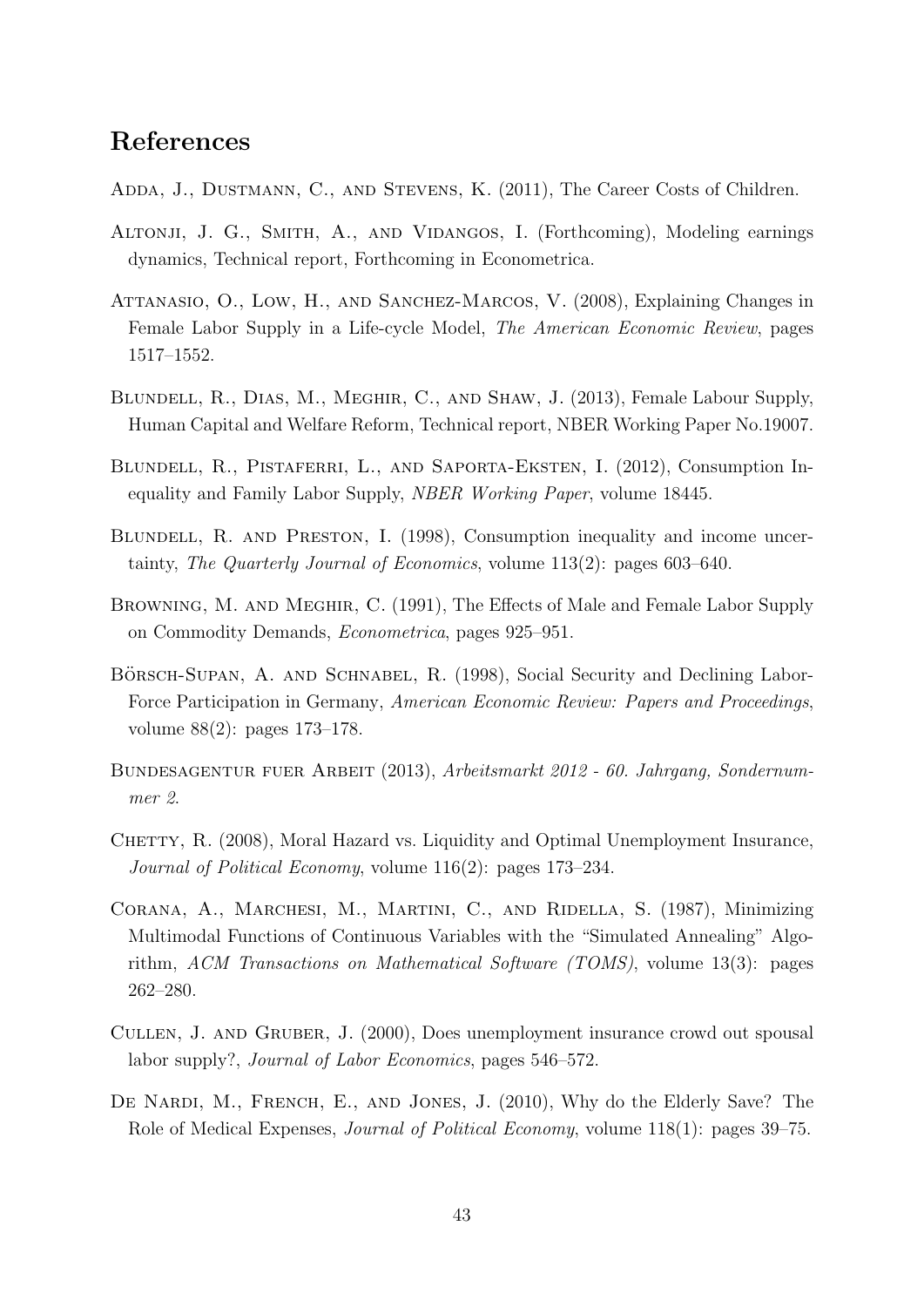- ECKSTEIN, Z. AND LIFSHITZ, O. (2011), Dynamic Female Labor Supply, *Econometrica*, volume 79(6): pages 1675–1726.
- $(2012)$ , Household interaction and the labor supply of married women.
- Eckstein, Z. and Wolpin, K. (1989), The Specification and Estimation of Dynamic Stochastic Discrete Choice Models: A Survey, The Journal of Human Resources, volume 24(4): pages 562–598.
- FREDERICK, S. (2005), Cognitive reflection and decision making, *Journal of Economic* Perspectives, volume 19(4): pages 25–42.
- French, E. and Jones, J. (2011), The Effects of Health Insurance and Self-Insurance on Retirement Behavior, Econometrica, volume 79, No. 3: page 693732.
- GALLANT, A. R. AND TAUCHEN, G. (1996), Which Moments to Match?, *Econometric Theory*, volume  $12(4)$ : pages pp. 657–681, ISSN 02664666.
- GOFFE, W. L., FERRIER, G. D., AND ROGERS, J. (1994), Global optimization of statistical functions with simulated annealing, Journal of Econometrics, volume 60(1- 2): pages 65–99.
- GOURIEROUX, C., MONFORT, A., AND RENAULT, E. (1993), Indirect inference, Journal of Applied Econometrics, pages 85–118.
- Grogger, J. and Wunsch, C. (2012), Unemployment Insurance and Departures from Employment: Evidence from a German Reform, Technical report, mimeo.
- Guvenen, F. (2007), Learning Your Earning: Are Labor Income Shocks Really Very Persistent?, The American Economic Review, pages 687–712.
- Haan, P. and Prowse, V. (Forthcoming), Longevity, life-cycle behavior and pension reform, Journal of Econometrics.
- HAGENAARS, A. J., DE VOS, K., AND ZAIDI, M. A. (1996), Poverty statistics in the late 1980s: Research based on micro-data, Office for official publications of the European Communities.
- HEATHCOTE, J., STORESLETTEN, K., AND VIOLANTE, G. (2009), Consumption and labor supply with partial insurance: An analytical framework, Technical report, National Bureau of Economic Research.
- Hunt, J. (1995), The Effect of Unemployment Compensation on Unemployment Duration in Germany, Journal of Labor Economics, volume 13(1): page 88.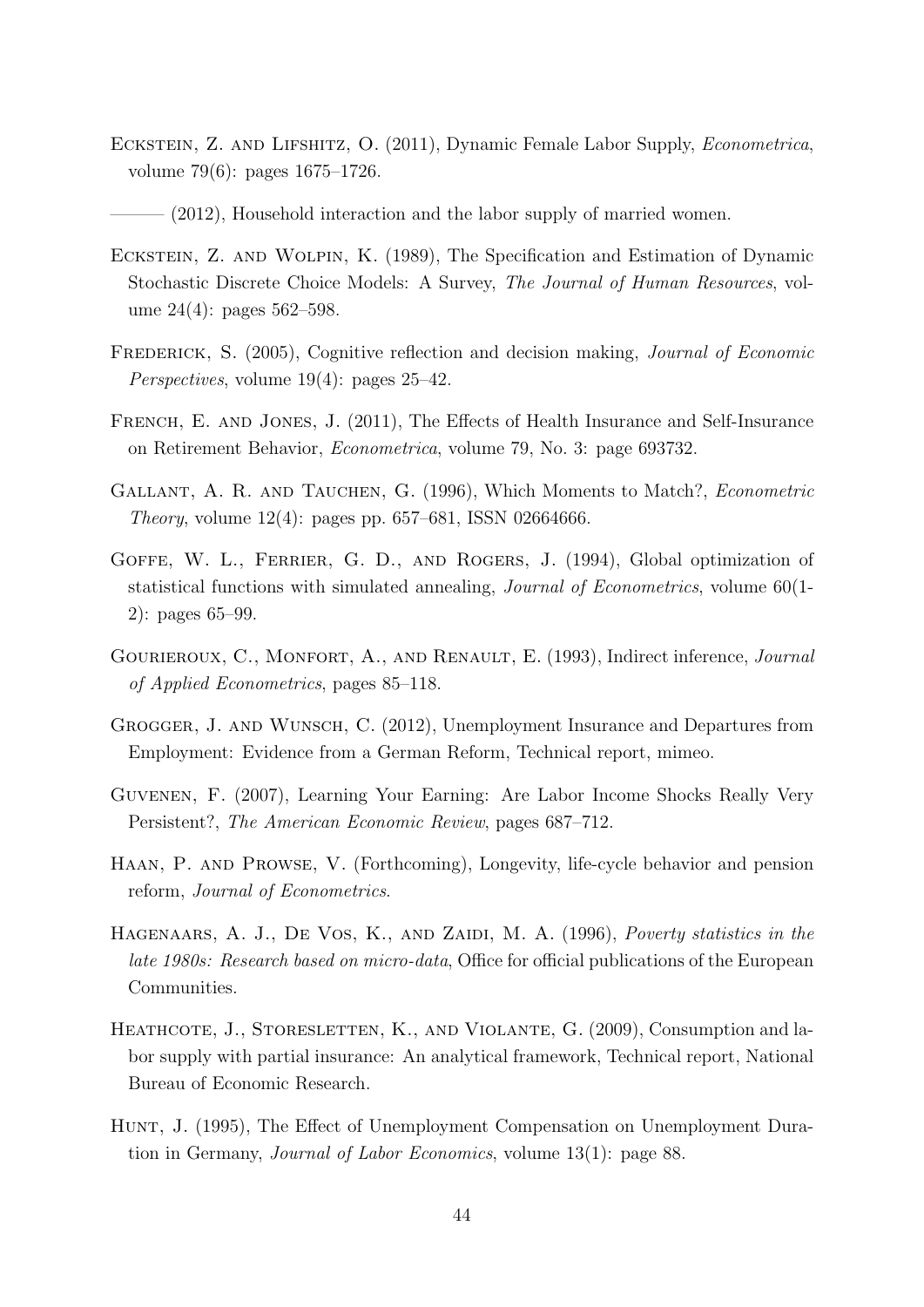- Hyslop, D. R. (2001), Rising U.S. Earnings Inequality and Family Labor Supply: The Covariance Structure of Intrafamily Earnings, American Economic Review, volume 91(4): pages 755–777.
- Katz, L. F. and Meyer, B. D. (1990), The impact of the potential duration of unemployment benefits on the duration of unemployment, Journal of Public Economics, volume 41: page 4572.
- Keane, M. P. and Wolpin, K. I. (1997), The Career Decisions of Young Men, Journal of Political Economy, volume 105(3): pages 473–522.
- Lalive, R. (2008), How do Extended Benefits affect Unemployment Duration? A Regression Discontinuity Approach,, Journal of Econometrics, volume 142(2): pages 785–806.
- LALIVE, R., VAN OURS, J., AND ZWEIMÜLLER, J. (2006), How Changes in Financial Incentives Affect the Duration of Unemployment, Review of Economic Studies, volume 73(4): pages 1009–1038.
- LENTZ, R. (2009), Optimal Unemployment Insurance in an Estimated Job Search Model with Savings, *Review of Economic Dynamics*, volume 12(1): pages 37–57.
- Low, H. (2005), Self-Insurance in a Life-Cycle Model of Labor Supply and Savings, Review of Economic Dynamics, (8): pages 945–975.
- Low, H., Meghir, C., and Pistaferri, L. (2010), Wage Risk and Employment Risk over the Life Cycle, American Economic Review, volume 100(4): pages 1432–1467.
- Low, H. AND PISTAFERRI, L. (2010), Disability risk, disability insurance and life cycle behavior, Technical report, National Bureau of Economic Research.
- LUNDBERG, S. (1985), The Added Worker Effect, *Journal of Labor Economics*, volume 3(1): pages 11–37.
- Mincer, J. and Polachek, S. (1974), Family Investments in Human Capital: Earnings of Women, The Journal of Political Economy, volume 82(2): pages S76–S108.
- MOFFITT, R. (1985), Unemployment insurance and the distribution of unemployment spells, Journal of Econometrics, volume 28(1): pages 85–101.
- PISTAFERRI, L. (2001), Superior information, income shocks, and the permanent income hypothesis, Review of Economics and Statistics, volume 83(3): pages 465–476.

 $(2003)$ , Anticipated and unanticipated wage changes, wage risk, and intertemporal labor supply, Journal of Labor Economics, volume 21(3): pages 729–754.